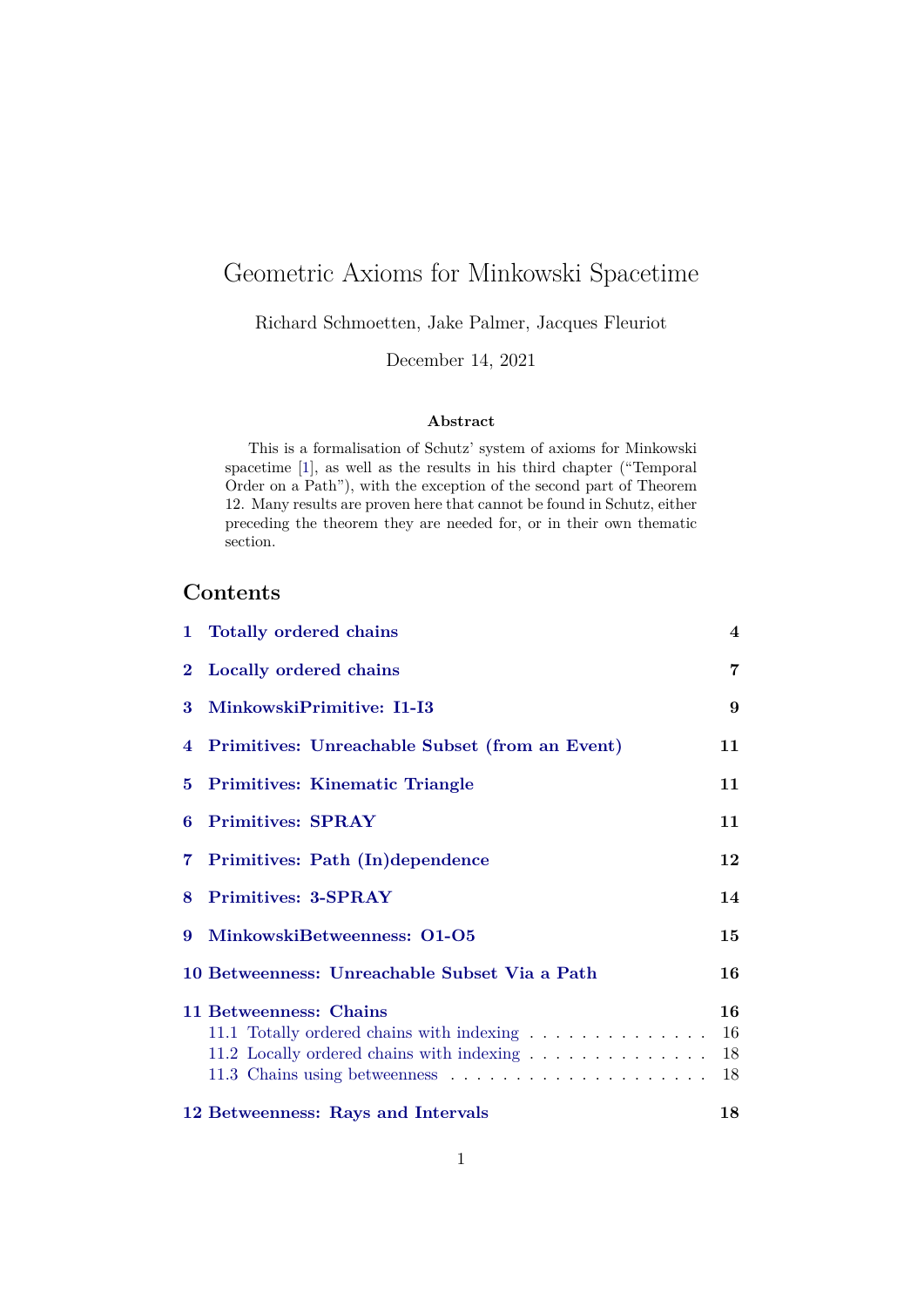| 13 MinkowskiChain: O6                                                                                                                                                                    | 20                               |
|------------------------------------------------------------------------------------------------------------------------------------------------------------------------------------------|----------------------------------|
| 14 Chains: (Closest) Bounds                                                                                                                                                              | 20                               |
| 15 MinkowskiUnreachable: I5-I7                                                                                                                                                           | 21                               |
| 16 MinkowskiSymmetry: Symmetry                                                                                                                                                           | $\bf{22}$                        |
| 17 MinkowskiContinuity: Continuity                                                                                                                                                       | 22                               |
| 18 MinkowskiSpacetime: Dimension (I4)                                                                                                                                                    | $\bf{22}$                        |
| 19 Preliminary Results for Primitives                                                                                                                                                    | 24                               |
| 20 3.1 Order on a finite chain                                                                                                                                                           | 25<br>25<br>26                   |
| 21 Finite chain equivalence: $local \leftrightarrow global$                                                                                                                              | $\bf{27}$                        |
| 22 Preliminary Results for Kinematic Triangles and Paths/Be-<br>tweenness                                                                                                                | $\bf{^{28}}$                     |
| 23 3.2 First collinearity theorem                                                                                                                                                        | 30                               |
| 24 Additional results for Paths and Unreachables                                                                                                                                         | 30                               |
| 25 Results about Paths as Sets                                                                                                                                                           | 32                               |
| 26 3.3 Boundedness of the unreachable set<br>26.1 Theorem 4 (boundedness of the unreachable set) $\dots \dots$<br>26.2 Theorem 5 (first existence theorem) $\ldots \ldots \ldots \ldots$ | 34<br>34<br>34                   |
| 27 3.4 Prolongation                                                                                                                                                                      | 35                               |
| 28 3.5 Second collinearity theorem                                                                                                                                                       | 37                               |
| 29 3.6 Order on a path - Theorems 8 and 9<br>29.1 Theorem 8 (as in Veblen (1911) Theorem 6)                                                                                              | 38<br>38<br>38                   |
| 30 Interlude - Chains and Equivalences<br>30.1 Proofs for totally ordered index-chains                                                                                                   | 41<br>42<br>42<br>42<br>43<br>44 |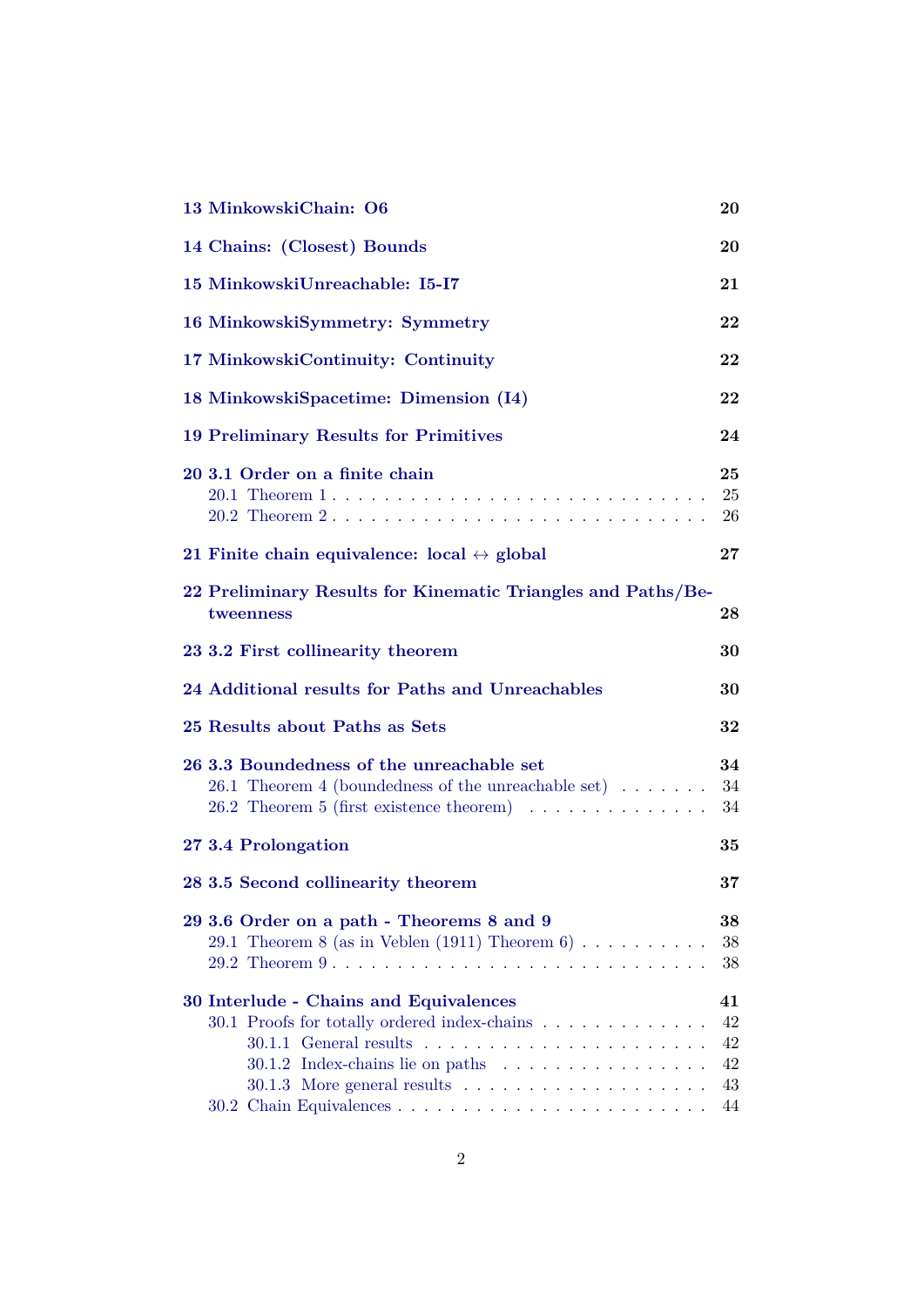| 30.2.1 Betweenness-chains and strong index-chains 44                                                                                                          |                      |
|---------------------------------------------------------------------------------------------------------------------------------------------------------------|----------------------|
| 31 Results for segments, rays and chains                                                                                                                      | 45                   |
| 32 3.6 Order on a path - Theorems 10 and 11<br>32.1 Theorem 10 (based on Veblen $(1904)$ theorem 10)                                                          | 47<br>47<br>49       |
| 33 Chains are unique up to reversal                                                                                                                           | 51                   |
| <b>34 Subchains</b>                                                                                                                                           | 53                   |
| 35 Extensions of results to infinite chains                                                                                                                   | 54                   |
| 36 Interlude: betw4 and WLOG<br>36.1 betw4 - strict and non-strict, basic lemmas<br>36.2 WLOG for two general symmetric relations of two elements             | 54<br>54<br>56<br>59 |
| 37 Interlude: Intervals, Segments, Connectedness                                                                                                              | 60                   |
| 38 3.7 Continuity and the monotonic sequence property                                                                                                         | 61                   |
| 39 3.8 Connectedness of the unreachable set<br>39.1 Theorem 13 (Connectedness of the Unreachable Set) $\dots$ .<br>39.2 Theorem 14 (Second Existence Theorem) | 63<br>63<br>63       |
| 40 Theorem 11 - with path density assumed                                                                                                                     | 64                   |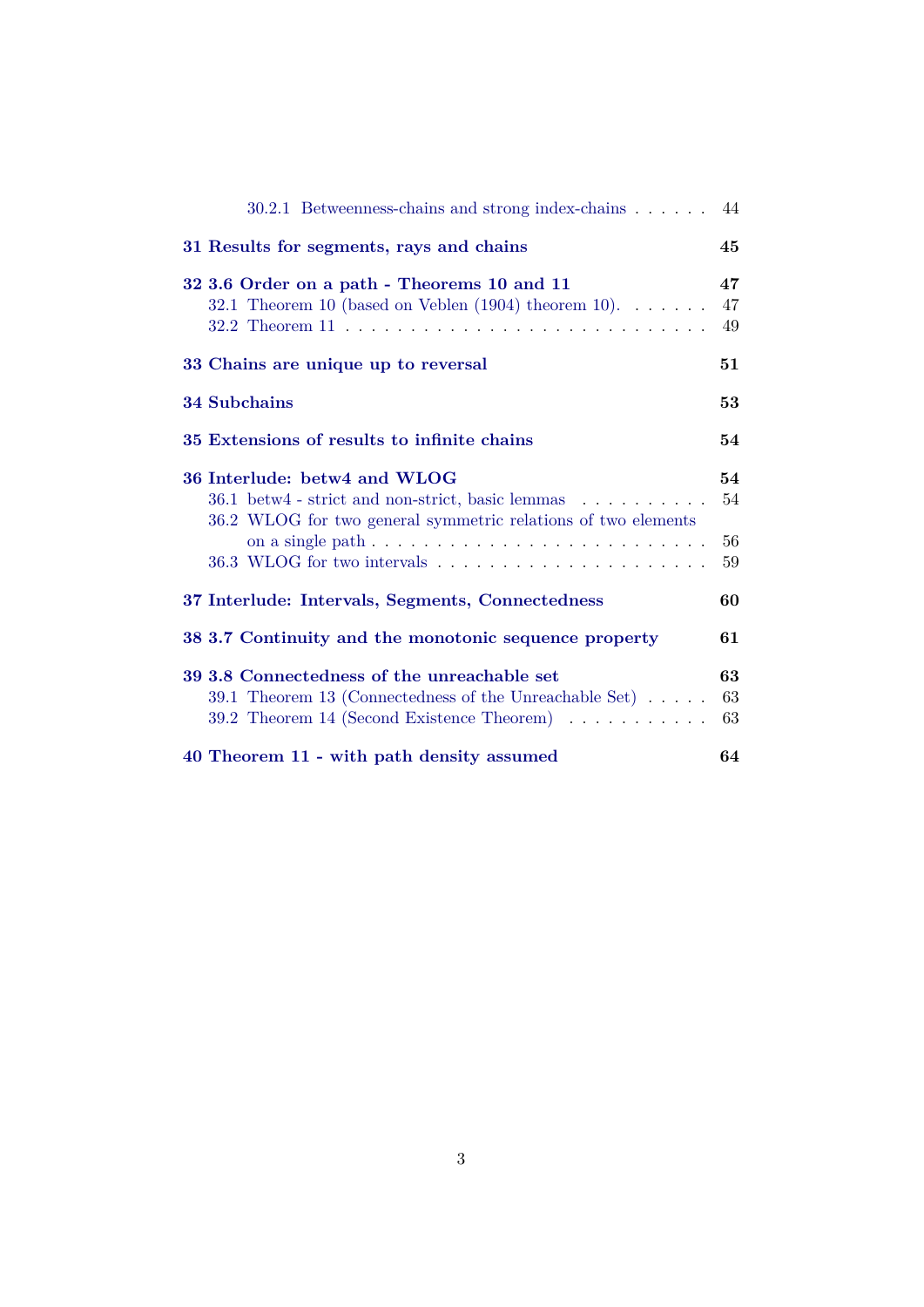```
theory TernaryOrdering
 imports Util
```
**begin**

Definition of chains using an ordering on sets of events based on natural numbers, plus some proofs.

## <span id="page-3-0"></span>**1 Totally ordered chains**

Based on page 110 of Phil Scott's thesis and the following HOL Light definition:

```
let ORDERING = new_definition
  `ORDERING f X <=> (!n. (FINITE X ==> n < CARD X) ==> f n IN X)
                     \wedge (!x. x IN X ==> ?n. (FINITE X ==> n < CARD X)
                         \bigwedge f n = x)
                     /\backslash !n n' n''. (FINITE X ==> n'' < CARD X)
                           \wedge n < n' \wedge n' < n''
                           \Rightarrow between (f n) (f n') (f n'') ;;
```
I've made it strict for simplicity, and because that's how Schutz's ordering is. It could be made more generic by taking in the function corresponding to < as a paramater. Main difference to Schutz: he has local order, not total (cf Theorem 2 and *ordering2*).

**definition** ordering ::  $(nat \Rightarrow 'a) \Rightarrow ('a \Rightarrow 'a \Rightarrow 'a \Rightarrow bool) \Rightarrow 'a \; set \Rightarrow bool$ **where** *ordering f ord*  $X \equiv (\forall n. (finite \ X \longrightarrow n < card \ X) \longrightarrow f \ n \in X)$  $\land$  (∀ *x*∈*X*. (∃ *n*. (*finite X* → *n* < *card X*)  $\land$  *f n* = *x*))  $\wedge$  ( $\forall n \; n' \; n''$ . (finite  $X \longrightarrow n'' < \text{card } X$ )  $\wedge$   $n < n' \wedge n' < n''$  $\longrightarrow$  *ord* (*f n*) (*f n'*) (*f n''*))

**lemma** *ordering-ord-ijk*:

**assumes** *ordering f ord X* **and**  $i < j \land j < k \land (finite\ X \longrightarrow k < card\ X)$ **shows** *ord*  $(f i)$   $(f j)$   $(f k)$  $\langle proof \rangle$ 

**lemma** *empty-ordering* [ $simp$ ]:  $\exists f$ . *ordering*  $f$  *ord*  $\{\}$  $\langle proof \rangle$ 

**lemma** *singleton-ordering* [*simp*]:  $\exists$  *f*. *ordering f ord* {*a*}  $\langle proof \rangle$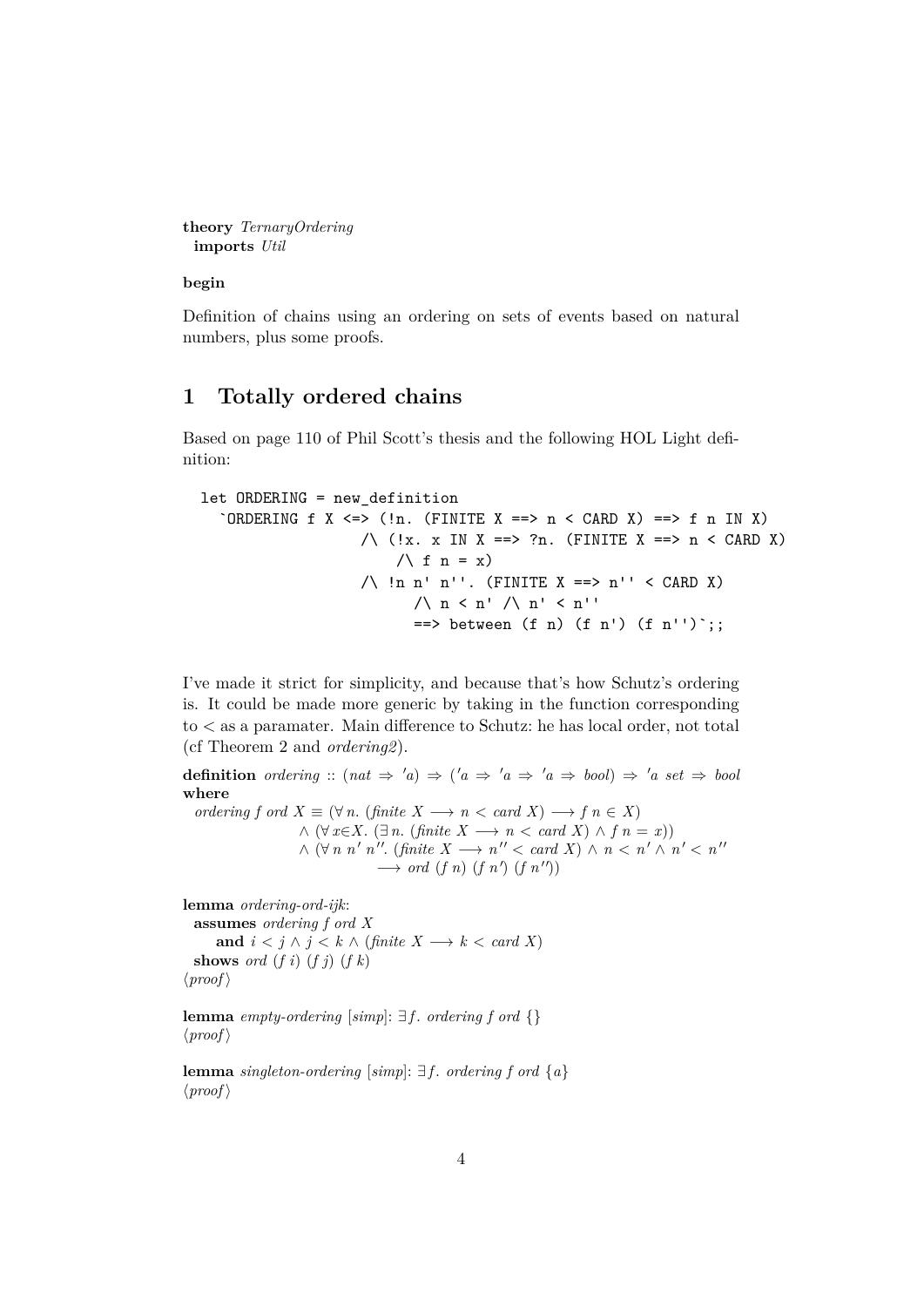```
lemma two-ordering [simp]: \exists f. ordering f ord {a, b}
\langle proof \ranglelemma card-le2-ordering:
  assumes finiteX: finite X
     and card-le2: card X \leq 2shows ∃ f. ordering f ord X
\langle proof \ranglelemma ord-ordered:
  assumes abc: ord a b c
     and abc-neq: a \neq b \land a \neq c \land b \neq cshows ∃f. ordering f ord \{a,b,c\}\langle proof \ranglelemma overlap-ordering:
  assumes abc: ord a b c
     and bcd: ord b c d
     and abd: ord a b d
     and acd: ord a c d
     and abc-neq: a \neq b \land a \neq c \land a \neq d \land b \neq c \land b \neq d \land c \neq dshows \exists f. ordering f ord \{a,b,c,d\}\langle proof \ranglelemma overlap-ordering-alt1:
  assumes abc: ord a b c
     and bcd: ord b c d
     and abc-bcd-abd: \forall a b c d, ord a b c ∧ ord b c d \rightarrow ord a b d
     and abc-bcd-acd: ∀ a b c d. ord a b c ∧ ord b c d → ord a c dand ord-distinct: \forall a \ b \ c. (ord a b \ c \longrightarrow a \neq b \ \land \ a \neq c \ \land \ b \neq c)
  shows ∃f. ordering f ord \{a, b, c, d\}\langle proof \ranglelemma overlap-ordering-alt2:
 assumes abc: ord a b c
     and bcd: ord b c d
     and abd: ord a b d
     and acd: ord a c d
     and ord-distinct: \forall a \ b \ c. (ord a b \ c \longrightarrow a \neq b \land a \neq c \land b \neq c)
  shows \exists f. ordering f ord \{a,b,c,d\}\langle proof \ranglelemma overlap-ordering-alt:
  assumes abc: ord a b c
     and bcd: ord b c d
     and abc-bcd-abd: ∀ a b c d. ord a b c ∧ ord b c d → ord a b dand abc-bcd-acd: ∀ a b c d. ord a b c \wedge ord b c d \longrightarrow ord a c d
     and abc-neq: a \neq b \land a \neq c \land a \neq d \land b \neq c \land b \neq d \land c \neq dshows \exists f. ordering f ord \{a,b,c,d\}
```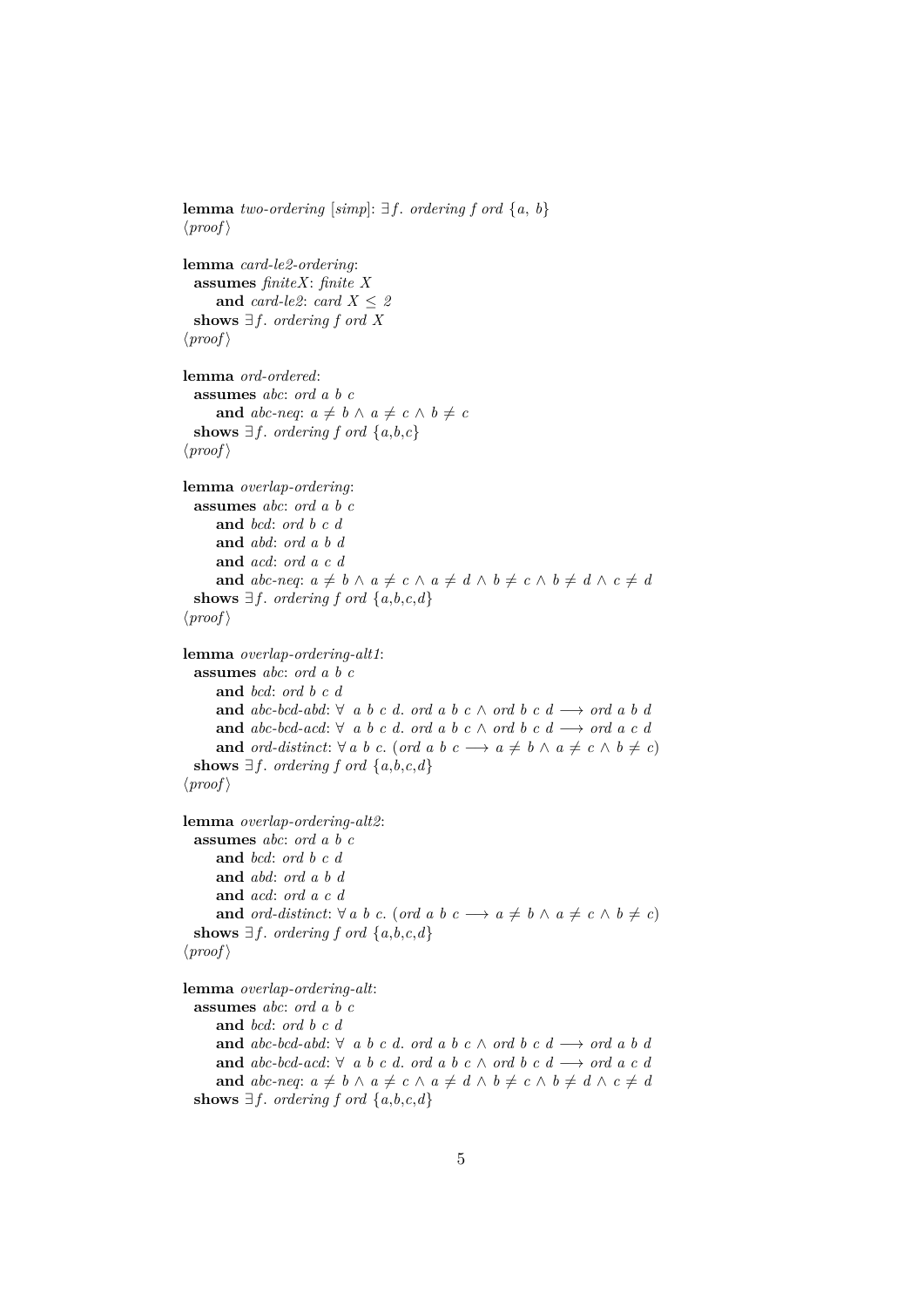#### $\langle proof \rangle$

The lemmas below are easy to prove for  $X = \{\}$ , and if I included that case then I would have to write a conditional definition in place of  $\{0..|X| - 1\}$ .

**lemma** *finite-ordering-img*:  $[X \neq \{\}$ ; *finite X*; *ordering f ord X*]  $\implies$  *f '* {*0...card X* − *1*} = *X*  $\langle proof \rangle$ 

**lemma** *inf-ordering-img*: [*infinite X*; *ordering f ord X*]  $\implies$  *f* ' {0..} = *X*  $\langle proof \rangle$ 

**lemma** *finite-ordering-inv-img*:  $[X \neq \{\}$ ; *finite X*; *ordering f ord X*]  $\implies$  *f* −*'X*  $= \{0..\text{card } X - 1\}$  $\langle proof \rangle$ 

**lemma** *inf-ordering-inv-img*: [*infinite X*; *ordering f ord X*]  $\implies$  *f* − *'X* = {0..}  $\langle proof \rangle$ 

**lemma** *inf-ordering-img-inv-img*: [*infinite X*; *ordering f ord X*]  $\implies$  *f 'f* − '*X* = *X*

 $\langle proof \rangle$ 

**lemma** *finite-ordering-inj-on*: [*finite X*; *ordering f ord X*]  $\implies$  *inj-on f* {0..*card X* − *1*}  $\langle proof \rangle$ 

**lemma** *finite-ordering-bij*: **assumes** *orderingX*: *ordering f ord X* **and** *finiteX*: *finite X* and *non-empty*:  $X \neq \{\}$ **shows** *bij-betw f*  $\{0..\text{card }X - 1\}$  *X*  $\langle proof \rangle$ 

```
lemma inf-ordering-inj':
 assumes infX: infinite X
     and f-ord: ordering f ord X
     and ord-distinct: \forall a \ b \ c. (ord a b \ c \longrightarrow a \neq b \land a \neq c \land b \neq c)
     and f-eq: f m = f nshows m = n
```

```
\langle proof \rangle
```

```
lemma inf-ordering-inj:
 assumes infinite X
    and ordering f ord X
    and ∀ a b c. (ord a b c → a ≠ b \land a ≠ c \land b ≠ c)
 shows inj f
```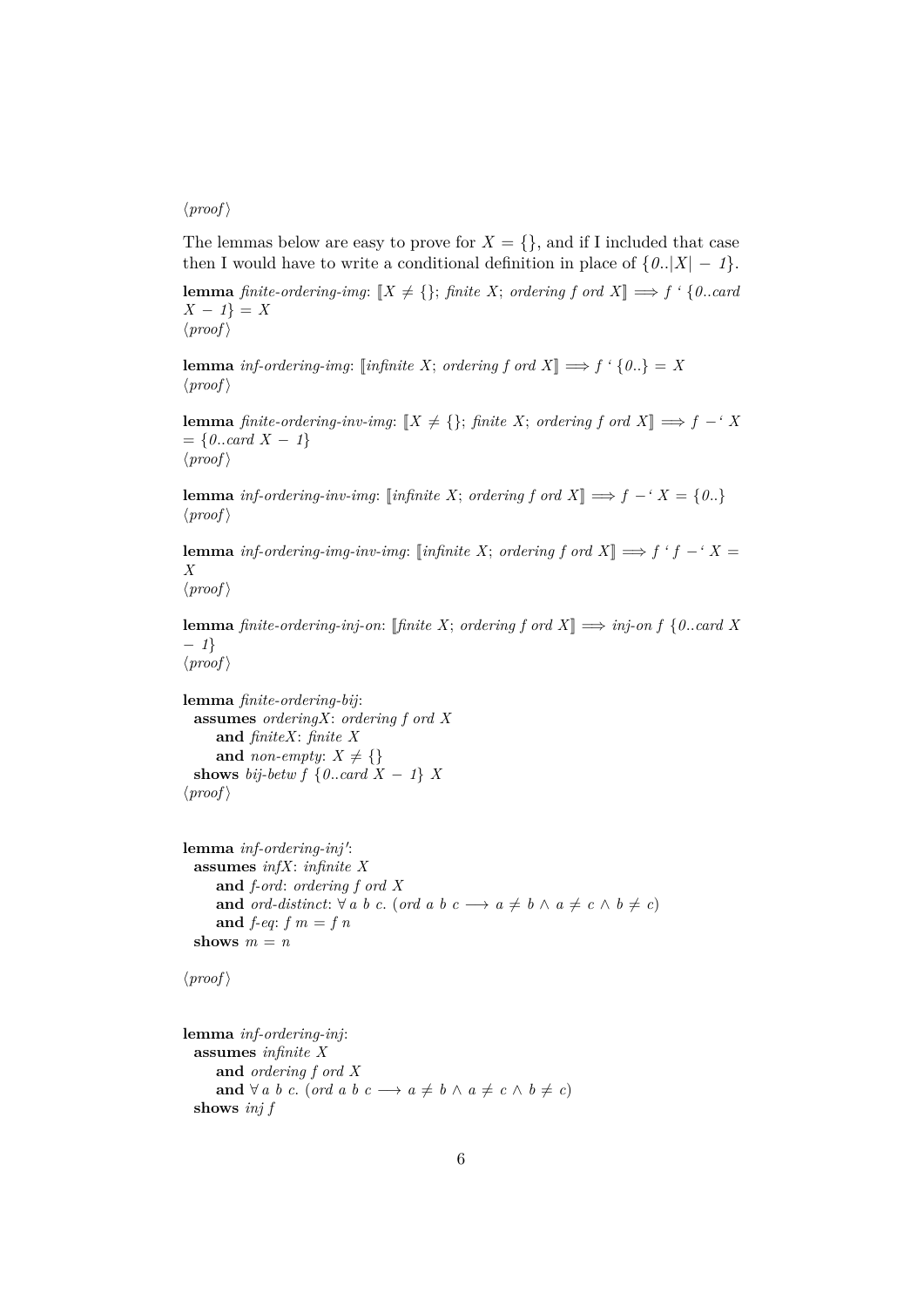### $\langle proof \rangle$

The finite case is a little more difficult as I can't just choose some other natural number to form the third part of the betweenness relation and the initial simplification isn't as nice. Note that I cannot prove *inj f* (over the whole type that  $f$  is defined on, i.e. natural numbers), because I need to capture the *m* and *n* that obey specific requirements for the finite case. In order to prove *inj f*, I would have to extend the definition for ordering to include *m* and *n* beyond *card X*, such that it is still injective. That would probably not be very useful.

```
lemma finite-ordering-inj:
  assumes finiteX: finite X
      and f-ord: ordering f ord X
      and ord-distinct: \forall a \ b \ c. (ord a b \ c \longrightarrow a \neq b \ \land \ a \neq c \ \land \ b \neq c)
      and m-less-card: m < card X
      and n-less-card: n < card X
      and f-eq: f m = f nshows m = n\langle proof \ranglelemma ordering-inj:
  assumes ordering f ord X
      and \forall a \ b \ c. (ord a \ b \ c \longrightarrow a \neq b \ \land \ a \neq c \ \land \ b \neq c)
      and finite X \longrightarrow m < \text{card } Xand finite X \longrightarrow n < \text{card } Xand f m = f n
  shows m = n\langle proof \ranglelemma ordering-sym:
  assumes ord-sym: \bigwedge a \ b \ c. ord a \ b \ c \implies ord c \ b \ aand finite X
      and ordering f ord X
  shows ordering (\lambda n. f (card X - 1 - n)) ord X
\langle proof \ranglelemma zero-into-ordering:
  assumes ordering f betw X
  and X \neq \{\}shows (f \theta) \in X
```
#### $\langle proof \rangle$

## <span id="page-6-0"></span>**2 Locally ordered chains**

Definitions for Schutz-like chains, with local order only.

**definition** *ordering2* ::  $(nat \Rightarrow 'a) \Rightarrow ('a \Rightarrow 'a \Rightarrow 'a \Rightarrow bool) \Rightarrow 'a \; set \Rightarrow bool$ **where**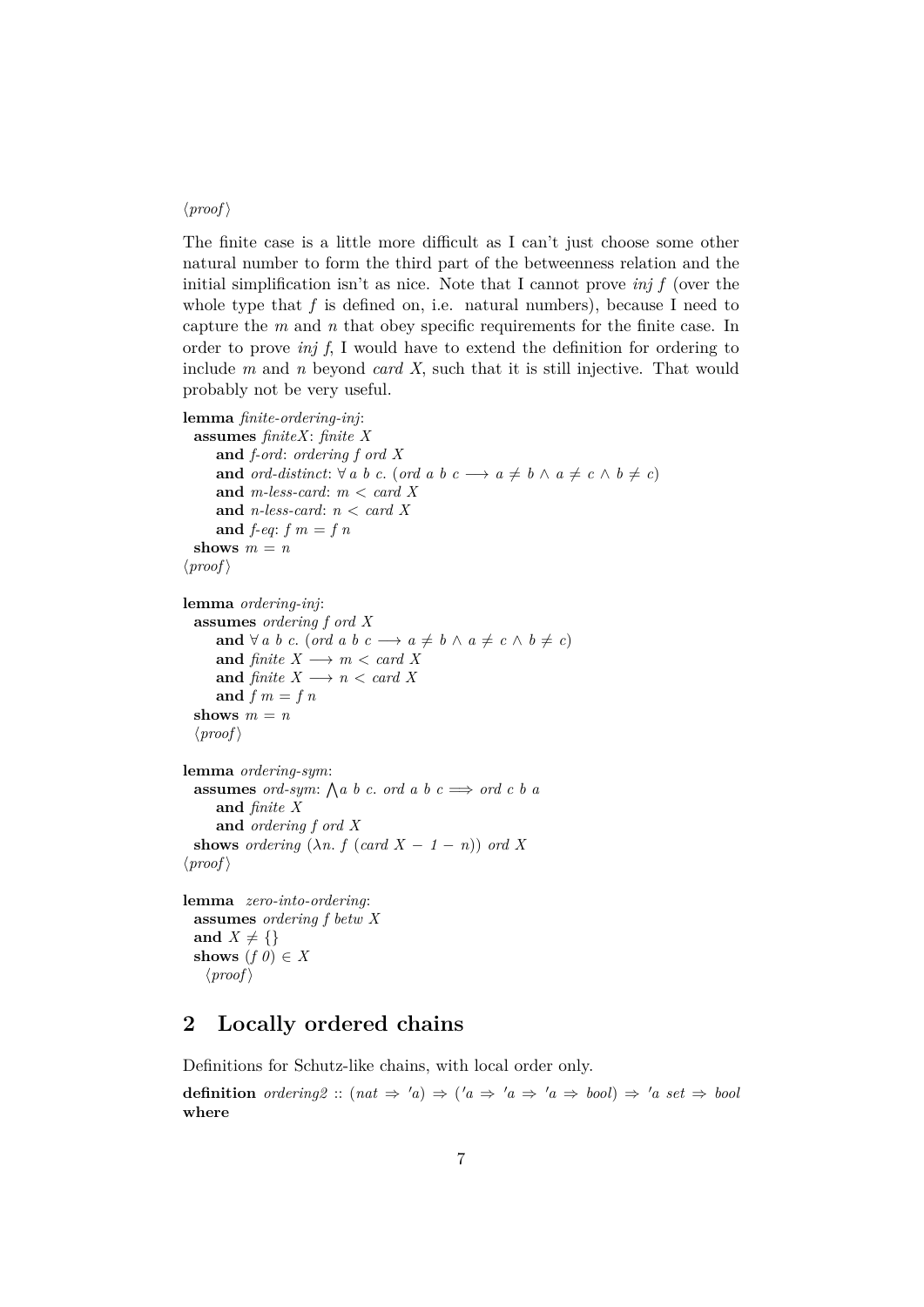$ordering2 f \text{ ord } X \equiv (\forall n. \text{ (finite } X \longrightarrow n \ltq \text{ card } X) \longrightarrow f \text{ } n \in X)$  $\land$  (∀ *x*∈*X*. (∃ *n*. (*finite X* → *n* < *card X*)  $\land$  *f n* = *x*))  $\wedge$  ( $\forall n \; n'$  *n*". (finite  $X \longrightarrow n'' < \text{card } X$ )  $\wedge$  Suc  $n = n' \wedge \text{Suc } n'$  $= n^{\prime\prime}$  $\longrightarrow$  *ord* (*f n*) (*f n'*) (*f n''*))

Analogue to *ordering-ord-ijk*, which is quicker to use in sledgehammer than the definition.

**lemma** *ordering2-ord-ijk*: **assumes** *ordering2 f ord X* **and**  $Suc$   $i = j \land Suc$   $j = k \land (finite X \rightarrow k < card X)$ **shows** *ord* (*f i*) (*f j*) (*f k*)  $\langle proof \rangle$ 

**end**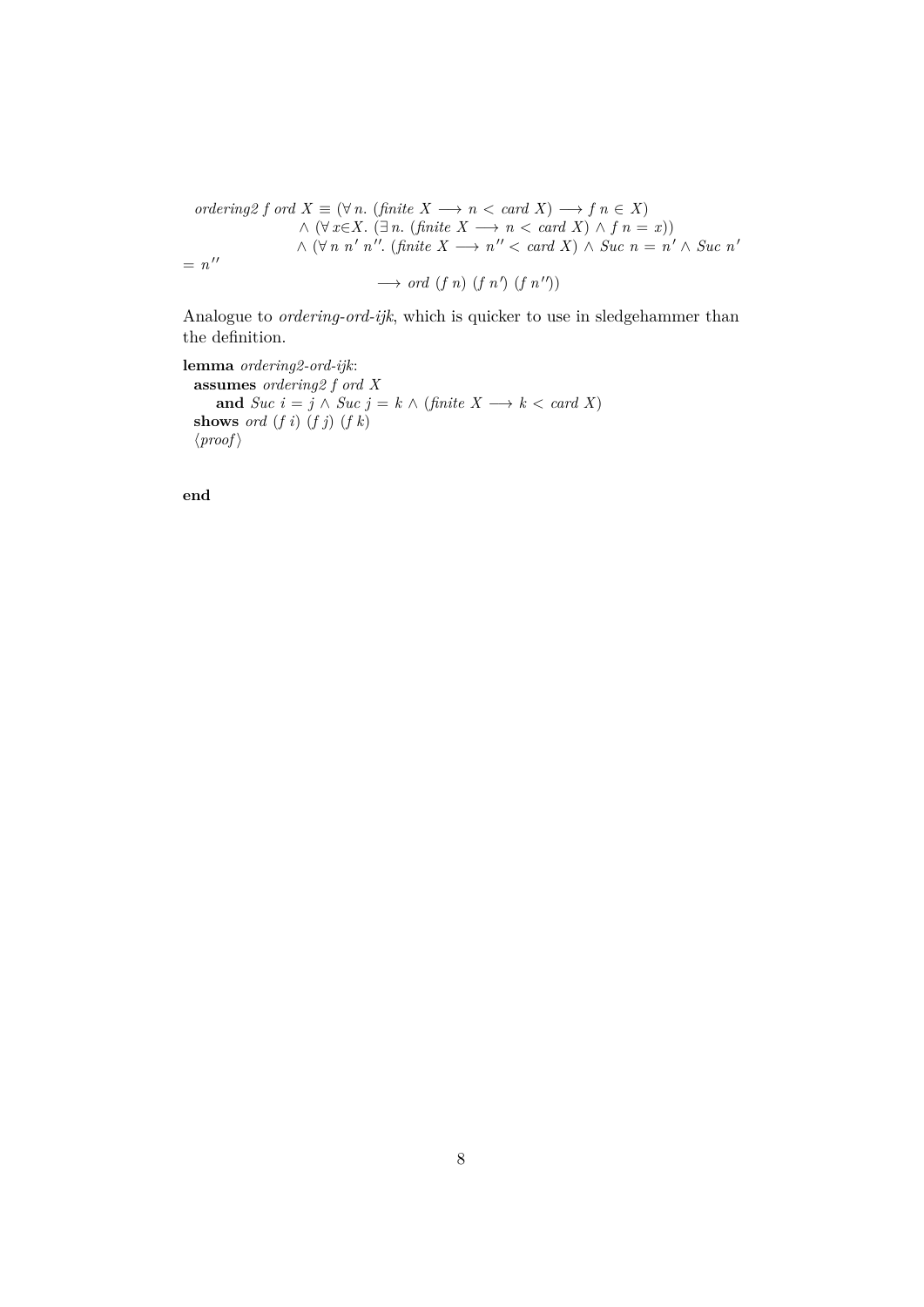**theory** *Minkowski* **imports** *Main TernaryOrdering* **begin**

Primitives and axioms as given in [\[1,](#page-64-0) pp. 9-17].

I've tried to do little to no proofs in this file, and keep that in other files. So, this is mostly locale and other definitions, except where it is nice to prove something about definitional equivalence and the like (plus the intermediate lemmas that are necessary for doing so).

Minkowski spacetime =  $(\mathcal{E}, \mathcal{P}, \ldots)$  except in the notation here I've used  $[...]$  for  $[...]$  as Isabelle uses  $[...]$  for lists.

Except where stated otherwise all axioms are exactly as they appear in Schutz97. It is the independent axiomatic system provided in the main body of the book. The axioms O1-O6 are the axioms of order, and largely concern properties of the betweenness relation. I1-I7 are the axioms of incidence. I1-I3 are similar to axioms found in systems for Euclidean geometry. As compared to Hilbert's Foundations (HIn), our incidence axioms (In) are loosely identifiable as I1  $\rightarrow$  HI3, HI8; I2  $\rightarrow$  HI1; I3  $\rightarrow$  HI2. I4 fixes the dimension of the space. I5-I7 are what makes our system non-Galilean, and lead (I think) to Lorentz transforms (together with S?) and the ultimate speed limit. Axioms S and C and the axioms of symmetry and continuity, where the latter is what makes the system second order. Symmetry replaces all of Hilbert's axioms of congruence, when considered in the context of I5-I7.

## <span id="page-8-0"></span>**3 MinkowskiPrimitive: I1-I3**

Events  $\mathcal{E}$ , paths  $\mathcal{P}$ , and sprays. Sprays only need to refer to  $\mathcal{E}$  and  $\mathcal{P}$ . Axiom *in-path-event* is covered in English by saying "a path is a set of events", but is necessary to have explicitly as an axiom as the types do not force it to be the case.

I think part of why Schutz has I1, together with the trickery  $[\mathcal{E}\neq\{\}\] \Longrightarrow$ . . . in I4, is that then I4 talks *only* about dimension, and results such as *no-empty-paths* can be proved using only existence of elements and unreachable sets. In our case, it's also a question of ordering the sequence of axiom introductions: dimension should really go at the end, since it is not needed for quite a while; but many earlier proofs rely on the set of events being non-empty. It may be nice to have the existence of paths as a separate axiom too, which currently still relies on the axiom of dimension (Schutz has no such axiom either).

**locale** *MinkowskiPrimitive* =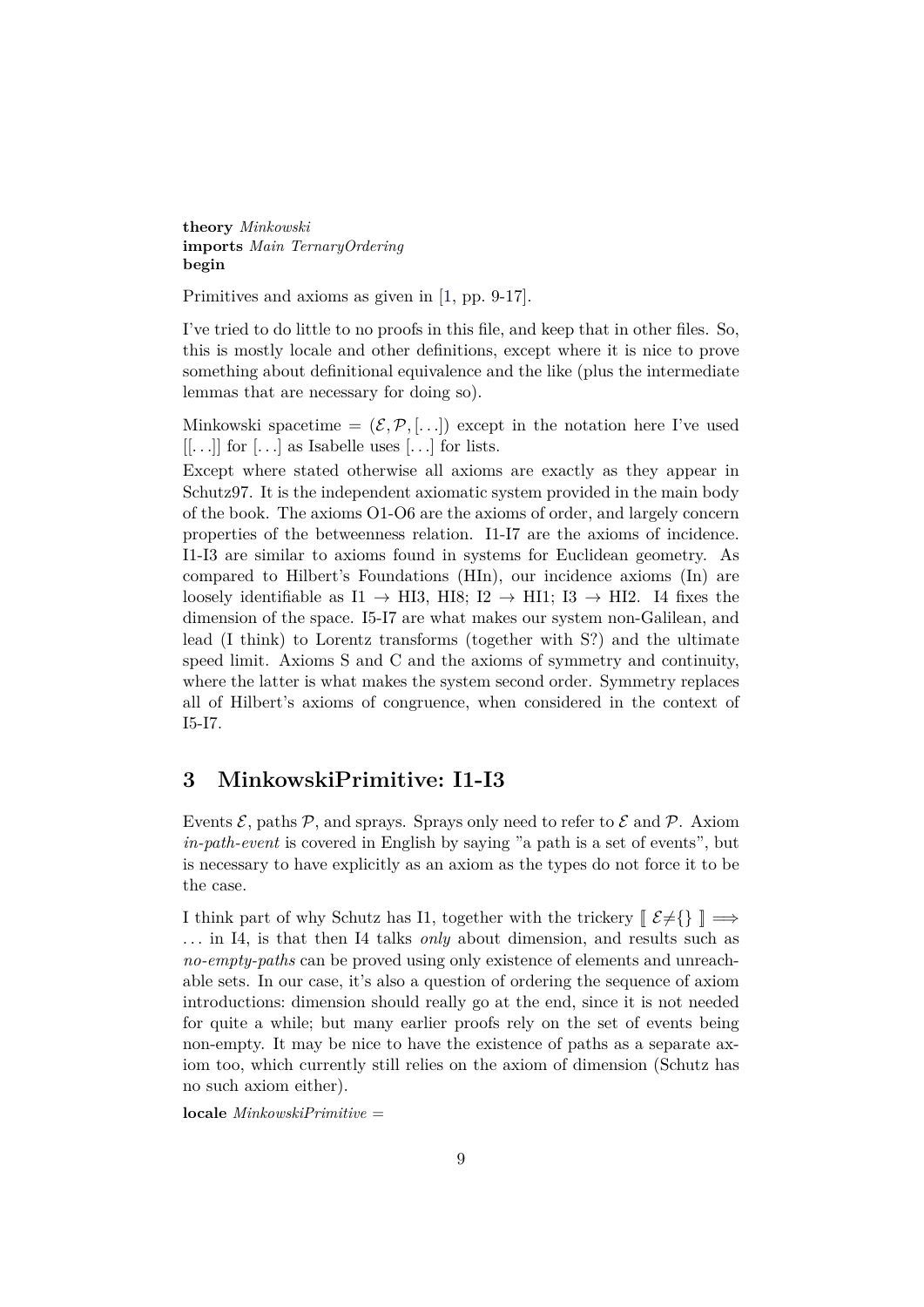fixes  $\mathcal{E}$  :: 'a set and  $P$  :: ('*a set*) *set* **assumes** *in-path-event* [*simp*]:  $[Q \in \mathcal{P}; a \in Q] \implies a \in \mathcal{E}$ 

**and** *nonempty-events* [simp]:  $\mathcal{E} \neq \{\}$ 

**and** *events-paths*:  $[a \in \mathcal{E}; b \in \mathcal{E}; a \neq b] \implies \exists R \in \mathcal{P}$ .  $\exists S \in \mathcal{P}$ .  $a \in R \land b \in S$  $∧$  *R* ∩ *S*  $\neq$  {}

**and**  $eq\text{-}paths$  [intro]:  $[P \in \mathcal{P}; Q \in \mathcal{P}; a \in P; b \in P; a \in Q; b \in Q; a \neq b$ ]  $\implies P = Q$ **begin**

This should be ensured by the additional axiom.

**lemma** *path-sub-events*:  $Q \in \mathcal{P} \Longrightarrow Q \subseteq \mathcal{E}$  $\langle proof \rangle$ 

**lemma** *paths-sub-power*:  $P \subseteq Pow \mathcal{E}$  $\langle proof \rangle$ 

For more terse statements.  $a \neq b$  because a and b are being used to identify the path, and  $a = b$  would not do that.

**abbreviation** *path* :: '*a set*  $\Rightarrow$  '*a*  $\Rightarrow$  '*a*  $\Rightarrow$  *bool* where *path ab a b*  $\equiv$  *ab*  $\in$   $P \wedge a \in$  *ab*  $\wedge$  *b*  $\in$  *ab*  $\wedge$  *a*  $\neq$  *b* 

```
abbreviation path-ex :: 'a \Rightarrow 'a \Rightarrow bool where
  path-ex a b \equiv \exists Q. path Q a b
```

```
lemma path-permute:
  path ab a b = path ab b a
  \langle proof \rangle
```
**abbreviation** *path-of*  $:: 'a \Rightarrow 'a \Rightarrow 'a \text{ set where}$ *path-of a b*  $\equiv$  *THE ab. path ab a b* 

**lemma** *path-of-ex: path* (*path-of a b*)  $a \thinspace b \leftrightarrow \textit{path-ex } a \thinspace b$  $\langle proof \rangle$ 

**lemma** *path-unique*: **assumes** *path ab a b* **and** *path ab' a b* **shows**  $ab = ab'$  $\langle proof \rangle$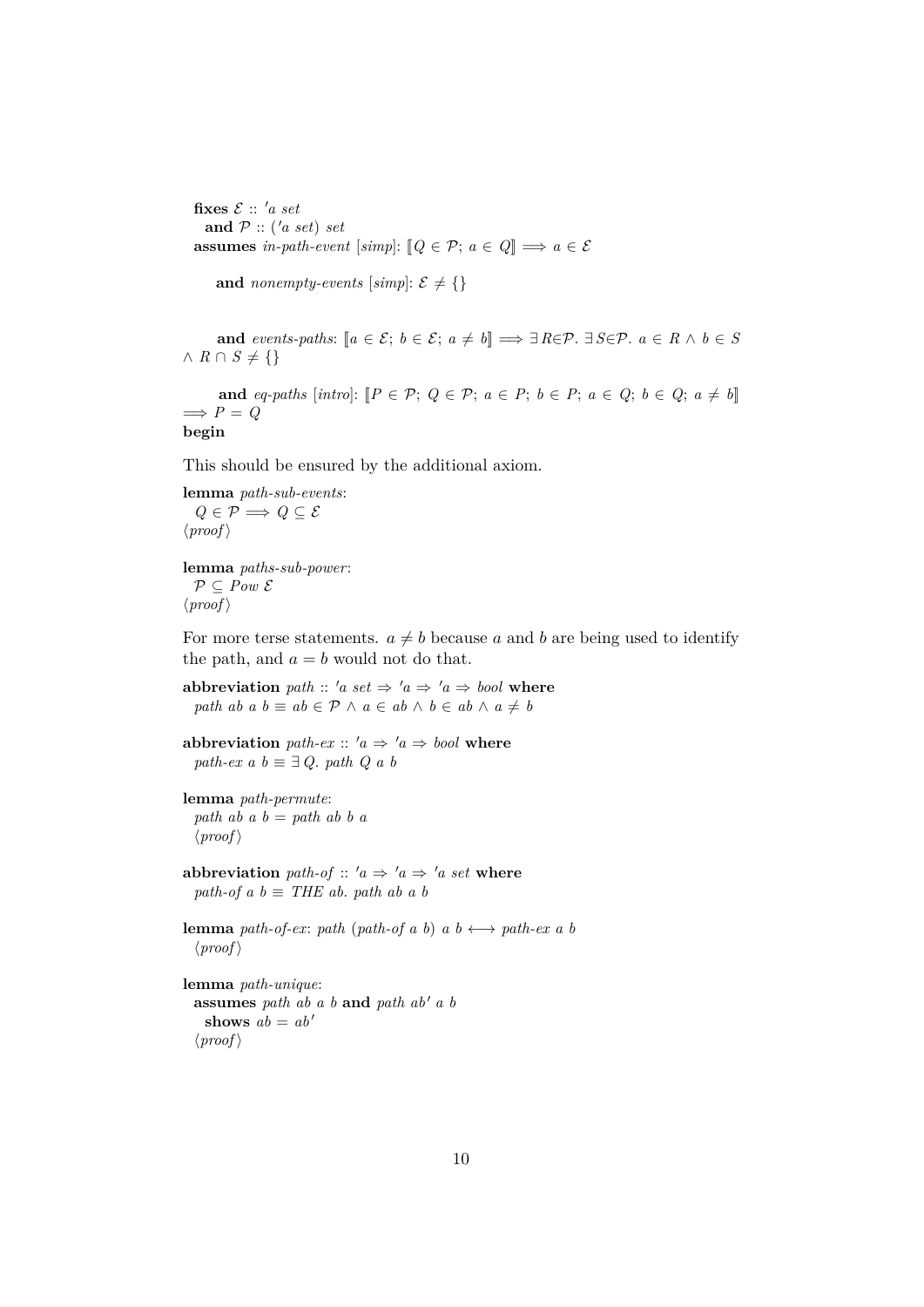## <span id="page-10-0"></span>**4 Primitives: Unreachable Subset (from an Event)**

The  $Q \in \mathcal{P} \land b \in \mathcal{E}$  constraints are necessary as the types as not expressive enough to do it on their own. Schutz's notation is:  $Q(b, \emptyset)$ .

**definition** *unreachable-subset* :: 'a set  $\Rightarrow$  'a  $\Rightarrow$  'a set ( $\emptyset$  - - [100, 100] 100) where *unreachable-subset Q b* ≡ { $x \in Q$ .  $Q \in \mathcal{P} \land b \in \mathcal{E} \land b \notin Q \land \neg (path-ex\ b\ x)$ }

# <span id="page-10-1"></span>**5 Primitives: Kinematic Triangle**

**definition** kinematic-triangle ::  $a \Rightarrow a \Rightarrow b \cdot a \Rightarrow b \cdot a \Rightarrow b \cdot a \Rightarrow b \cdot a \cdot (100, 100, 100)$ **where**

*kinematic-triangle a b c*  $\equiv$ *a* ∈  $\mathcal{E}$  ∧ *b* ∈  $\mathcal{E}$  ∧ *c* ∈  $\mathcal{E}$  ∧ *a*  $\neq$  *b* ∧ *a*  $\neq$  *c* ∧ *b*  $\neq$  *c*  $\land$  (∃  $Q \in \mathcal{P}$ . ∃  $R \in \mathcal{P}$ .  $Q \neq R$   $\land$  (∃  $S \in \mathcal{P}$ .  $Q \neq S$   $\land$   $R \neq S$ ∧ *a* ∈ *Q* ∧ *b* ∈ *Q* ∧ *a* ∈ *R* ∧ *c* ∈ *R*  $∧ b ∈ S ∧ c ∈ S()$ 

A fuller, more explicit equivalent of  $\triangle$ , to show that the above definition is sufficient.

**lemma** *tri-full*:  $\triangle$  *a b*  $c = (a \in \mathcal{E} \land b \in \mathcal{E} \land c \in \mathcal{E} \land a \neq b \land a \neq c \land b \neq c)$  $\land$  (∃  $Q \in \mathcal{P}$ . ∃  $R \in \mathcal{P}$ .  $Q \neq R$   $\land$  (∃  $S \in \mathcal{P}$ .  $Q \neq S$   $\land$   $R \neq S$  $∧ a ∈ Q ∧ b ∈ Q ∧ c ∉ Q$  $∧ a ∈ R ∧ c ∈ R ∧ b ∉ R$  $\wedge$  *b* ∈ *S*  $\wedge$  *c* ∈ *S*  $\wedge$  *a* ∉ *S*)))

 $\langle proof \rangle$ 

# <span id="page-10-2"></span>**6 Primitives: SPRAY**

It's okay to not require  $x \in \mathcal{E}$  because if  $x \notin \mathcal{E}$  the *SPRAY* will be empty anyway, and if it's nonempty then  $x \in \mathcal{E}$  is derivable.

**definition**  $SPRAY :: 'a \Rightarrow ('a \; set) \; set \; where$ *SPRAY*  $x \equiv \{R \in \mathcal{P} \colon x \in R\}$ 

**definition** *spray* ::  $'a \Rightarrow 'a \text{ set where}$ *spray x* ≡ {*y*. ∃ *R*∈*SPRAY x*. *y* ∈ *R*}

**definition** *is-SPRAY* :: ('*a set*) *set*  $\Rightarrow$  *bool* where *is-SPRAY S*  $\equiv \exists x \in \mathcal{E}$ . *S* = *SPRAY x* 

**definition** *is-spray* ::  $'a$  *set*  $\Rightarrow$  *bool* **where** *is-spray*  $S \equiv \exists x \in \mathcal{E}$ .  $S =$  *spray* x

Some very simple SPRAY and spray lemmas below.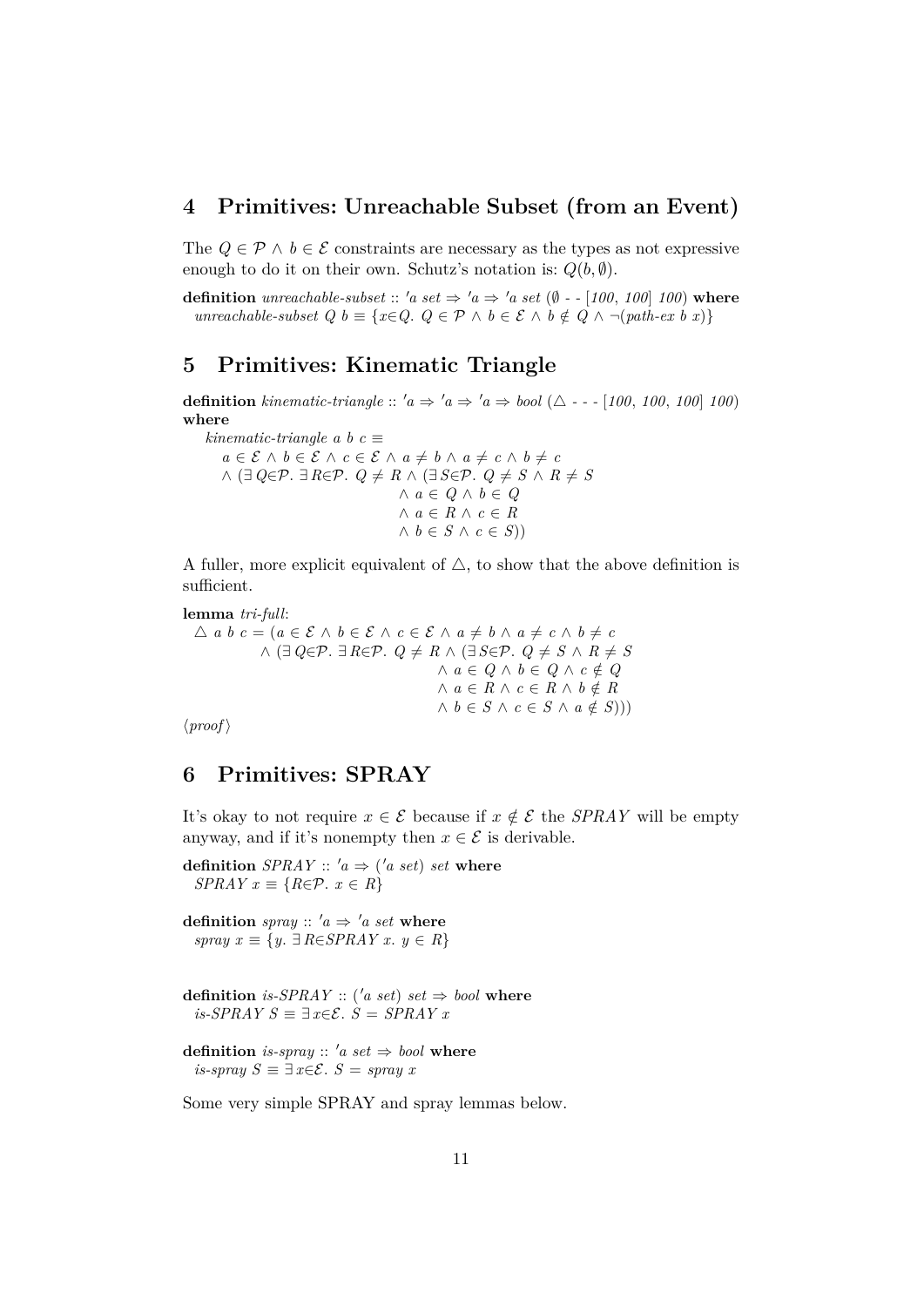**lemma** *SPRAY-event*: *SPRAY*  $x \neq \{\} \implies x \in \mathcal{E}$  $\langle proof \rangle$ **lemma** *SPRAY-nonevent*:  $x \notin \mathcal{E} \Longrightarrow SPRAY \, x = \{\}$  $\langle proof \rangle$ **lemma** *SPRAY-path*:  $P \in SPRAY \, x \Longrightarrow P \in \mathcal{P}$  $\langle proof \rangle$ **lemma** *in-SPRAY-path*:  $P \in SPRAY \times x \Longrightarrow x \in P$  $\langle proof \rangle$ **lemma** *source-in-SPRAY* :  $SPRAY \, x \neq \{\} \implies \exists P \in SPRAY \, x. \, x \in P$  $\langle proof \rangle$ **lemma** *spray-event*: *spray*  $x \neq \{\} \implies x \in \mathcal{E}$  $\langle proof \rangle$ **lemma** *spray-nonevent*:  $x \notin \mathcal{E} \Longrightarrow \text{spray } x = \{\}$  $\langle proof \rangle$ **lemma** *in-spray-event*:  $y \in \text{spray } x \Longrightarrow y \in \mathcal{E}$  $\langle proof \rangle$ **lemma** *source-in-spray*: *spray*  $x \neq \{\} \implies x \in \text{spray } x$  $\langle proof \rangle$ 

# <span id="page-11-0"></span>**7 Primitives: Path (In)dependence**

"A subset of three paths of a SPRAY is dependent if there is a path which does not belong to the SPRAY and which contains one event from each of the three paths: we also say any one of the three paths is dependent on the other two. Otherwise the subset is independent." [Schutz97]

The definition of *SPRAY* constrains  $x, Q, R, S$  to be in  $\mathcal E$  and  $\mathcal P$ .

**definition**  $dep3-event :: 'a set \Rightarrow 'a set \Rightarrow 'a set \Rightarrow 'a set \Rightarrow 'a \Rightarrow bool$  where  $dep3-event \ Q \ R \ S \ x \equiv \ Q \neq \ R \ \land \ Q \neq \ S \ \land \ R \neq \ S \ \land \ Q \in SPRAY \ x \ \land \ R \in SPRAY$ *x* ∧ *S* ∈ *SPRAY x*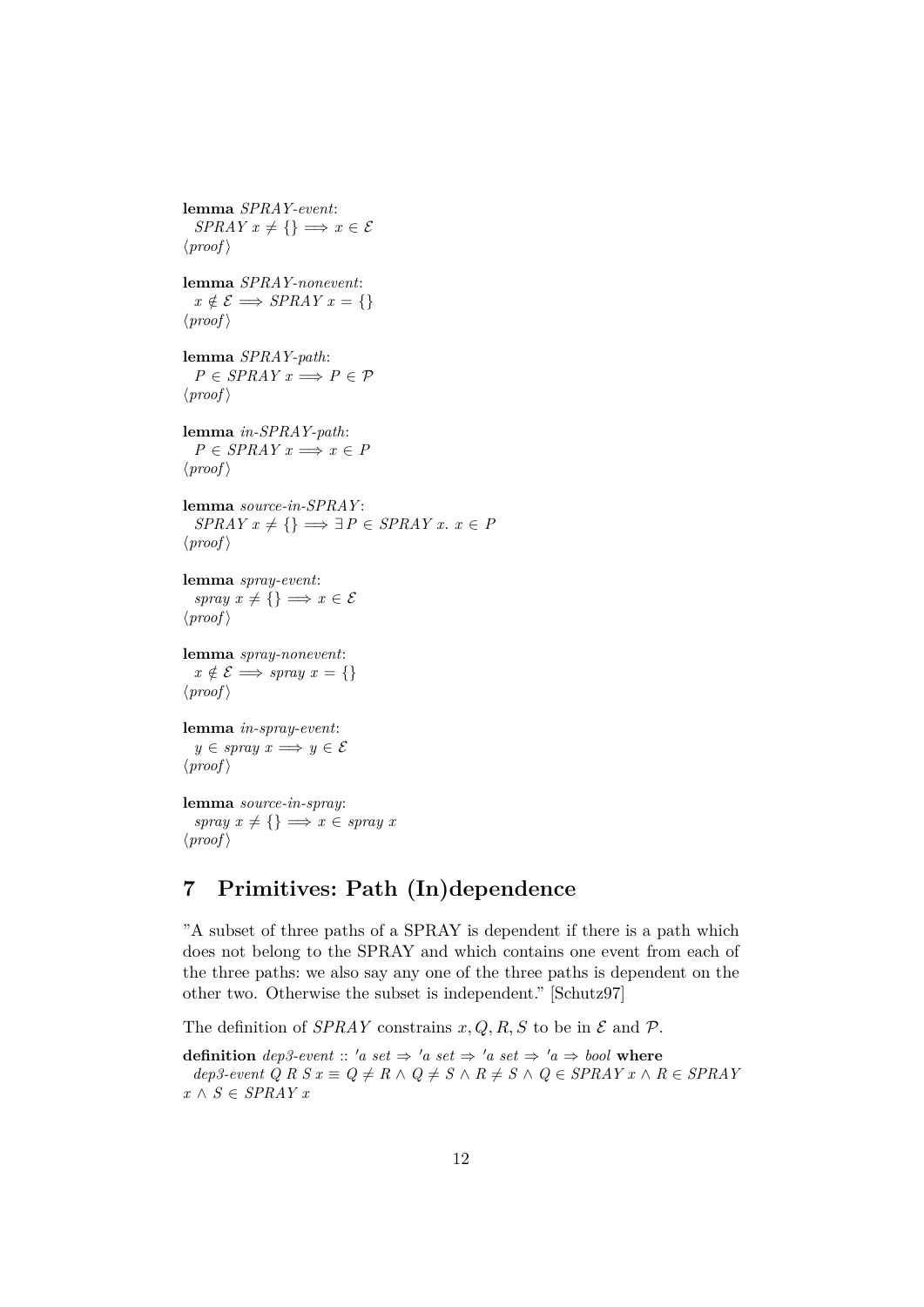$\wedge$  (∃  $T \in \mathcal{P}$ .  $T \notin SPRAY \times \wedge (\exists y \in Q, y \in T) \wedge (\exists y \in R, y \in T)$ *T*) ∧ (∃ *y*∈*S*. *y* ∈ *T*))

**definition**  $dep3-spray :: 'a set \Rightarrow 'a set \Rightarrow 'a set \Rightarrow ('a set) set \Rightarrow bool$  where  $dep3-spray \ Q \ R \ S \ SPR \equiv \exists x. \ SPR \ A \ P \ P \ A \ \ dep3-event \ Q \ R \ S \ x$ 

**definition**  $dep3 :: 'a set \Rightarrow 'a set \Rightarrow 'a set \Rightarrow bool$  where  $dep3$  Q R S ≡ ∃ x.  $dep3$ -event Q R S x

Some very simple lemmas related to *dep3-event*.

```
lemma dep3-nonspray:
 assumes dep3-event Q R S x
   shows ∃P∈P. P ∉ SPRAY x\langle proof \ranglelemma dep3-path:
 assumes dep3-QRSx: dep3-event Q R S x
  shows Q \in \mathcal{P} R \in \mathcal{P} S \in \mathcal{P}
```
 $\langle proof \rangle$ 

**lemma** *dep3-is-event*: *dep3-event Q R S x*  $\implies x \in \mathcal{E}$  $\langle proof \rangle$ 

**lemma** *dep3-event-permute* [*no-atp*]: **assumes** *dep3-event Q R S x* **shows** *dep3-event Q S R x dep3-event R Q S x dep3-event R S Q x dep3-event S Q R x dep3-event S R Q x*  $\langle proof \rangle$ 

"We next give recursive definitions of dependence and independence which will be used to characterize the concept of dimension. A path  $T$  is dependent on the set of n paths (where  $n \geq 3$ )

$$
S = \{Q_i : i = 1, 2, ..., n; Q_i \in \text{SPRAYx}\}\
$$

if it is dependent on two paths  $S_1$  and  $S_2$ , where each of these two paths is dependent on some subset of  $n-1$  paths from the set S." [Schutz97]

**inductive** *dep-path* :: '*a set*  $\Rightarrow$  ('*a set*) *set*  $\Rightarrow$  '*a*  $\Rightarrow$  *bool* where  $dep \text{-}two: \text{ } dep3\text{-}event \text{ }T \text{ }A \text{ }B \text{ }x \Longrightarrow \text{ }dep\text{-}path \text{ }T \text{ } \{A, B\} \text{ }x$ | *dep-n*:  $[ S ⊆ SPRAY x; card S ≥ 3; dep-path T {S1, S2} x;$  $S' \subseteq S$ ;  $S'' \subseteq S$ ; *card*  $S' = \text{card } S - 1$ ; *card*  $S'' = \text{card } S - 1$ ;  $dep\text{-}path\ S1\ S'\ x; \ dep\text{-}path\ S2\ S''\ x \rbrack \Rightarrow \text{dep\text{-}path}\ T\ S\ x$ 

"We also say that the set of  $n+1$  paths  $S\cup\{T\}$  is a dependent set." [Schutz97] Starting from this constructive definition, the below gives an analytical one.

**definition** *dep-set* :: ('*a set*) *set*  $\Rightarrow$  *bool* **where**  $dep\text{-}set S \equiv \exists x. \exists S' \subseteq S. \exists P \in (S - S')$ .  $dep\text{-}path P S' x$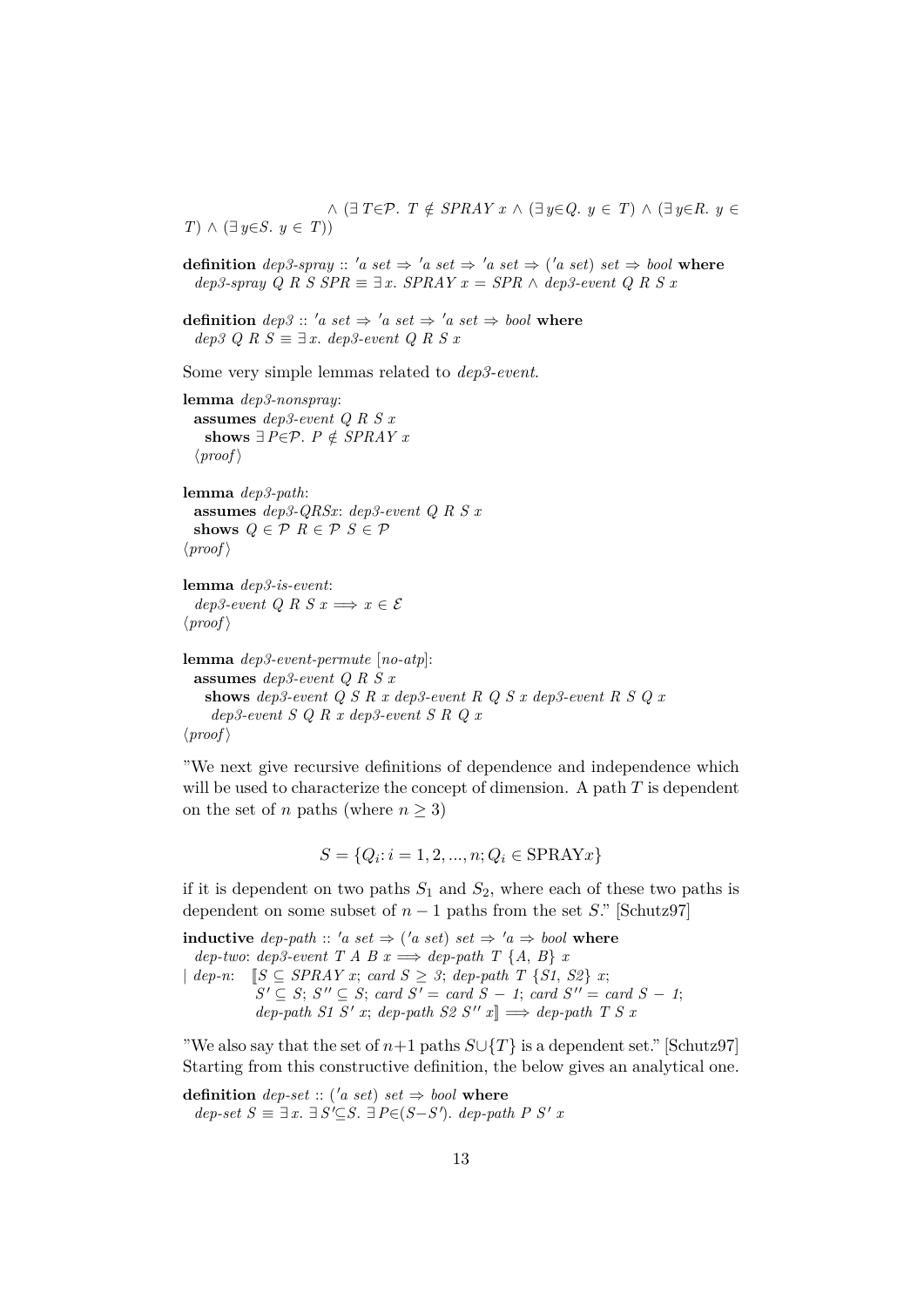```
lemma dependent-superset:
 assumes dep-set A and A⊆B
 shows dep-set B
  \langle proof \ranglelemma path-in-dep-set:
  assumes dep3-event P Q R x
 shows dep-set \{P,Q,R\}\langle proof \ranglelemma path-in-dep-set2:
 assumes dep3-event P Q R x
 shows dep-path P \{P,Q,R\} x\langle proof \rangle
```
**definition** *indep-set* :: ('*a set*) *set*  $\Rightarrow$  *bool* **where** *indep-set*  $S \equiv \neg (\exists T \subseteq S$ *. dep-set*  $T)$ 

# <span id="page-13-0"></span>**8 Primitives: 3-SPRAY**

"We now make the following definition which enables us to specify the dimensions of Minkowski space-time. A SPRAY is a 3-SPRAY if: i) it contains four independent paths, and ii) all paths of the SPRAY are dependent on these four paths." [Schutz97]

**definition** *three-SPRAY* ::  $'a \Rightarrow bool$  **where**  $three\text{-}SPRAY \ x \equiv \exists S1 \in \mathcal{P}$ .  $\exists S2 \in \mathcal{P}$ .  $\exists S3 \in \mathcal{P}$ .  $\exists S4 \in \mathcal{P}$ . *S1*  $\neq$  *S2* ∧ *S1*  $\neq$  *S3* ∧ *S1*  $\neq$  *S4* ∧ *S2*  $\neq$  *S3* ∧ *S2*  $\neq$  *S4* ∧ *S3*  $\neq$  *S4* ∧ *S1* ∈ *SPRAY x* ∧ *S2* ∈ *SPRAY x* ∧ *S3* ∈ *SPRAY x* ∧ *S4* ∈ *SPRAY x* ∧ (*indep-set* {*S1*, *S2*, *S3*, *S4*}) ∧ (∀ *S*∈*SPRAY x*. *dep-path S* {*S1*,*S2*,*S3*,*S4*} *x*)

Lemma *is-three-SPRAY* says "this set of sets of elements is a set of paths which is a 3-SPRAY". Lemma *three-SPRAY-ge4* just extracts a bit of the definition.

**definition** *is-three-SPRAY* :: ('*a set*) *set*  $\Rightarrow$  *bool* where *is-three-SPRAY SPR*  $\equiv$   $\exists$  *x*. *SPR* = *SPRAY x* ∧ *three-SPRAY x* 

**lemma** *three-SPRAY-ge4*: **assumes** *three-SPRAY x* **shows** ∃  $Q1 \in \mathcal{P}$ . ∃  $Q2 \in \mathcal{P}$ . ∃  $Q3 \in \mathcal{P}$ . ∃  $Q4 \in \mathcal{P}$ .  $Q1 \neq Q2 \land Q1 \neq Q3 \land Q1 \neq Q4$  $∧$  *Q2*  $\neq$  *Q3*  $∧$  *Q2*  $\neq$  *Q4*  $∧$  *Q3*  $\neq$  *Q4*  $\langle proof \rangle$ 

**end**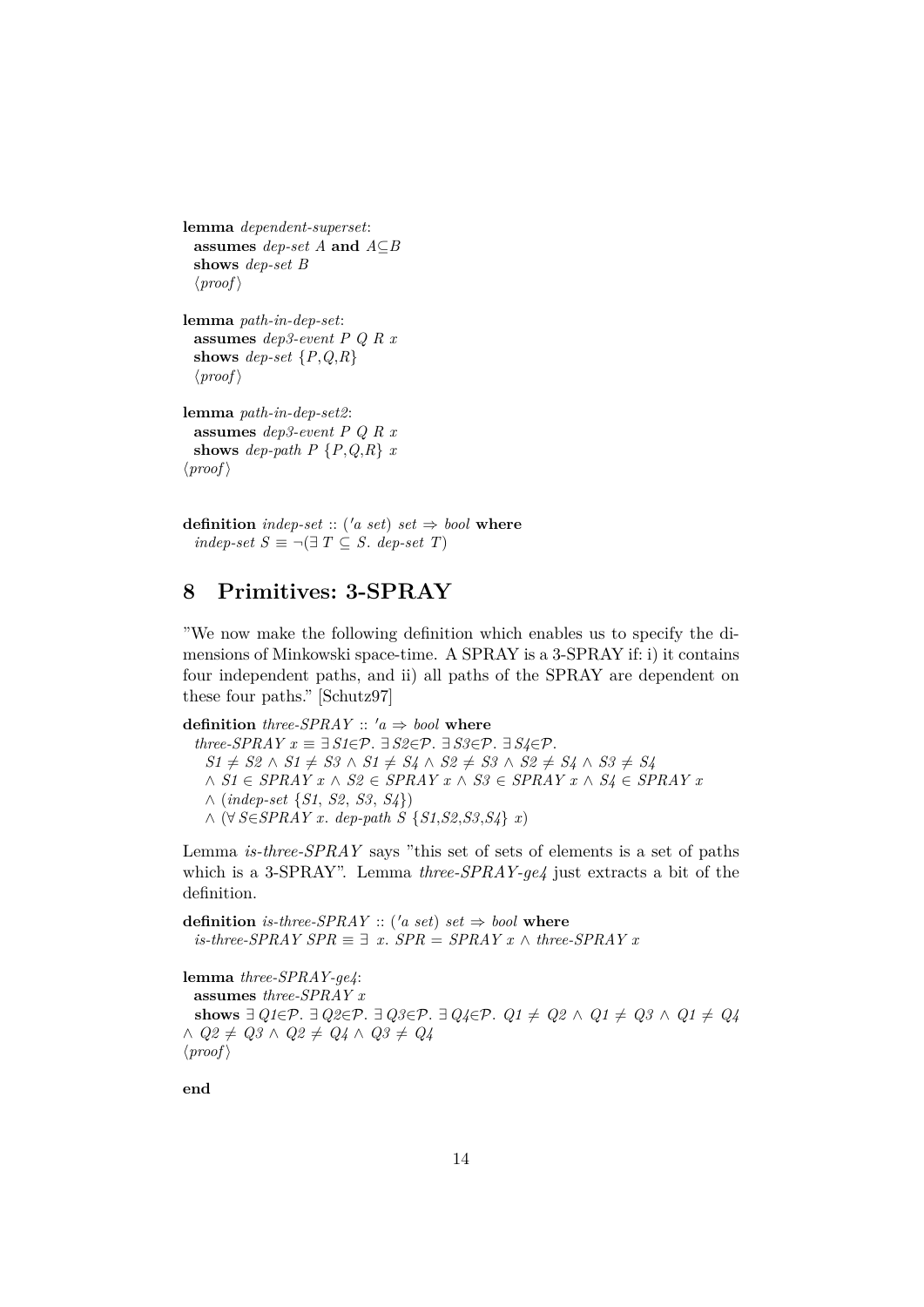## <span id="page-14-0"></span>**9 MinkowskiBetweenness: O1-O5**

In O4, I have removed the requirement that  $a \neq d$  in order to prove negative betweenness statements as Schutz does. For example, if we have [abc] and [bca] we want to conclude [aba] and claim "contradiction!", but we can't as long as we mandate that  $a \neq d$ .

**locale** *MinkowskiBetweenness* = *MinkowskiPrimitive* + **fixes** *betw* :: ' $a \Rightarrow 'a \Rightarrow 'a \Rightarrow bool$  ([[---]])

**assumes**  $abc\text{-}ex\text{-}path$ :  $[[a \ b \ c]] \Longrightarrow \exists Q \in \mathcal{P}$ .  $a \in Q \land b \in Q \land c \in Q$ 

**and**  $abc\text{-}sym: [[a \ b \ c]] \Longrightarrow [[c \ b \ a]]$ **and**  $abc$ -ac-neq:  $\begin{bmatrix} a & b & c \end{bmatrix} \implies a \neq c$ **and**  $abc-bcd-abd$  [intro]:  $[[[a \ b \ c]]]$ ;  $[[b \ c \ d]]] \implies [[a \ b \ d]]$ **and** some-betw:  $[Q \in \mathcal{P}; a \in Q; b \in Q; c \in Q; a \neq b; a \neq c; b \neq c]$ =⇒ [[*a b c*]] ∨ [[*b c a*]] ∨ [[*c a b*]]

#### **begin**

The next few lemmas either provide the full axiom from the text derived from a new simpler statement, or provide some very simple fundamental additions which make sense to prove immediately before starting, usually related to set-level things that should be true which fix the type-level ambiguity of 'a.

**lemma** *betw-events*: **assumes** *abc*: [[*a b c*]] **shows**  $a \in \mathcal{E} \land b \in \mathcal{E} \land c \in \mathcal{E}$  $\langle proof \rangle$ 

This shows the shorter version of O5 is equivalent.

**lemma** *O5-still-O5* [*no-atp*]:  $((Q \in \mathcal{P} \land \{a,b,c\} \subseteq Q \land a \in \mathcal{E} \land b \in \mathcal{E} \land c \in \mathcal{E} \land a \neq b \land a \neq c \land b \neq c)$ −→ [[*a b c*]] ∨ [[*b c a*]] ∨ [[*c a b*]]) =  $(Q \in \mathcal{P} \land \{a,b,c\} \subseteq Q \land a \in \mathcal{E} \land b \in \mathcal{E} \land c \in \mathcal{E} \land a \neq b \land a \neq c \land b \neq c)$ −→ [[*a b c*]] ∨ [[*b c a*]] ∨ [[*c a b*]] ∨ [[*c b a*]] ∨ [[*a c b*]] ∨ [[*b a c*]])  $\langle proof \rangle$ 

**lemma** *some-betw-xor*:

```
[Q \in \mathcal{P}; a \in Q; b \in Q; c \in Q; a \neq b; a \neq c; b \neq c]=⇒ ([[a b c]] ∧ ¬ [[b c a]] ∧ ¬ [[c a b]])
              ∨ ([[b c a]] ∧ ¬ [[a b c]] ∧ ¬ [[c a b]])
              ∨ ([[c a b]] ∧ ¬ [[a b c]] ∧ ¬ [[b c a]])
```
 $\langle proof \rangle$ 

The lemma *abc-abc-neq* is the full O3 as stated by Schutz. **lemma** *abc-abc-neq*: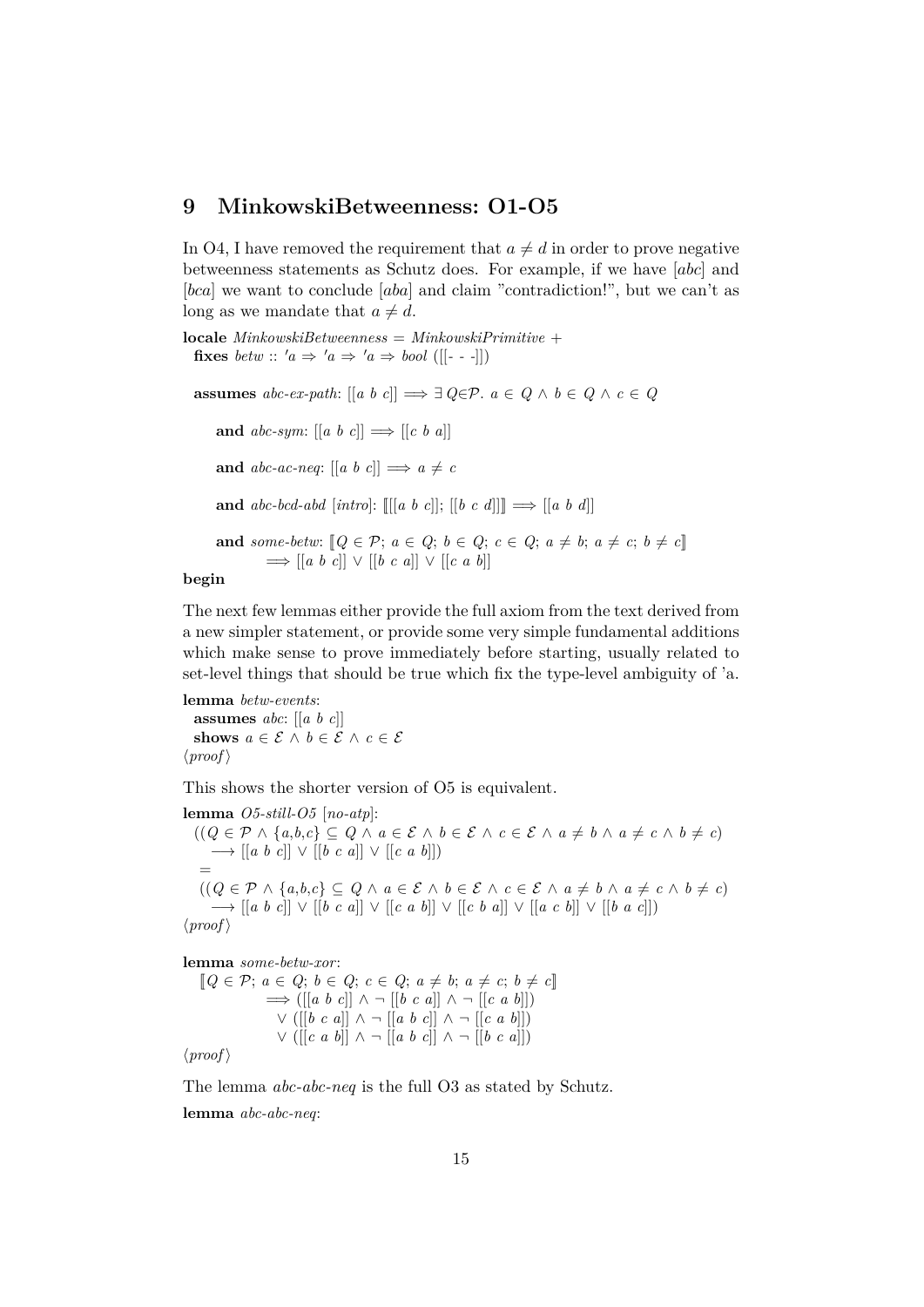```
assumes abc: [[a b c]]
  shows a \neq b \land a \neq c \land b \neq c\langle proof \ranglelemma abc-bcd-acd:
  assumes abc: [[a b c]]
      and bcd: [[b c d]]
  shows [[a c d]]
\langle proof \ranglelemma abc-only-cba:
  assumes [[a b c]]
    shows \neg [ [b \ a \ c] ]\neg [a \ c \ b] ]\neg [b \ c \ a] \neg [c \ a \ b]\langle proof \rangle
```
# <span id="page-15-0"></span>**10 Betweenness: Unreachable Subset Via a Path**

**definition** *unreachable-subset-via* :: 'a set  $\Rightarrow$  'a  $\Rightarrow$  'a set  $\Rightarrow$  'a  $\Rightarrow$  'a set (∅ *- from - via - at -* [*100*, *100*, *100*, *100*] *100*) **where** *unreachable-subset-via Q Qa R x* ≡ {*Qy*. [[*x Qy Qa*]] ∧ (∃ *Rw*∈*R*. *Qa* ∈ ∅ *Q Rw* ∧ *Qy* ∈ ∅ *Q Rw*)}

## <span id="page-15-1"></span>**11 Betweenness: Chains**

### <span id="page-15-2"></span>**11.1 Totally ordered chains with indexing**

**definition** *short-ch* :: 'a set  $\Rightarrow$  *bool* **where**  $short-ch X \equiv$ — EITHER two distinct events connected by a path  $\exists x \in X$ .  $\exists y \in X$ . *path-ex x y*  $\land \neg (\exists z \in X$ .  $z \neq x \land z \neq y)$ 

Infinite sets have card 0, because card gives a natural number always.

**definition** *long-ch-by-ord* :: ( $nat \Rightarrow 'a$ )  $\Rightarrow 'a \, set \Rightarrow bool$  where  $long-ch$ -by-ord  $f X \equiv$ — OR at least three events such that any three events are ordered ∃  $x \in X$ . ∃  $y \in X$ .  $\exists z \in X$ .  $x \neq y \land y \neq z \land x \neq z \land ordering f$  *betw* X

Does this restrict chains to lie on paths? Proven in Ch3's Interlude!

**definition** *ch-by-ord* :: ( $nat \Rightarrow 'a$ )  $\Rightarrow 'a \, set \Rightarrow bool$  where *ch-by-ord f*  $X \equiv short-ch X \vee long-ch-by-ord f X$ 

**definition**  $ch :: 'a \, set \Rightarrow \text{bool}$  **where** *ch*  $X \equiv \exists f$ *. ch-by-ord f X* 

Since  $f(0)$  is always in the chain, and plays a special role particularly for infinite chains (as the 'endpoint', the non-finite edge) let us fix it straight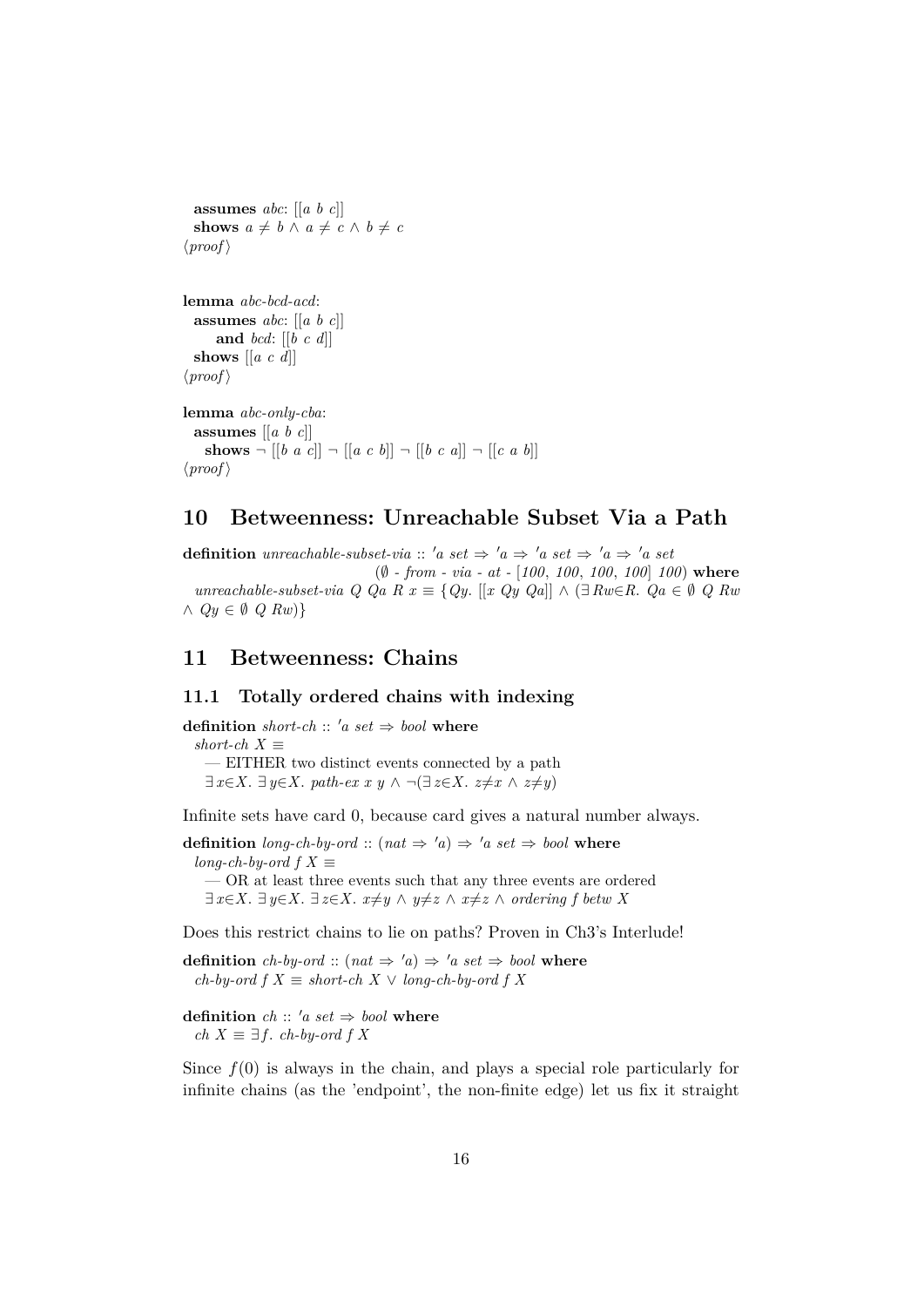in the definition. Notice we require both *infinite X* and *long-ch-by-ord*, thus circumventing infinite Isabelle sets having cardinality 0.

```
definition semifin-chain:: (nat \Rightarrow 'a) \Rightarrow 'a \Rightarrow 'a \text{ set } \Rightarrow \text{bool } ([-[-..]-]) where
  semifin-chain f x Q \equivinfinite Q ∧ long-ch-by-ord f Q
    ∧ f ∅ = xdefinition fin-long-chain:: (nat \Rightarrow 'a) \Rightarrow 'a \Rightarrow 'a \Rightarrow 'a \Rightarrow 'a set \Rightarrow bool([-[- .. - .. -]-]) where
  \lim-long-chain f x y z Q \equivx≠y ∧ x≠z ∧ y≠z
    ∧ finite Q ∧ long-ch-by-ord f Q
    ∧ f 0 = x ∧ y∈Q ∧ f (card Q − 1) = z
lemma index-middle-element:
  assumes [f[a..b..c]X]shows ∃ n. 0 < n \wedge n < (card X - 1) \wedge f n = b\langle proof \ranglelemma fin-ch-betw:
  assumes [f[a..b..c]X]shows [[a b c]]
\langle proof \ranglelemma chain-sym-obtain:
  assumes [f[a..b..c]X]obtains g where [g[c..b..a]X] and g=(\lambda n. f (card X - 1 - n))\langle proof \ranglelemma chain-sym:
  assumes [f[a..b..c]X]shows [\lambda n. f (card X - 1 - n)[c..b..a]X]\langle proof \rangledefinition fin-long-chain-2:: 'a \Rightarrow 'a \Rightarrow 'a \Rightarrow 'a \text{ set } \Rightarrow \text{bool} where
  fin-long-chain-2 x y z Q \equiv \exists f. [f[x..y..z]Q]
definition fin-chain:: (nat \Rightarrow 'a \Rightarrow 'a \Rightarrow 'a \Rightarrow 'a \text{ set } \Rightarrow \text{bool } ([-[-...]-]) where
  fin-chain f x y Q \equiv(\textit{short-ch } Q \land x \in Q \land y \in Q \land x \neq y)∨ (∃ z∈Q. [f [x..z..y]Q])
lemma points-in-chain:
  assumes [f[x..y..z]Q]shows x \in Q \land y \in Q \land z \in Q\langle proof \ranglelemma ch-long-if-card-ge3:
  assumes ch X
```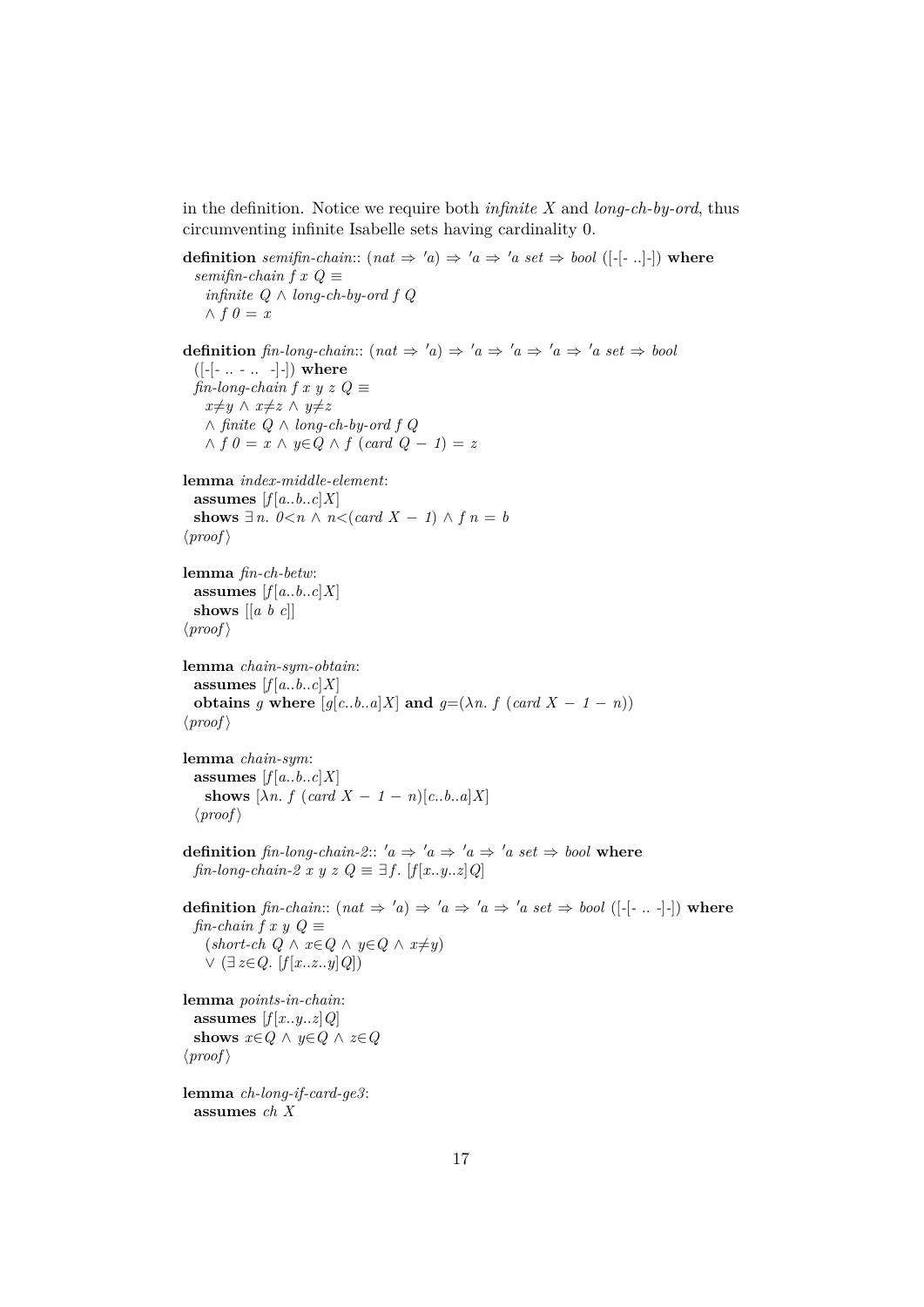**and** *card X* ≥ *3* **shows**  $∃f$ *. long-ch-by-ord f X*  $\langle proof \rangle$ 

#### <span id="page-17-0"></span>**11.2 Locally ordered chains with indexing**

Definition for Schutz-like chains, with local order only.

**definition**  $\text{long-ch-by-ord2} :: (\text{nat} \Rightarrow 'a) \Rightarrow 'a \text{ set} \Rightarrow \text{bool}$  where  $long-ch$ -by-ord2  $f X \equiv$ ∃  $x \in X$ . ∃  $y \in X$ .  $\exists z \in X$ .  $x \neq y \land y \neq z \land x \neq z \land ordering2$  f betw X

### <span id="page-17-1"></span>**11.3 Chains using betweenness**

Old definitions of chains. Shown equivalent to *fin-long-chain-2* in TemporalOrderOnPath.thy.

**definition** *chain-with* ::  $'a \Rightarrow 'a \Rightarrow 'a \Rightarrow 'a \text{ set } \Rightarrow \text{bool } ([[... - ... - ... - ] -])$  where *chain-with x y z X*  $\equiv$  [[*x y z*]]  $\land x \in X \land y \in X \land z \in X \land (\exists f$ . *ordering f betw X*)

**definition** *finite-chain-with3* ::  $'a \Rightarrow 'a \Rightarrow 'a \Rightarrow 'a \text{ set } \Rightarrow \text{bool } ([[-... - 1 - 1 - 1])$  where *finite-chain-with3 x y z X* ≡ [[..*x*..*y..z.*.]*X*] ∧ ¬(∃ *w*∈*X*. [[*w x y*]] ∨ [[*y z w*]])

**lemma** *long-chain-betw*:  $[$ [..*a*..*b*..*c*..]*X*]  $\implies$   $[$ [ $a \ b \ c$ ]]  $\langle proof \rangle$ 

**lemma** *finite-chain3-betw*:  $[[a..b..c]X] \Longrightarrow [[a b c]]$  $\langle proof \rangle$ 

**definition** *finite-chain-with2* ::  $'a \Rightarrow 'a \Rightarrow 'a \text{ set } \Rightarrow \text{bool } ([[.-..-]-])$  where *finite-chain-with2 x z X*  $\equiv \exists y \in X$ . [[*x*..*y*..*z*]*X*]

**lemma** *finite-chain2-betw*:  $[[a..c]X] \Longrightarrow \exists b$ .  $[[a \ b \ c]]$  $\langle proof \rangle$ 

## <span id="page-17-2"></span>**12 Betweenness: Rays and Intervals**

"Given any two distinct events a, b of a path we define the segment  $(ab)$  ${x : [a x b], x \in ab}$ " [Schutz97] Our version is a little different, because it is defined for any  $a, b$  of type  $a$ . Thus we can have empty set segments, while Schutz can prove (once he proves path density) that segments are never empty.

**definition** *segment* ::  $'a \Rightarrow 'a \Rightarrow 'a \text{ set}$ **where** *segment*  $a \ b \equiv \{x::'a \ \exists ab \ [[a \ x \ b]] \ \land \ x \in ab \ \land \ path \ ab \ a \ b\}$ 

**abbreviation** *is-seqment* ::  $'a$  *set*  $\Rightarrow$  *bool* **where** *is-segment*  $ab \equiv (\exists a \ b, \ ab = segment \ a \ b)$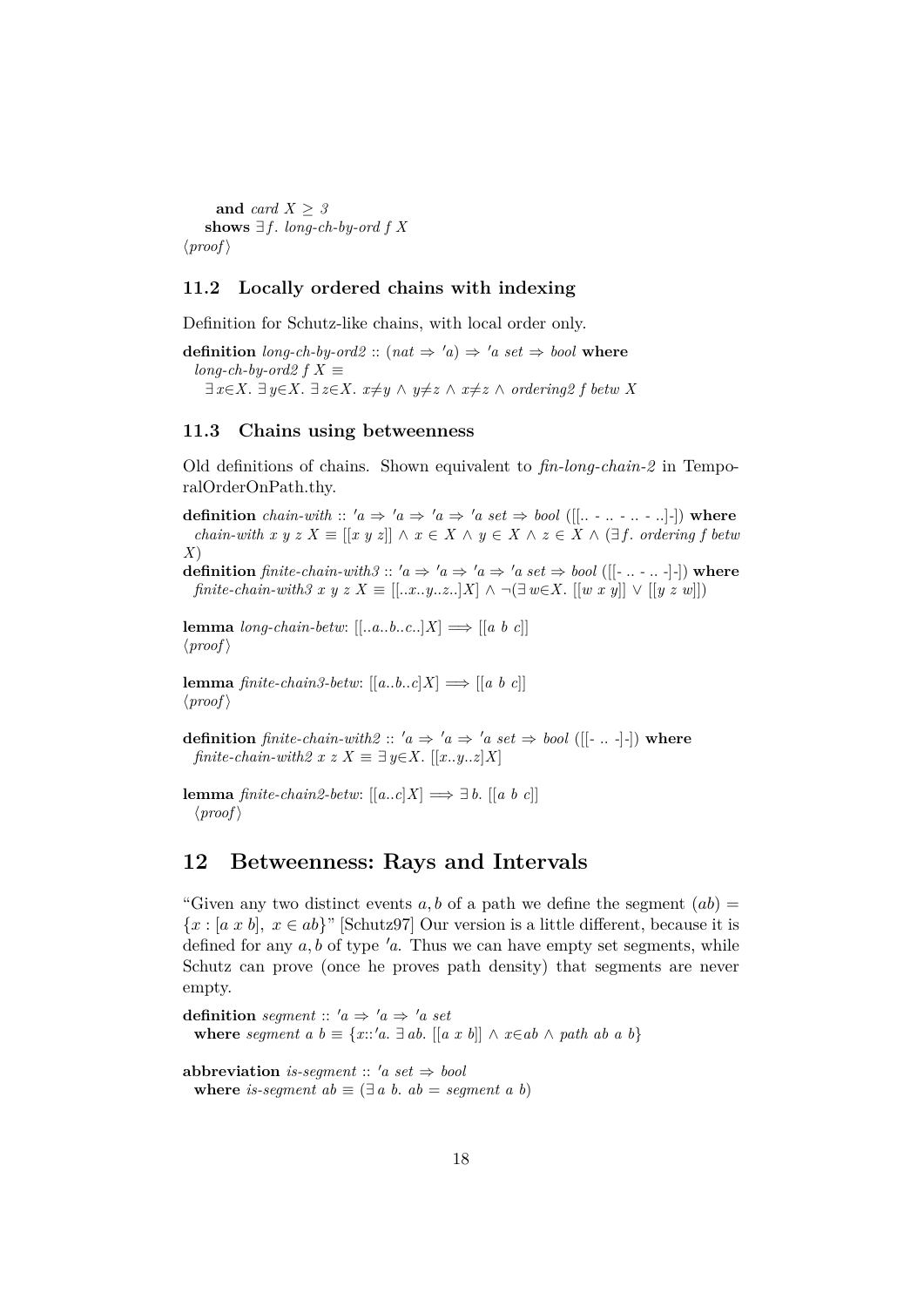**where** *interval*  $a$   $b \equiv$  *insert*  $b$  (*insert*  $a$  (*segment*  $a$   $b$ )) **abbreviation** *is-interval* ::  $'a \text{ set } \Rightarrow \text{ bool}$ **where** *is-interval*  $ab \equiv (\exists a \ b, \ ab = interval \ a \ b)$ **definition** prolongation ::  $'a \Rightarrow 'a \Rightarrow 'a \text{ set}$ **where** *prolongation a*  $b \equiv \{x : a \cdot a \cdot a \cdot b \mid [a \cdot b \cdot x] \mid \wedge x \in ab \wedge path \ ab \ a \ b\}$ **abbreviation** *is-prolongation* ::  $'a$  *set*  $\Rightarrow$  *bool* **where** *is-prolongation*  $ab \equiv \exists a \ b$ .  $ab = prolongation \ a \ b$ I think this is what Schutz actually meant, maybe there is a typo in the text? Notice that  $b \in ray \ a \ b$  for any a, always. Cf the comment on *segment-def.* Thus  $\exists ray \ a \ b \neq {\}$  is no guarantee that a path *ab* exists. **definition** *ray* ::  $'a \Rightarrow 'a \Rightarrow 'a \text{ set}$ **where** *ray*  $a \, b \equiv$  *insert*  $b$  (*segment*  $a \, b \cup$  *prolongation*  $a \, b$ ) **abbreviation** *is-ray* ::  $'a$  *set*  $\Rightarrow$  *bool* **where** *is-ray*  $R \equiv \exists a \ b$ .  $R = ray \ a \ b$ **definition** *is-ray-on* :: '*a set*  $\Rightarrow$  '*a set*  $\Rightarrow$  *bool* **where** *is-ray-on*  $R$   $P$   $\equiv$   $P \in \mathcal{P}$  ∧  $R \subseteq P$  ∧ *is-ray*  $R$ This is as in Schutz. Notice  $b$  is not in the ray through  $b$ ? **definition** *ray-Schutz* ::  $'a \Rightarrow 'a \Rightarrow 'a \text{ set}$ **where** *ray-Schutz*  $a \, b \equiv$  *insert*  $a \, (segment \, a \, b \cup prolongation \, a \, b)$ **lemma** *ends-notin-segment*:  $a \notin segment\ a\ b \land b \notin segment\ a\ b$  $\langle proof \rangle$ **lemma** *ends-in-int*: *a* ∈ *interval a b* ∧ *b* ∈ *interval a b*  $\langle proof \rangle$ **lemma** *seg-betw*:  $x \in segment \ a \ b \longleftrightarrow [[a \ x \ b]]$  $\langle proof \rangle$ **lemma** *pro-betw*:  $x \in prolongation\ a\ b \longleftrightarrow [[a\ b\ x]]$  $\langle proof \rangle$ **lemma** *seg-sym*: *segment a b* = *segment b a*  $\langle proof \rangle$ **lemma** *empty-segment*: *segment*  $a \, a = \{\}$  $\langle proof \rangle$ **lemma** *int-sym*: *interval a b* = *interval b a*  $\langle proof \rangle$ 

**definition** *interval* ::  $'a \Rightarrow 'a \Rightarrow 'a \text{ set}$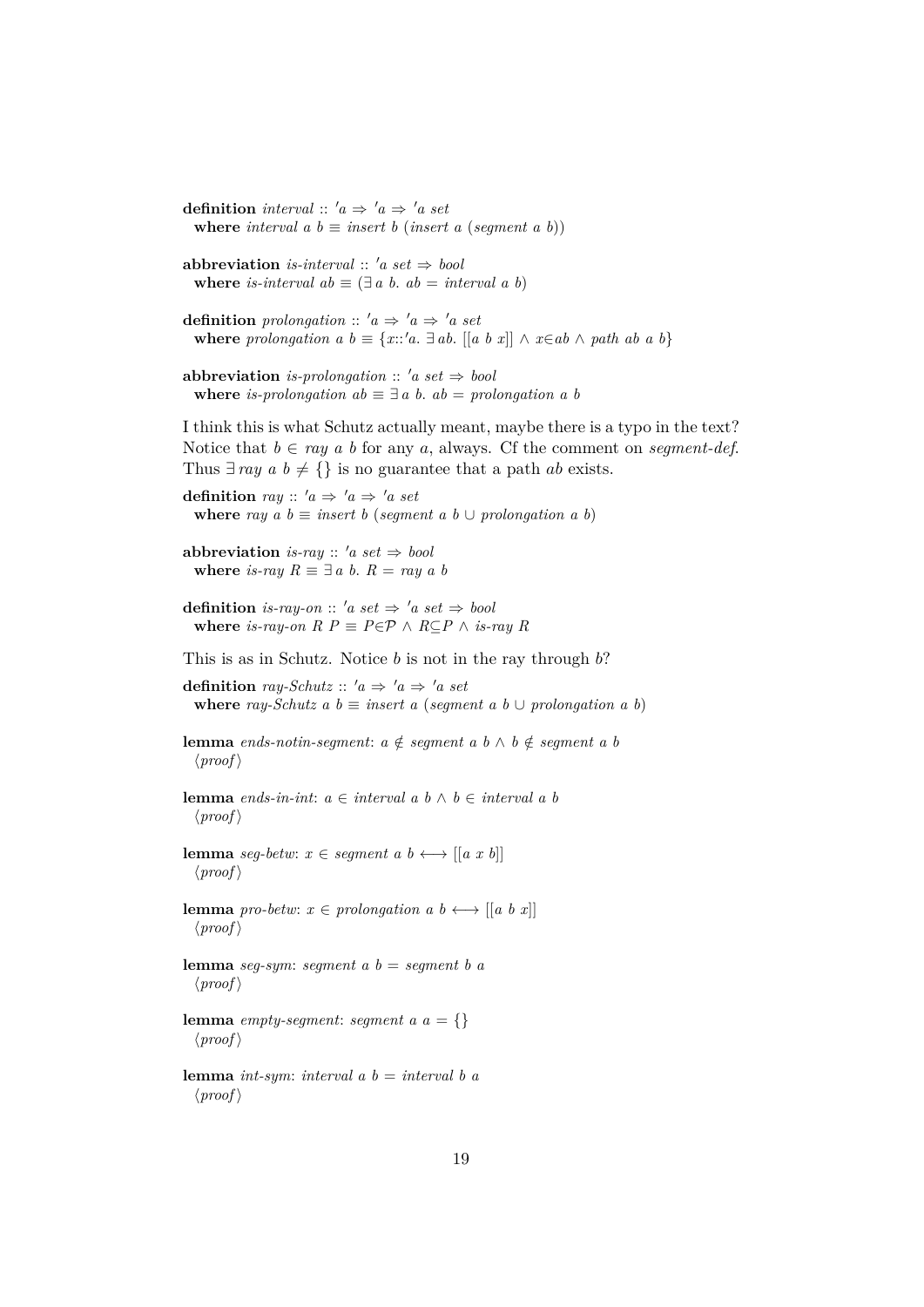```
lemma seg-path:
 assumes x ∈ segment a b
 obtains ab where path ab a b segment a b \subseteq ab\langle proof \rangle
```

```
lemma seg-path2:
 assumes seqment a, b \neq \{\}obtains ab where path ab a b seqment a b \subset ab
 \langle proof \rangle
```
Path density (theorem 17) will extend this by weakening the assumptions to *segment*  $a \, b \neq \{\}.$ 

```
lemma seg-endpoints-on-path:
 assumes card (seqment a b) > 2 seqment a b \subset P P\inP
 shows path P a b
\langle proof \rangle
```

```
lemma pro-path:
 assumes x \in prolongation\ a\ bobtains ab where path ab a b prolongation a b \subseteq ab
\langle proof \rangle
```

```
lemma ray-cases:
  assumes x \in ray a bshows [[a \; x \; b]] \lor [[a \; b \; x]] \lor x = b\langle proof \rangle
```

```
lemma ray-path:
  assumes x \in ray \ a \ b \ x \neq bobtains ab where path ab a b \wedge ray a b \subseteq ab
\langle proof \rangle
```

```
end
```
# <span id="page-19-0"></span>**13 MinkowskiChain: O6**

O6 supposedly serves the same purpose as Pasch's axiom.

**locale** *MinkowskiChain* = *MinkowskiBetweenness* + **assumes**  $O6: [Q \in \mathcal{P}; R \in \mathcal{P}; S \in \mathcal{P}; T \in \mathcal{P}; Q \neq R; Q \neq S; R \neq S; a \in Q \cap R$ ∧ *b* ∈ *Q*∩*S* ∧ *c* ∈ *R*∩*S*; ∃ *d*∈*S*. [[*b c d*]] ∧ (∃ *e*∈*R*. *d* ∈ *T* ∧ *e* ∈ *T* ∧ [[*c e a*]])]] =⇒ ∃ *f*∈*T*∩*Q*. ∃ *X*. [[*a*..*f* ..*b*]*X*] **begin**

# <span id="page-19-1"></span>**14 Chains: (Closest) Bounds**

**definition** is-bound-f::  $'a \Rightarrow 'a \text{ set } \Rightarrow (nat \Rightarrow 'a) \Rightarrow bool$  where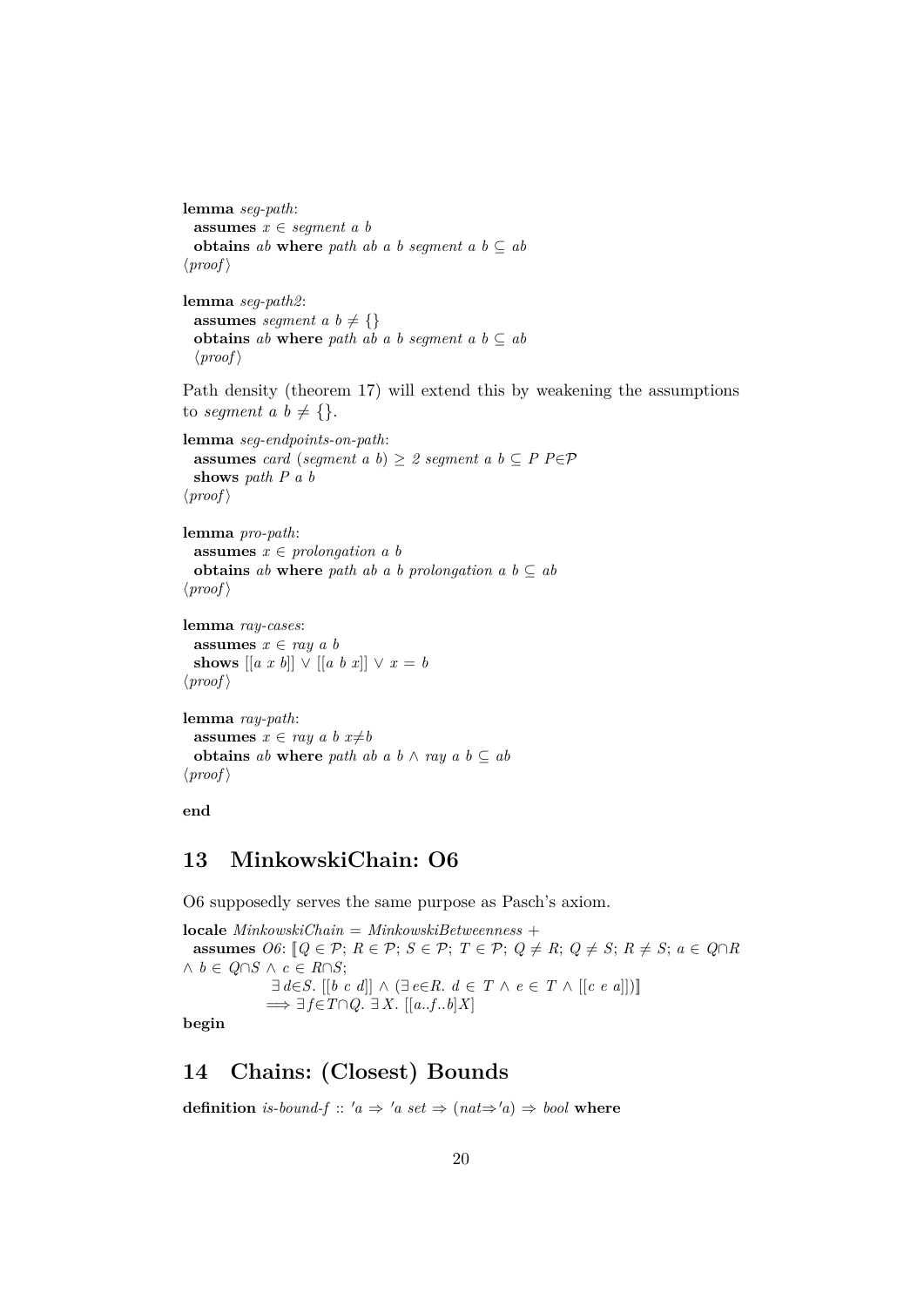*is-bound-f Q<sub>b</sub>*  $Q$ *f* ≡ ∀ *i j* ::*nat*. [*f* [(*f 0*)..]*Q*] ∧ (*i*<*j* −→ [[(*f i*) (*f j*) *Q*b]])

**definition** *is-bound* ::  $'a \Rightarrow 'a \text{ set } \Rightarrow \text{bool}$  **where** *is-bound*  $Q_b$   $Q$  ≡  $\exists f$  ::( $nat \Rightarrow 'a$ ). *is-bound-f Q<sub>b</sub> Q f* 

 $Q_b$  has to be on the same path as the chain  $Q$ . This is left implicit in the betweenness condition (as is  $Q_b \in \mathcal{E}$ ). So this is equivalent to Schutz only if we also assume his axioms, i.e. the statement of the continuity axiom is no longer independent of other axioms.

**definition** *all-bounds* ::  $'a$  *set*  $\Rightarrow$   $'a$  *set* **where** *all-bounds*  $Q = \{Q_b, \text{ is-bound } Q_b \ Q\}$ 

**definition** *bounded* :: 'a set  $\Rightarrow$  *bool* **where** *bounded*  $Q \equiv \exists Q_b$ . *is-bound*  $Q_b$  *Q* 

Just to make sure Continuity is not too strong.

**lemma** *bounded-imp-inf* : **assumes** *bounded Q* **shows** *infinite Q*  $\langle proof \rangle$ 

**definition** *closest-bound-f* ::  $'a \Rightarrow 'a \text{ set } \Rightarrow (nat \Rightarrow 'a) \Rightarrow bool$  where  $$ *//Q///is////an//////////infinite////////chain//////////indexed////by//f////////bound////by////Q*<sup>b</sup> *is-bound-f*  $Q_b$  *Q f* ∧ */////Any///////other/////////bound///////must///be//////////further//////from/////the///////start///of/////the///////chain///////than/////the/////////closest////////bound*  $(\forall Q_b'. (is-bound Q_b' Q \wedge Q_b' \neq Q_b) \longrightarrow [[(f\ \theta)\ Q_b\ Q_b']]$ 

**definition** *closest-bound* ::  $'a \Rightarrow 'a \text{ set } \Rightarrow \text{bool}$  **where** *closest-bound*  $Q_b$   $Q \equiv$ *//Q///is////an//////////infinite////////chain//////////indexed////by//f////////bound////by////Q*<sup>b</sup> ∃ *f* . *is-bound-f*  $Q_b$   $Q f$  ∧ */////Any///////other/////////bound///////must///be//////////further//////from/////the///////start///of/////the///////chain///////than/////the/////////closest////////bound*  $(\forall Q_b'. (is-bound Q_b' Q \wedge Q_b' \neq Q_b) \longrightarrow [[(f\ \theta)\ Q_b\ Q_b]])$ 

**end**

# <span id="page-20-0"></span>**15 MinkowskiUnreachable: I5-I7**

**locale** *MinkowskiUnreachable* = *MinkowskiChain* +

**assumes** *two-in-unreach*:  $[Q \in \mathcal{P}; b \in \mathcal{E}; b \notin Q] \Longrightarrow \exists x \in \emptyset \ Q \ b. \ \exists y \in \emptyset \ Q \ b. \ x \neq 0$ *y*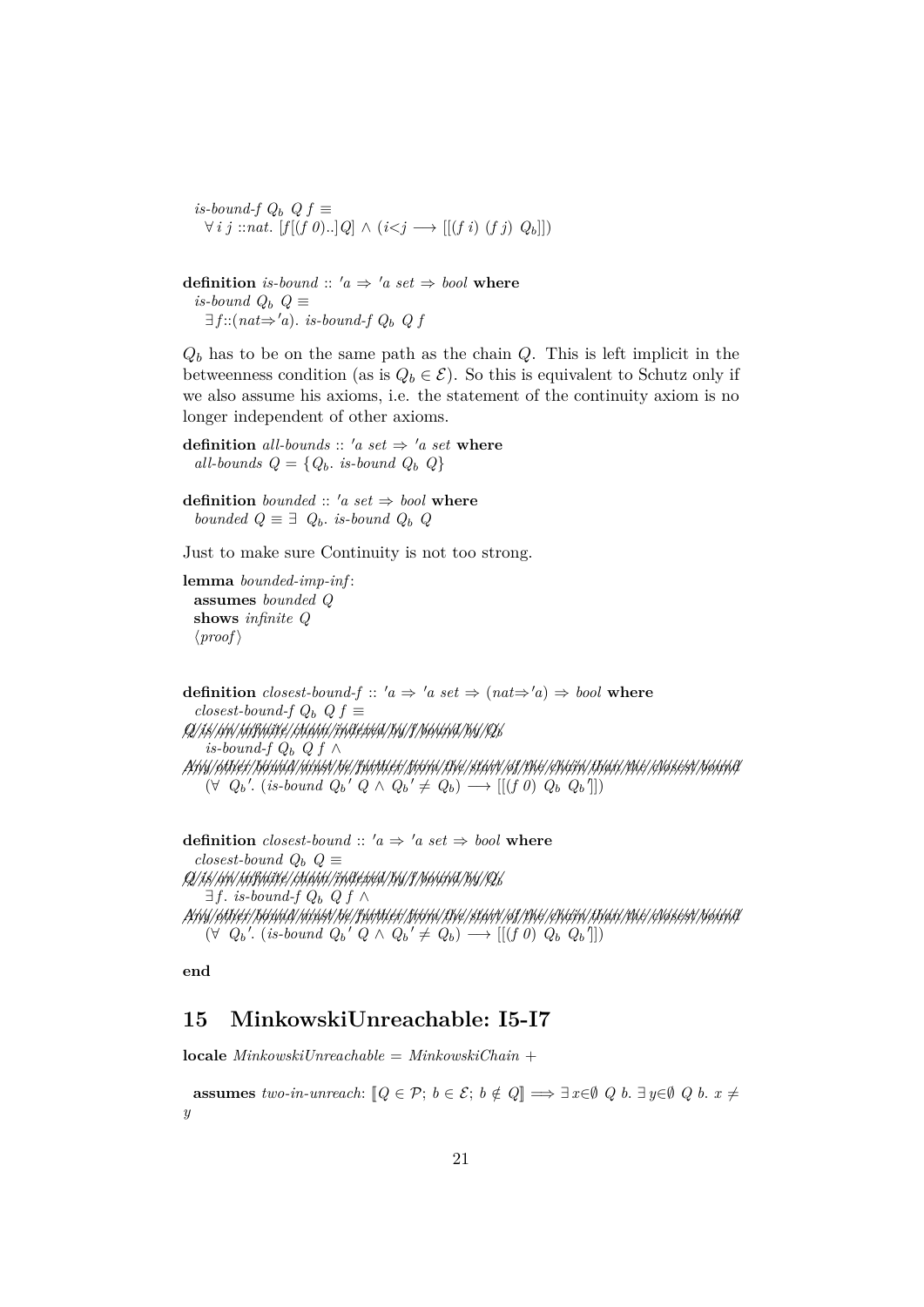and 
$$
I6: [Q \in \mathcal{P}; b \notin Q; b \in \mathcal{E}; Qx \in (\emptyset \ Q \ b); Qz \in (\emptyset \ Q \ b); Qx \neq Qz]
$$
  
\n
$$
\implies \exists X. \exists f. ch \cdot by \cdot ord \ f \ X \land f \ \theta = Qx \land f \ (card \ X - 1) = Qz
$$
  
\n
$$
\land \ (\forall i \in \{1 \dots \ card \ X - 1\}. (f \ i) \in \emptyset \ Q \ b
$$
  
\n
$$
\land \ (\forall Qy \in \mathcal{E}. [[(f(i-1)) \ Qy \ (f \ i)]] \longrightarrow Qy \in \emptyset \ Q \ b)
$$
  
\n
$$
\land \ (short \text{ch } X \longrightarrow Qx \in X \land Qz \in X \land (\forall Qy \in \mathcal{E}. [[Qx \ Qy \ Qz]]
$$
  
\n
$$
\implies Qy \in \emptyset \ Q \ b)
$$
  
\nand 
$$
I7: [Q \in \mathcal{P}; b \notin Q; b \in \mathcal{E}; Qx \in Q - \emptyset \ Q \ b; Qy \in \emptyset \ Q \ b]
$$
  
\n
$$
\implies \exists g \ X \ Qn. [g[Qx..Qy..Qn]X] \land Qn \in Q - \emptyset \ Q \ b
$$

**begin**

**lemma** *card-unreach-geq-2*: **assumes** *Q*∈P *b*∈E−*Q* **shows**  $2 \leq \text{card} (\emptyset Q_b) \vee (\text{infinite} (\emptyset Q_b))$  $\langle proof \rangle$ 

**end**

# <span id="page-21-0"></span>**16 MinkowskiSymmetry: Symmetry**

**locale** *MinkowskiSymmetry* = *MinkowskiUnreachable* + **assumes** *Symmetry:*  $[Q \in \mathcal{P}; R \in \mathcal{P}; S \in \mathcal{P}; Q \neq R; Q \neq S; R \neq S;$ *x* ∈  $Q \cap R \cap S$ ;  $Q_a \in Q$ ;  $Q_a \neq x$ ; *Q* from  $Q_a$  *via R* at  $x = ∅ Q$  from  $Q_a$  *via S* at  $x$ ]<br>  $\Rightarrow ∃ ∅::'a ⇒ 'a$ . =⇒ ∃ ϑ::0*a*⇒0*a*. *///i*)*///////there///is//a///////map/////////* ϑ:E⇒E *bij-betw* (λ*P*. {ϑ *y* | *y*. *y*∈*P*}) P P *///ii*)*////////which//////////induces//a////////////bijection //*Θ ∧ (*y*∈*Q* −→ ϑ *y* = *y*) *///iii*)*///*ϑ*////////leaves////Q////////////invariant* ∧ (λ*P*. {ϑ *y* | *y*. *y*∈*P*}) *R* = *S ////iv*)*///*Θ*///////maps////R///to///S*

# <span id="page-21-1"></span>**17 MinkowskiContinuity: Continuity**

**locale** *MinkowskiContinuity* = *MinkowskiSymmetry* + **assumes** *Continuity: bounded*  $Q \implies (\exists Q_b \cdot \text{closest-bound } Q_b \ Q)$ 

# <span id="page-21-2"></span>**18 MinkowskiSpacetime: Dimension (I4)**

**locale**  $MinkowskiSpacetime = MinkowskiContinuity +$ 

**assumes** *ex-3SPRAY* [*simp*]:  $[\mathcal{E} \neq {\{\}}] \implies \exists x \in \mathcal{E}$ . *three-SPRAY x* **begin**

There exists an event by *nonempty-events*, and by *ex-3SPRAY* there is a three-SPRAY, which by *three-SPRAY-ge4* means that there are at least four paths.

**lemma** *four-paths*: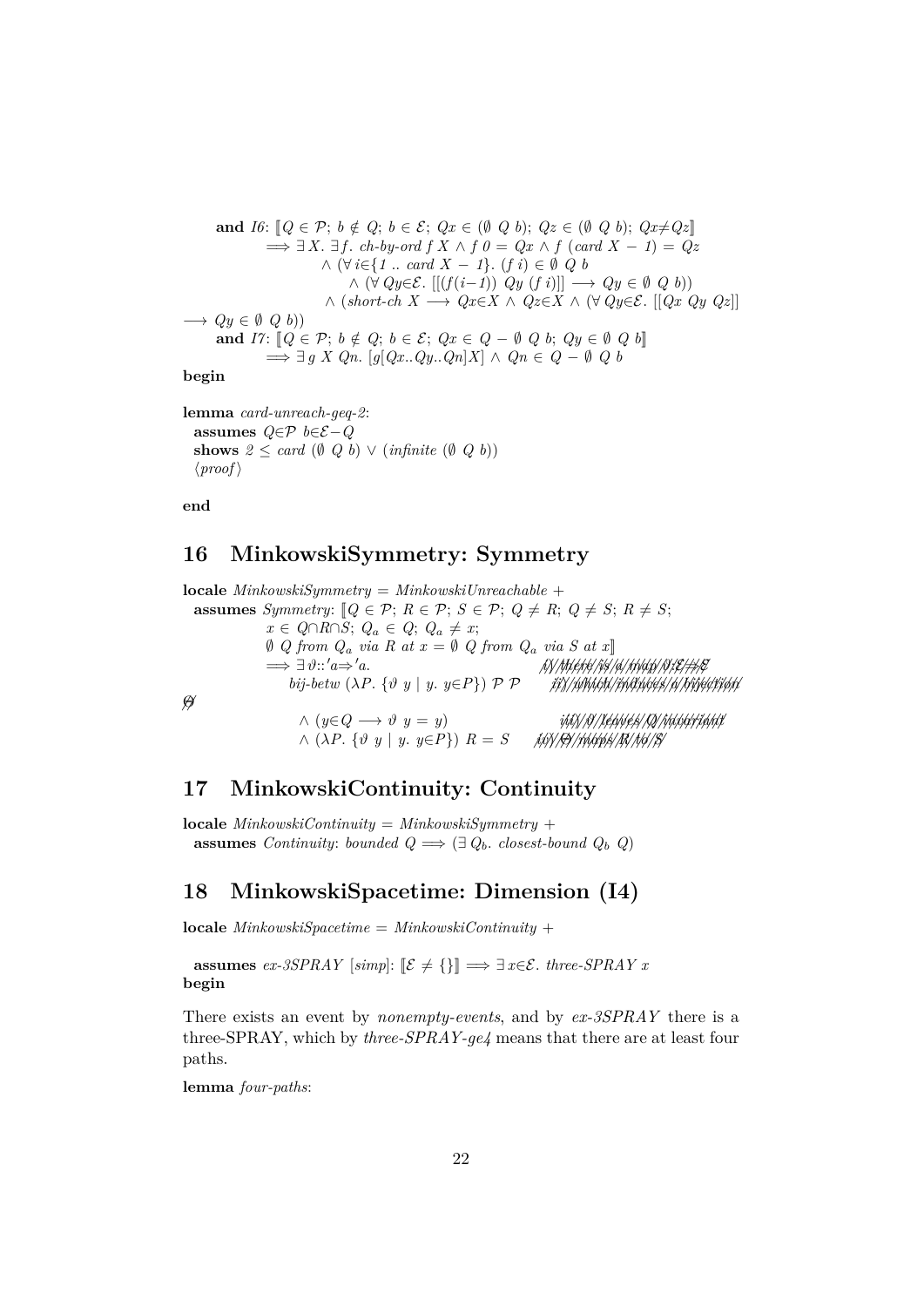$\exists$  *Q1*∈P.  $\exists$  *Q2*∈P.  $\exists$  *Q3*∈P.  $\exists$  *Q4*∈P.  $Q1 \neq Q2 \land Q1 \neq Q3 \land Q1 \neq Q4 \land Q2 \neq 0$  $Q3 \wedge Q2 \neq Q4 \wedge Q3 \neq Q4$  $\langle proof \rangle$ 

**end**

**end**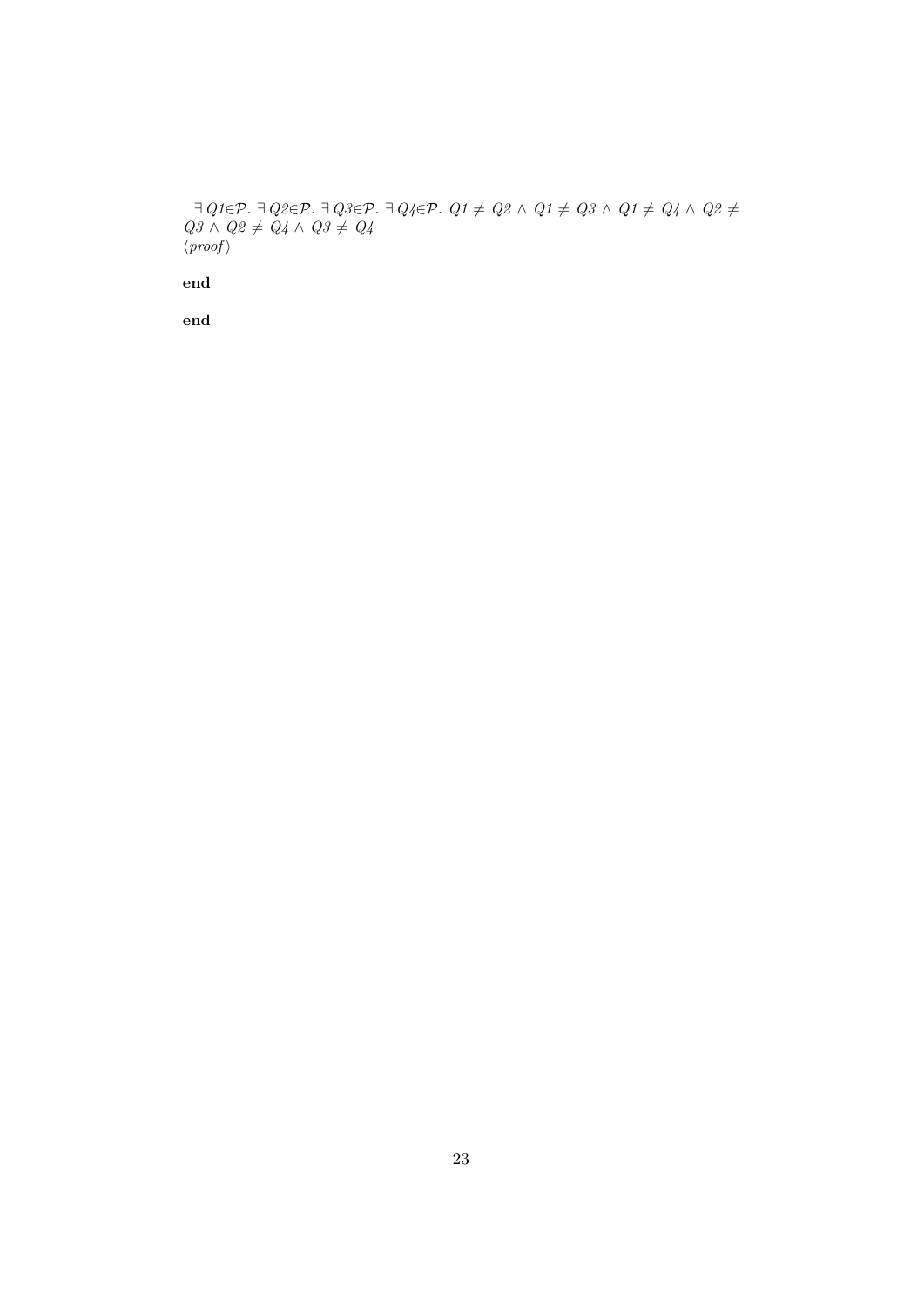**theory** *TemporalOrderOnPath* **imports** *Main Minkowski TernaryOrdering* **begin**

In Schutz [\[1,](#page-64-0) pp. 18-30], this is "Chapter 3: Temporal order on a path". All theorems are from Schutz, all lemmas are either parts of the Schutz proofs extracted, or additional lemmas which needed to be added, with the exception of the three transitivity lemmas leading to Theorem 9, which are given by Schutz as well. Much of what we'd like to prove about chains with respect to injectivity, surjectivity, bijectivity, is proved in *TernaryOrdering*.*thy*. Some more things are proved in interlude sections.

Disable list syntax.

```
no-translations
 [x, xs] == x \# [xs][x] == x\#no-syntax
 — list Enumeration
 -list :: args => 'a list ([(-)])
no-notation Cons (infixr \# 65)
no-notation Nil ([])
```
# <span id="page-23-0"></span>**19 Preliminary Results for Primitives**

First some proofs that belong in this section but aren't proved in the book or are covered but in a different form or off-handed remark.

**context** *MinkowskiPrimitive* **begin**

```
lemma three-in-set3:
  assumes card X \geq 3obtains x \ y \ z where x \in X and y \in X and z \in X and x \neq y and x \neq z and y \neq z\langle proof \ranglelemma paths-cross-once:
  assumes path-Q: Q \in \mathcal{P}and path-R: R \in \mathcal{P}and Q-neq-R: Q \neq Rand QR-nonempty: Q \cap R \neq \{\}shows ∃!a \in \mathcal{E}. Q \cap R = \{a\}\langle proof \ranglelemma cross-once-notin:
  assumes Q \in \mathcal{P}and R \in \mathcal{P}and a ∈ Q
     and b ∈ Q
```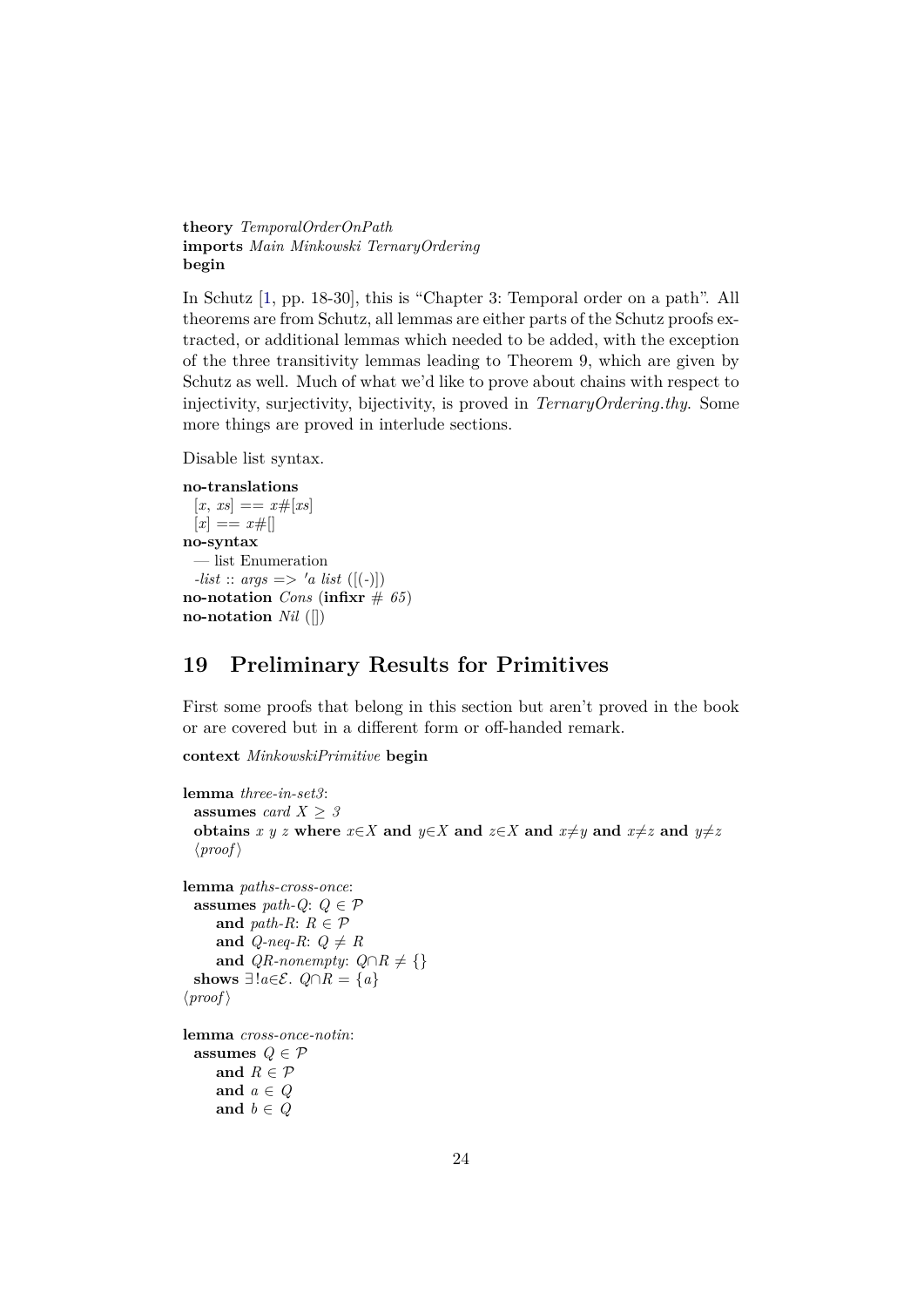```
and b \in Rand a \neq band Q \neq Rshows a \notin R\langle proof \ranglelemma paths-cross-at:
  assumes path-Q: Q \in \mathcal{P} and path-R: R \in \mathcal{P}and Q-neq-R: Q \neq Rand QR-nonempty: Q \cap R \neq \{\}and x\text{-}inQ: x \in Q and x\text{-}inR: x \in Rshows Q \cap R = \{x\}\langle proof \ranglelemma events-distinct-paths:
  assumes a-event: a \in \mathcal{E}and b-event: b \in \mathcal{E}and a-neq-b: a \neq bshows ∃ R \in \mathcal{P}. ∃ S \in \mathcal{P}. a \in R \land b \in S \land (R \neq S \rightarrow (\exists ! c \in \mathcal{E} \land R \cap S = \{c\}))
```

```
\langle proof \rangle
```
## **end**

**context** *MinkowskiBetweenness* **begin**

**lemma assumes**  $\begin{bmatrix} a & b & c \end{bmatrix}$  **shows**  $\exists f$ . *long-ch-by-ord*  $f$  { $a, b, c$ }  $\langle proof \rangle$ 

**lemma** *between-chain*:  $[ [a \ b \ c] ] \Rightarrow ch \{a, b, c\}$  $\langle proof \rangle$ 

**lemma** *overlap-chain*:  $[[[a \ b \ c]]; [[b \ c \ d]]] \Rightarrow ch \{a, b, c, d\}$  $\langle proof \rangle$ 

**end**

# <span id="page-24-0"></span>**20 3.1 Order on a finite chain**

**context** *MinkowskiBetweenness* **begin**

## <span id="page-24-1"></span>**20.1 Theorem 1**

See *Minkowski*.*abc-only-cba*. Proving it again here to show it can be done following the prose in Schutz.

**theorem** *theorem1* [*no-atp*]: **assumes** *abc*: [[*a b c*]] **shows**  $\begin{bmatrix} c & b & a \end{bmatrix} \begin{bmatrix} \lambda & -\end{bmatrix} \begin{bmatrix} b & c & a \end{bmatrix} \begin{bmatrix} \lambda & -\end{bmatrix} \begin{bmatrix} c & a & b \end{bmatrix}$  $\langle proof \rangle$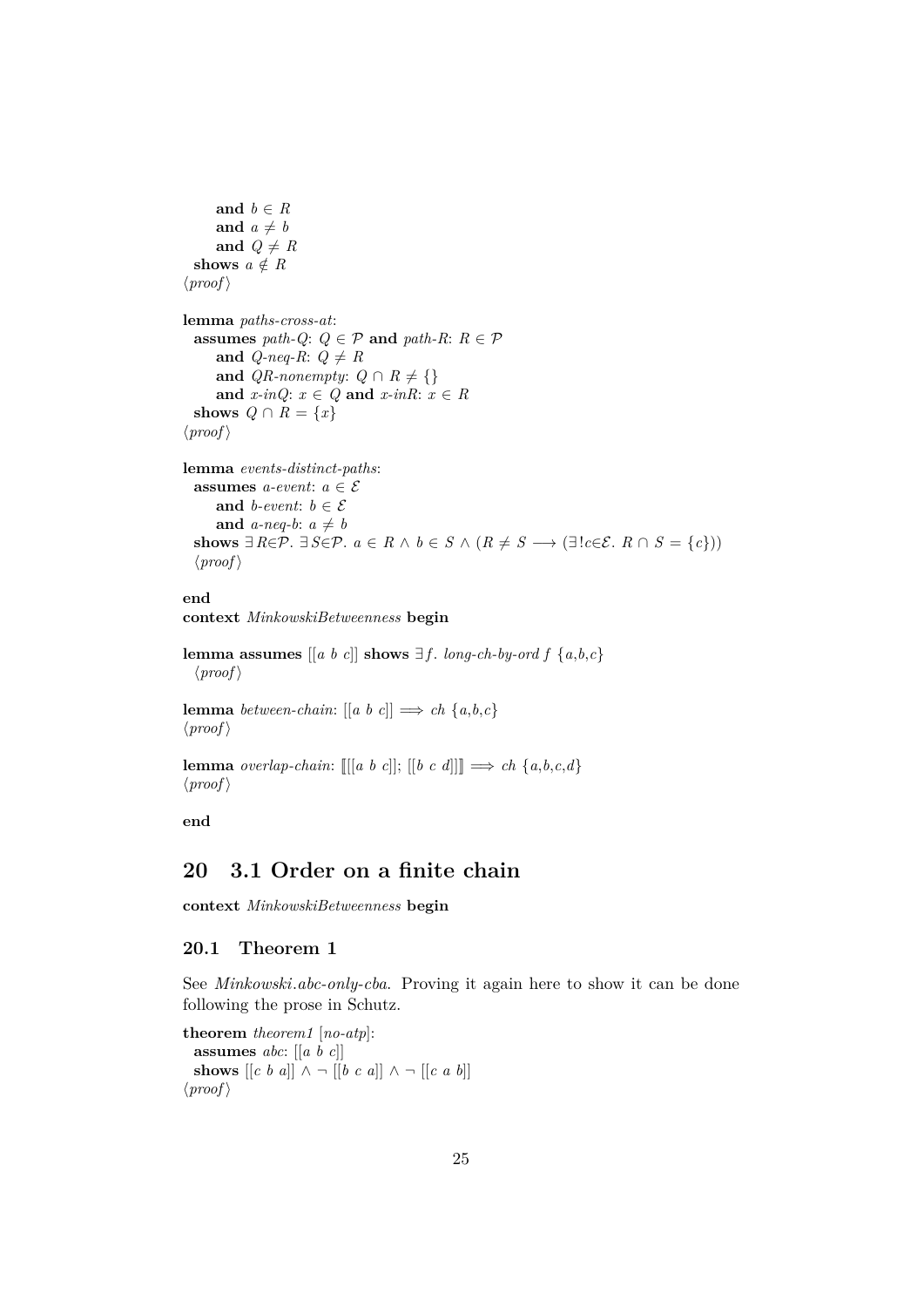#### <span id="page-25-0"></span>**20.2 Theorem 2**

(*l*−*m*)) (*f l*)]]  $\langle proof \rangle$ 

The lemma *abc-bcd-acd*, equal to the start of Schutz's proof, is given in *Minkowski* in order to prove some equivalences. Splitting it up into the proof of: "there is a betweenness relation for each ordered triple", and "all events of a chain are distinct" The first part is obvious with total chains (using *ordering*), and will be proved using the local definition as well (*ordering2*), following Schutz' proof. The second part is proved as injectivity of the indexing function (see *index-injective*).

For the case of two-element chains: the elements are distinct by definition, and the statement on ordering is void (respectively,  $False \implies P$  for any *P*).

```
theorem order-finite-chain:
  assumes chX: long-ch-by-ord f X
      and finiteX: finite X
      and ordered-nats: 0 \leq (i : n \in \mathbb{N}) \land i < j \land j < l \land l < \text{card } Xshows [(f\ i)\ (f\ j)\ (f\ l)]\langle proof \rangle
```

```
lemma thm2-ind1:
  assumes chX: long-ch-by-ord2 f X
     and finiteX: finite X
   shows ∀ j i. ((i::nat) < j \land j < card X − 1) → [[(f i) (f (j + 1))]]
\langle proof \ranglelemma thm2-ind2:
 assumes chX: long-ch-by-ord2 f X
     and finiteX: finite X
    shows \forall m \ l. (0 < (l-m) \land (l-m) < l \land l < \text{card } X) → [[(f ((l-m)−1)) (f
```

```
lemma thm2-ind2b:
 assumes chX: long-ch-by-ord2 f X
     and finiteX: finite X
     and ordered-nats: 0 \le k \land k \le l \land l \le card Xshows [(f (k-1)) (f k) (f l)]\langle proof \rangle
```
This is Theorem 2 properly speaking, except for the "chain elements are distinct" part (which is proved as injectivity of the index later). Follows Schutz fairly well! The statement Schutz proves under (i) is given in *Minkowski-Betweenness*.*abc-bcd-acd* instead.

```
theorem order-finite-chain2:
 assumes chX: long-ch-by-ord2 f X
     and finiteX: finite X
     and ordered-nats: 0 \leq (i : \text{and}) \land i < j \land j < l \land l < \text{card } X
```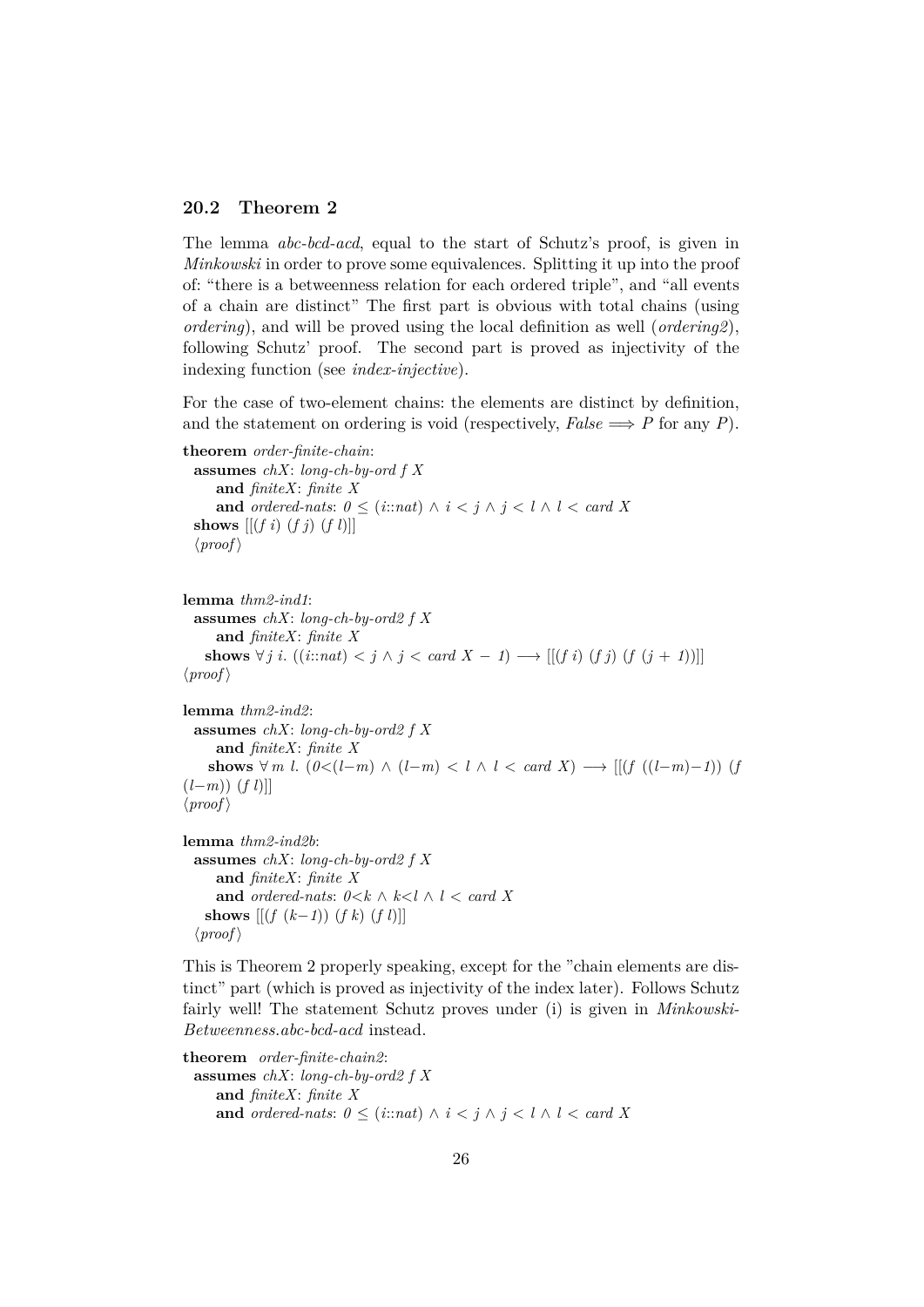**shows** [[(*f i*) (*f j*) (*f l*)]]  $\langle proof \rangle$ 

**lemma** *three-in-long-chain2*: **assumes** *long-ch-by-ord2 f X* **obtains**  $x \ y \ z$  where  $x \in X$  and  $y \in X$  and  $z \in X$  and  $x \neq y$  and  $x \neq z$  and  $y \neq z$  $\langle proof \rangle$ 

**lemma** *short-ch-card-2*: **assumes** *ch-by-ord f X* **shows** *short-ch*  $X \leftrightarrow \text{card } X = 2$  $\langle proof \rangle$ 

**lemma** *long-chain2-card-geq*: **assumes** *long-ch-by-ord2 f X* **and** *fin*: *finite X* **shows** *card*  $X \geq 3$  $\langle proof \rangle$ 

**lemma** *fin-chain-card-geq-2*: assumes  $[f[a..b]X]$ **shows** *card*  $X \geq 2$  $\langle proof \rangle$ 

```
theorem index-injective:
 fixes i::nat and j::nat
 assumes chX: long-ch-by-ord2 f X
     and finiteX: finite X
     and indices: i<j j<card X
   shows f \, i \neq f \, j\langle proof \rangle
```
**end**

# <span id="page-26-0"></span>**21 Finite chain equivalence: local** ↔ **global**

**context** *MinkowskiBetweenness* **begin**

**lemma** *ch-equiv1*: **assumes** *long-ch-by-ord f X finite X* **shows** *long-ch-by-ord2 f X*  $\langle proof \rangle$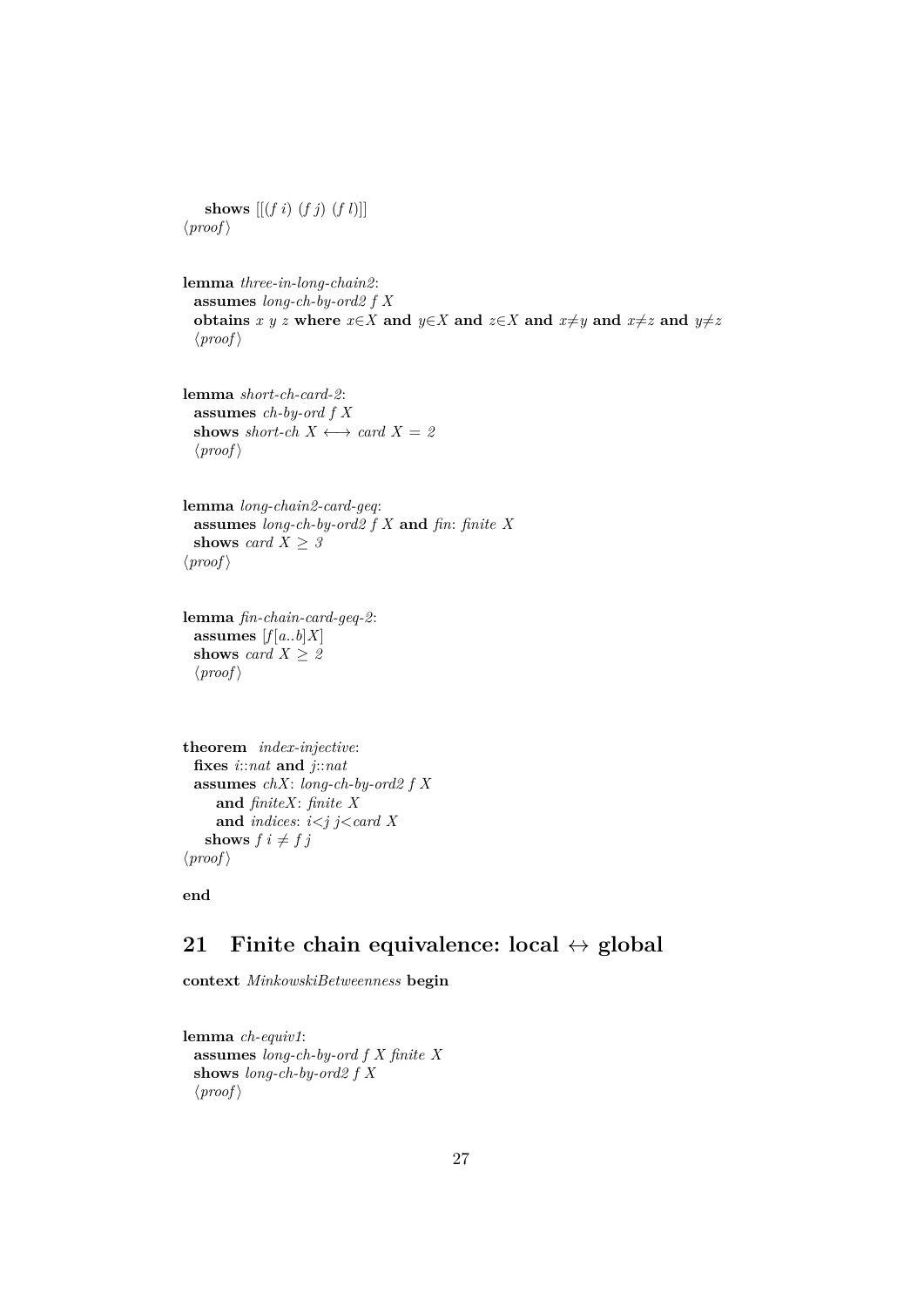```
lemma ch-equiv2:
 assumes long-ch-by-ord2 f X finite X
 shows long-ch-by-ord f X
  \langle proof \rangle
```

```
lemma ch-equiv:
  assumes finite X
  shows long-ch-by-ord f X \leftrightarrow long-ch-by-ord2 f X\langle proof \rangle
```
**end**

# <span id="page-27-0"></span>**22 Preliminary Results for Kinematic Triangles and Paths/Betweenness**

Theorem 3 (collinearity) First we prove some lemmas that will be very helpful.

**context** *MinkowskiPrimitive* **begin**

```
lemma triangle-permutes [no-atp]:
  assumes \triangle a b c
  shows \triangle a c b \triangle b a c \triangle b c a \triangle c a b \triangle c b a
  \langle proof \ranglelemma triangle-paths [no-atp]:
  assumes tri-abc: \triangle a b c
  shows path-ex a b path-ex a c path-ex b c
\langle proof \rangle
```

```
lemma triangle-paths-unique:
  assumes tri-abc: \triangle a b c
 shows ∃!ab. path ab a b
  \langle proof \rangle
```
The definition of the kinematic triangle says that there exist paths that  $a$ and b pass through, and a and c pass through etc that are not equal. But we can show there is a *unique* ab that a and b pass through, and assuming there is a path *abc* that  $a, b, c$  pass through, it must be unique. Therefore  $ab = abc$  and  $ac = abc$ , but  $ab \neq ac$ , therefore *False*. Lemma *tri-three-paths* is not in the books but might simplify some path obtaining.

```
lemma triangle-diff-paths:
 assumes tri-abc: \triangle a b c
 shows \neg (∃ Q∈P. a ∈ Q ∧ b ∈ Q ∧ c ∈ Q)
```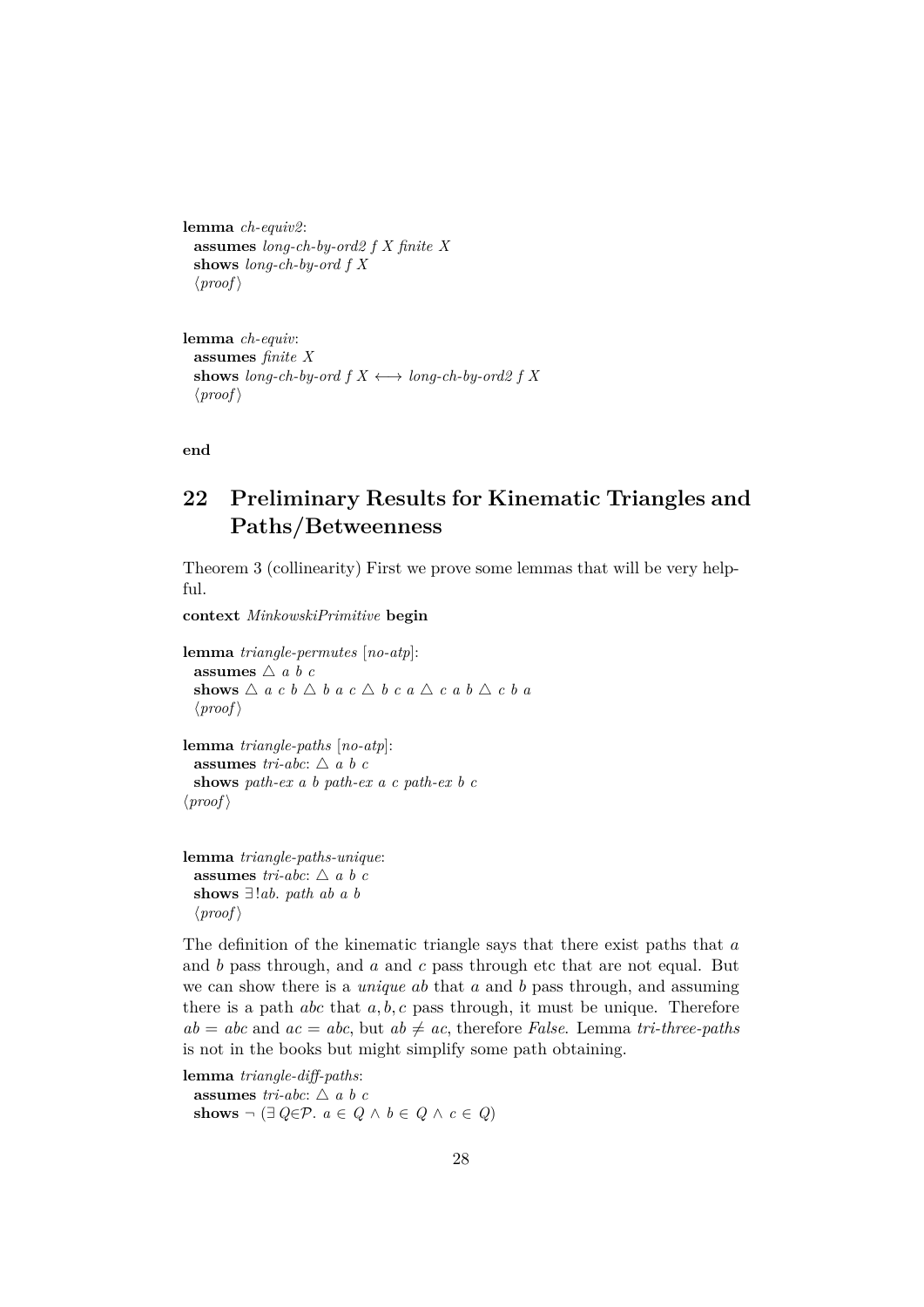#### $\langle proof \rangle$

```
lemma tri-three-paths [elim]:
 assumes tri-abc: \triangle a b c
 shows ∃ ab bc ca. path ab a b ∧ path bc b c ∧ path ca c a ∧ ab ≠ bc ∧ ab ≠ ca∧ bc \neq ca
\langle proof \ranglelemma triangle-paths-neq:
  assumes tri-abc: \triangle a b c
```

```
and path-ab: path ab a b
     and path-ac: path ac a c
 shows ab \neq ac\langle proof \rangle
```
#### **end**

**context** *MinkowskiBetweenness* **begin**

```
lemma abc-ex-path-unique:
 assumes abc: [[a b c]]
 shows ∃!Q ∈ P. a ∈ Q ∧ b ∈ Q ∧ c ∈ Q\langle proof \rangle
```

```
lemma betw-c-in-path:
 assumes abc: [[a b c]]
    and path-ab: path ab a b
 shows c \in ab
```

```
\langle proof \rangle
```

```
lemma betw-b-in-path:
 assumes abc: [[a b c]]
     and path-ab: path ac a c
 shows b \in ac\langle proof \rangle
```

```
lemma betw-a-in-path:
  assumes abc: [[a b c]]
     and path-ab: path bc b c
 shows a ∈ bc
\langle proof \rangle
```
**lemma** *triangle-not-betw-abc*: **assumes** *tri-abc*:  $\triangle$  *a b c* shows  $\neg$   $[[a \; b \; c]]$  $\langle proof \rangle$ 

```
lemma triangle-not-betw-acb:
 assumes tri-abc: \triangle a b c
```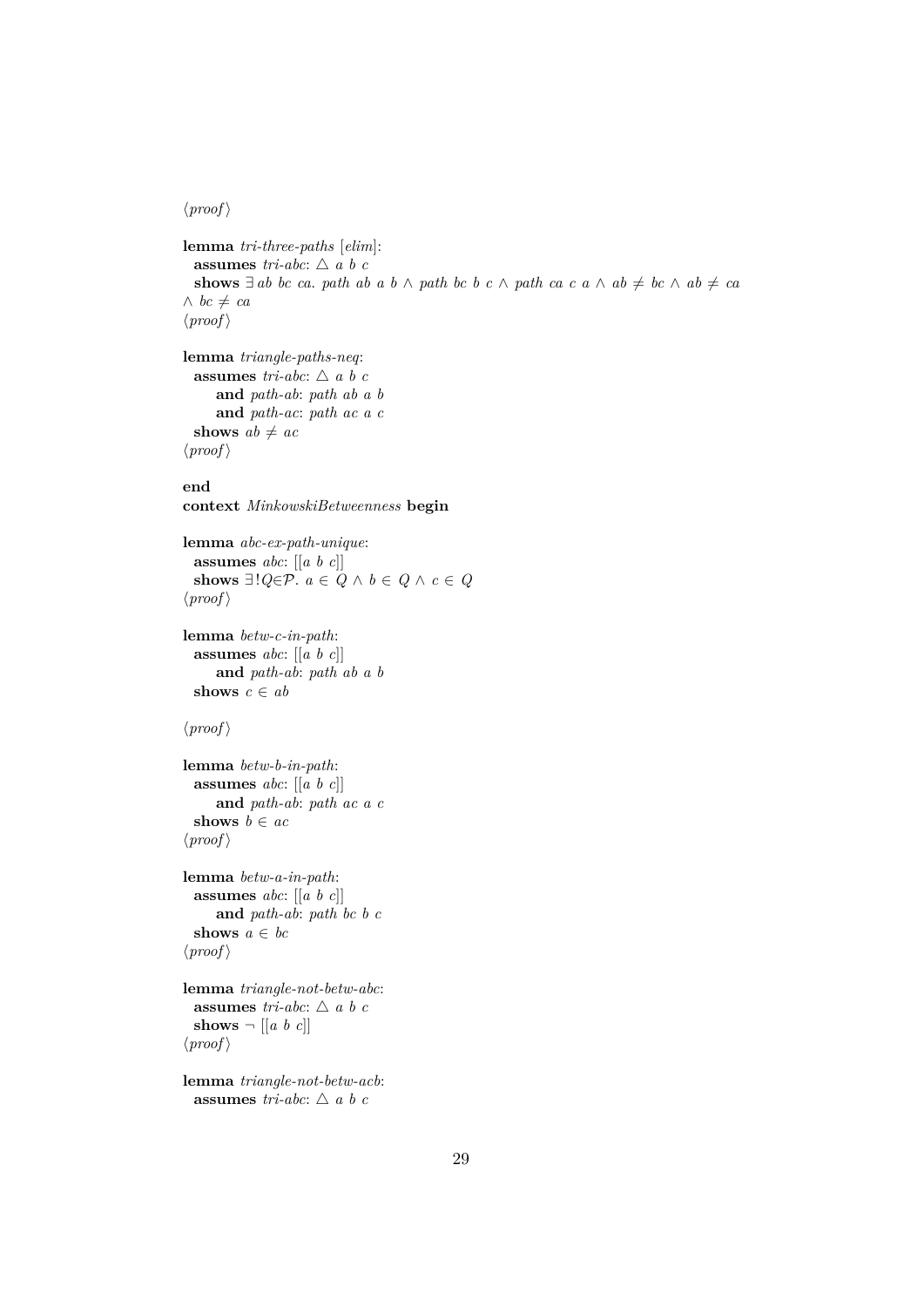```
shows \neg [[a \ c \ b]]\langle proof \ranglelemma triangle-not-betw-bac:
 assumes tri-abc: \triangle a b c
 shows \neg [[b \ a \ c]]\langle proof \ranglelemma triangle-not-betw-any:
  assumes tri-abc: \triangle a b c
 shows \neg (∃ d∈{a,b,c}. ∃ e∈{a,b,c}. ∃ f∈{a,b,c}. [[d e f]])
  \langle proof \rangle
```
**end**

# <span id="page-29-0"></span>**23 3.2 First collinearity theorem**

```
theorem (in MinkowskiChain) collinearity-alt2:
 assumes tri-abc: \triangle a b c
     and path-de: path de d e
     and path-ab: path ab a b
     and bcd: [[b c d]]
     and cea: [[c e a]]
 shows ∃f∈de∩ab. [[a f b]]
\langle proof \rangle
```

```
theorem (in MinkowskiChain) collinearity-alt:
 assumes tri-abc: \triangle a b c
     and path-de: path de d e
     and bcd: [[b c d]]
     and cea: [[c e a]]
 shows ∃ ab. path ab a b \land (∃f∈de∩ab. [[a f b]])
\langle proof \rangle
```

```
theorem (in MinkowskiChain) collinearity:
 assumes tri-abc: \triangle a b c
     and path-de: path de d e
     and bcd: [[b c d]]
     and cea: [[c e a]]
   shows (∃f∈de∩(path-of a b). [[a f b]])\langle proof \rangle
```
## <span id="page-29-1"></span>**24 Additional results for Paths and Unreachables**

**context** *MinkowskiPrimitive* **begin**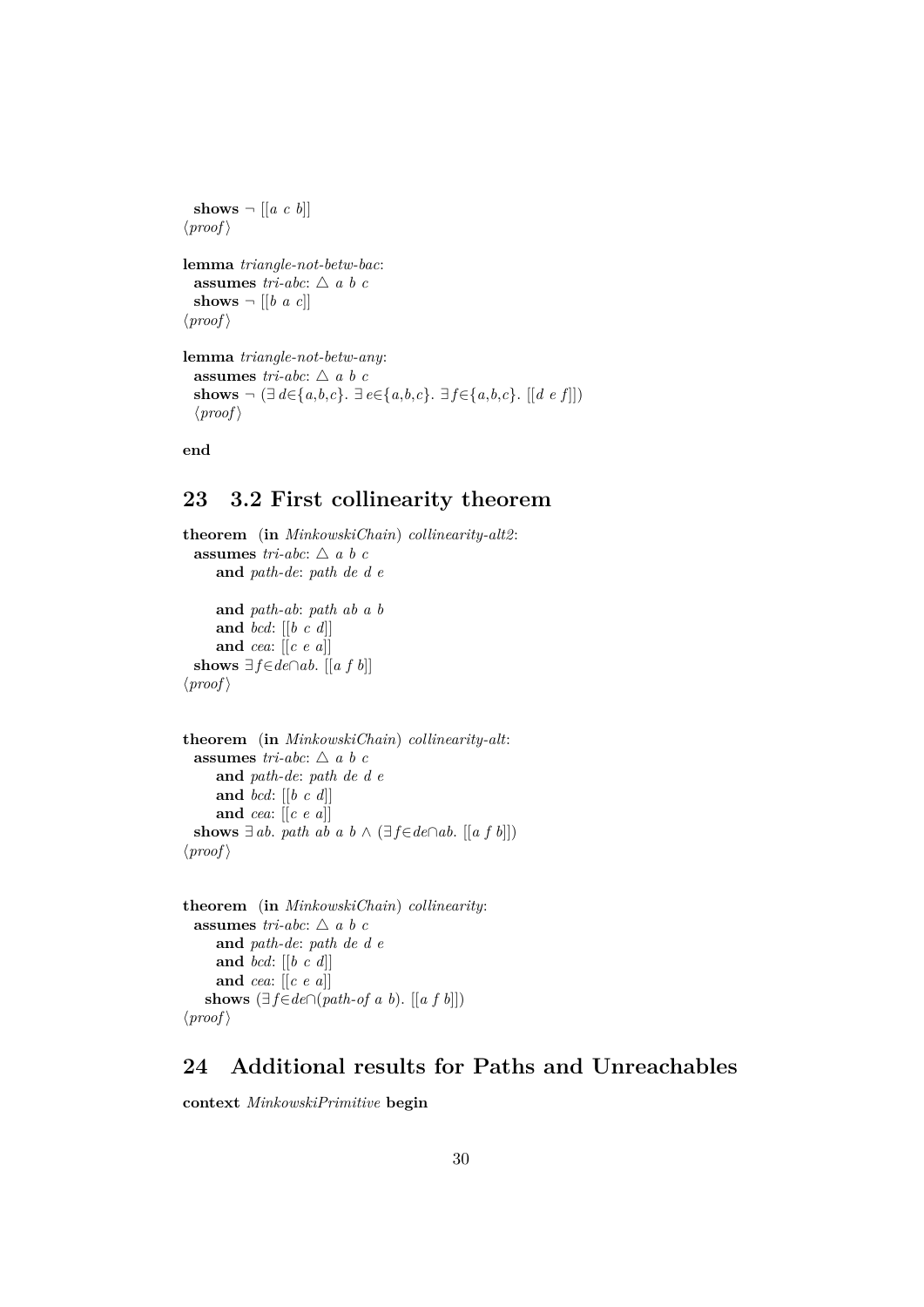The degenerate case.

```
lemma big-bang:
  assumes no-paths: P = \{\}shows ∃ a. \mathcal{E} = \{a\}\langle proof \rangle
```

```
lemma two-events-then-path:
  assumes two-events: \exists a∈\mathcal{E}. \exists b∈\mathcal{E}. a \neq b
  shows ∃ Q. Q ∈ P\langle proof \rangle
```

```
lemma paths-are-events: ∀ Q \in \mathcal{P}. ∀ a \in Q. a \in \mathcal{E}\langle proof \rangle
```

```
lemma same-empty-unreach:
   [Q \in \mathcal{P}; a \in Q] \Longrightarrow \emptyset \ Q \ a = \{\}\langle proof \rangle
```

```
lemma same-path-reachable:
  [Q \in \mathcal{P}; a \in Q; b \in Q] \implies a \in Q - \emptyset \ Q \ b\langle proof \rangle
```
If we have two paths crossing and  $\alpha$  is on the crossing point, and  $\beta$  is on one of the paths, then  $a$  is in the reachable part of the path  $b$  is on.

**lemma** *same-path-reachable2*:  $[Q \in \mathcal{P}; R \in \mathcal{P}; a \in Q; a \in R; b \in Q] \Longrightarrow a \in R - \emptyset R b$  $\langle proof \rangle$ 

```
lemma cross-in-reachable:
 assumes path-Q: Q \in \mathcal{P}and a-inQ: a ∈ Q
     and b-inQ: b \in Qand b-inR: b \in Rshows b \in R - \emptyset \ R \ a\langle proof \ranglelemma reachable-path:
```
**assumes** *path-Q*:  $Q \in \mathcal{P}$ and *b*-event:  $b \in \mathcal{E}$ **and**  $a$ -reachable:  $a \in Q - \emptyset$  Q  $b$ **shows**  $\exists R \in \mathcal{P}$ .  $a \in R \land b \in R$  $\langle proof \rangle$ 

# **end**

#### **context** *MinkowskiUnreachable* **begin**

First some basic facts about the primitive notions, which seem to belong here. I don't think any/all of these are explicitly proved in Schutz.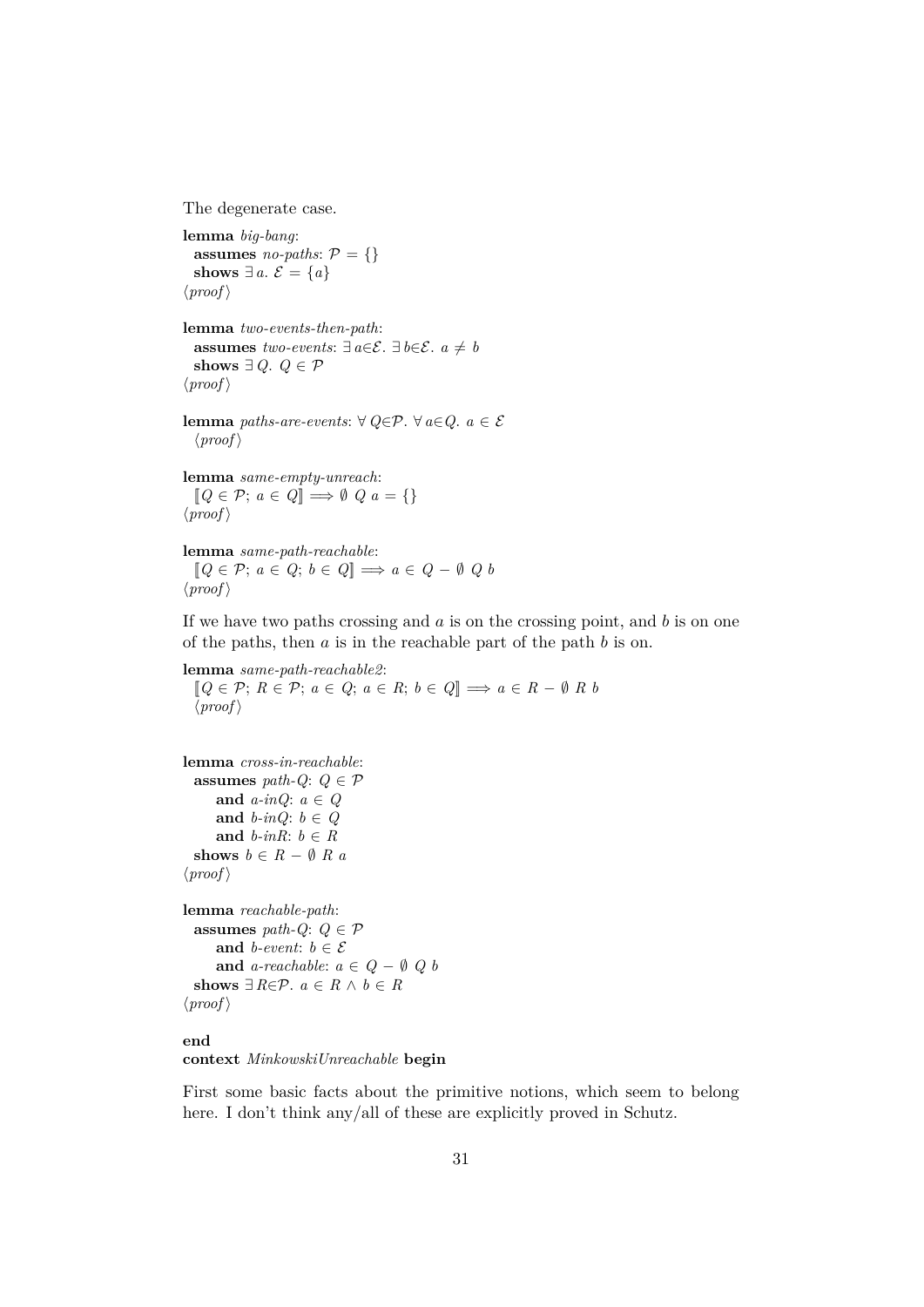```
lemma no-empty-paths [simp]:
  assumes Q∈P
  shows Q \neq \{\}\langle proof \ranglelemma events-ex-path:
  assumes ge1-path: P \neq \{\}shows \forall x \in \mathcal{E}. ∃ Q \in \mathcal{P}. x \in Q\langle proof \ranglelemma unreach-ge2-then-ge2:
  assumes \exists x \in \emptyset Q b. \exists y \in \emptyset Q b. x ≠ y
  shows ∃ x∈Q. ∃ y∈Q. x \neq y
\langle proof \rangle
```
This lemma just proves that the chain obtained to bound the unreachable set of a path is indeed on that path. Extends I6; requires Theorem 2; used in Theorem 13. Seems to be assumed in Schutz' chain notation in I6.

**lemma** *chain-on-path-I6*: **assumes** *path-Q*: *Q*∈P **and** *event-b*:  $b \notin Q$   $b \in \mathcal{E}$ **and** *unreach*:  $Q_x \in \emptyset$   $Q_b$   $Q_z \in \emptyset$   $Q_b$   $Q_x \neq Q_z$ **and** *X-def*: *ch-by-ord*  $f X f \theta = Q_x f (card X - 1) = Q_z$  $(\forall i \in \{1 \text{ .. } card X - 1\}$ .  $(f i) \in \emptyset$   $Q b \wedge (\forall Q_y \in \mathcal{E}$ .  $[[(f(i-1)) Q_y (f i)]] \longrightarrow$  $Q_y \in \emptyset$   $Q$   $b)$ )  $(k \cdot k \cdot A \rightarrow Q_x \in X \land Q_z \in X \land (\forall Q_y \in \mathcal{E} \cup [Q_x \ Q_y \ Q_z]) \rightarrow Q_y \in \emptyset \ Q_z$ *b*)) **shows** *X*⊆*Q*

 $\langle proof \rangle$ 

**end**

## <span id="page-31-0"></span>**25 Results about Paths as Sets**

Note several of the following don't need MinkowskiPrimitive, they are just Set lemmas; nevertheless I'm naming them and writing them this way for clarity.

**context** *MinkowskiPrimitive* **begin**

**lemma** *distinct-paths*: **assumes**  $Q \in \mathcal{P}$ and  $R \in \mathcal{P}$ and  $d \notin Q$ and  $d \in R$ **shows**  $R \neq Q$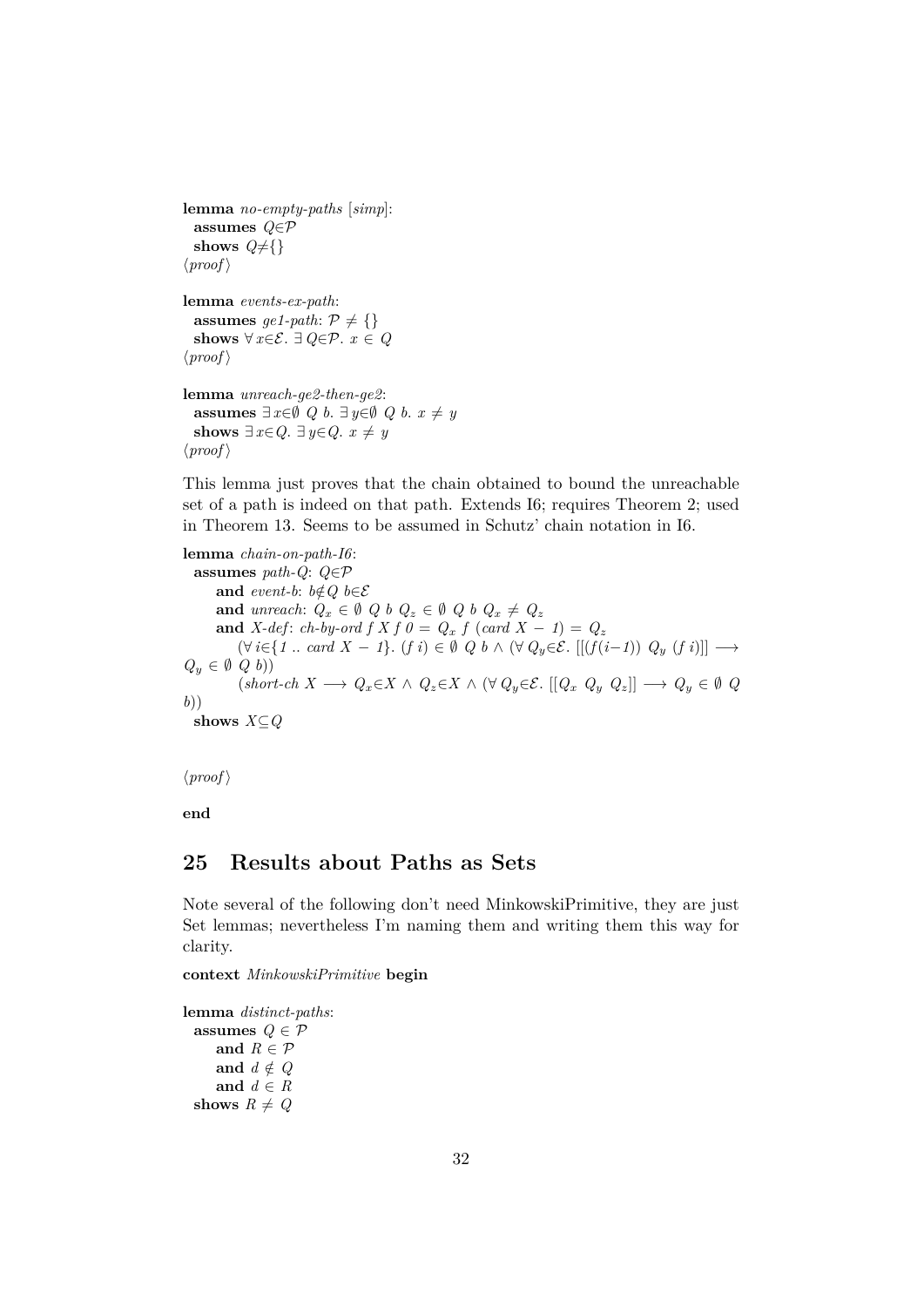$\langle proof \rangle$ 

**lemma** *distinct-paths2*: **assumes**  $Q \in \mathcal{P}$ and  $R \in \mathcal{P}$ **and** ∃ *d*.  $d \notin Q \land d \in R$ shows  $R \neq Q$  $\langle proof \rangle$ 

**lemma** *external-events-neq*:  $[Q \in \mathcal{P}; a \in Q; b \in \mathcal{E}; b \notin Q] \Longrightarrow a \neq b$  $\langle proof \rangle$ 

**lemma** *notin-cross-events-neq*:  $[Q \in \mathcal{P}; R \in \mathcal{P}; Q \neq R; a \in Q; b \in R; a \notin R \cap Q] \Longrightarrow a \neq b$  $\langle proof \rangle$ 

**lemma** *nocross-events-neq*:  $[Q \in \mathcal{P}; R \in \mathcal{P}; a \in Q; b \in R; R \cap Q = \{\}] \Longrightarrow a \neq b$  $\langle proof \rangle$ 

Given a nonempty path  $Q$ , and an external point  $d$ , we can find another path R passing through d (by I2 aka *events-paths*). This path is distinct from Q, as it passes through a point external to it.

```
lemma external-path:
  assumes path-Q: Q \in \mathcal{P}and a-inQ: a ∈ Q
      and d-notinQ: d \notin Qand d-event: d \in \mathcal{E}shows ∃ R \in \mathcal{P}. d \in R\langle proof \ranglelemma distinct-path:
  assumes Q \in \mathcal{P}and a ∈ Q
      and d \notin Qand d \in \mathcal{E}shows ∃ R \in \mathcal{P}. R \neq Q\langle proof \ranglelemma external-distinct-path:
  assumes Q \in \mathcal{P}and a ∈ Q
      and d \notin Qand d \in \mathcal{E}shows ∃ R∈P. R \neq Q ∧ d ∈ R
  \langle proof \rangle
```
**end**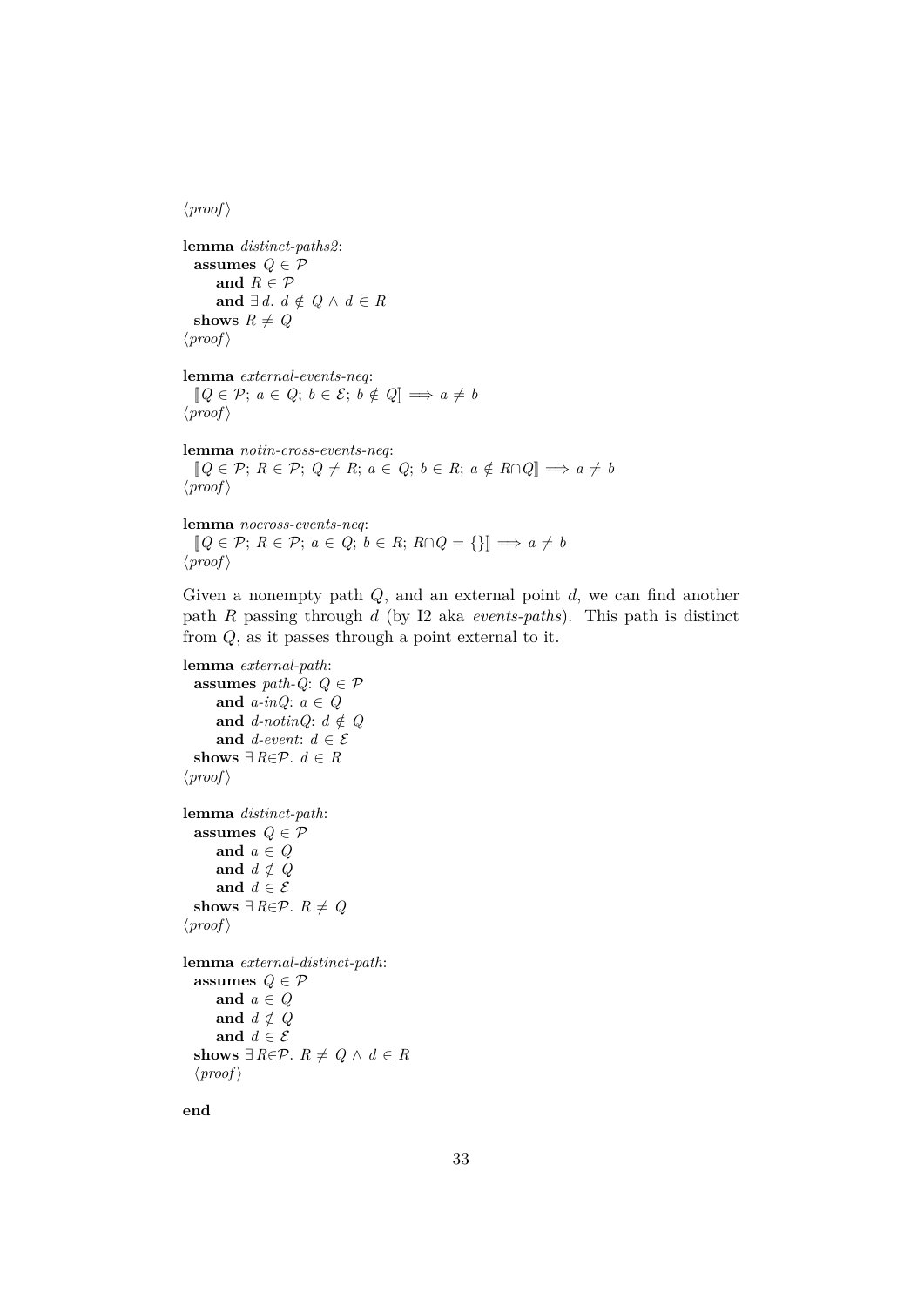## <span id="page-33-0"></span>**26 3.3 Boundedness of the unreachable set**

### <span id="page-33-1"></span>**26.1 Theorem 4 (boundedness of the unreachable set)**

The same assumptions as I7, different conclusion. This doesn't just give us boundedness, it gives us another event outside of the unreachable set, as long as we have one already. I7 conclusion: ∃ *X Q0 Qm Qn*. [[*Q0* .. *Qm* .. *Qn*|*X*| ∧ *Q0* = ?*Qx* ∧ *Qm* = ?*Qy* ∧ *Qn* ∈ ?*Q* − ∅ ?*Q* ?*b* 

**theorem** (**in** *MinkowskiUnreachable*) *unreachable-set-bounded*: **assumes** *path-Q*:  $Q \in \mathcal{P}$ **and**  $b\text{-}nin-Q$ :  $b \notin Q$ **and** *b-event*:  $b \in \mathcal{E}$ **and**  $Qx$ -reachable:  $Qx \in Q - \emptyset$  Q b **and**  $Qy\text{-}unreachable: Qy \in \emptyset Q$  *b* **shows**  $\exists$  *Qz*∈*Q* − ∅ *Q b*. [[*Qx Qy Qz*]] ∧ *Qx*  $\neq$  *Qz*  $\langle proof \rangle$ 

#### <span id="page-33-2"></span>**26.2 Theorem 5 (first existence theorem)**

The lemma below is used in the contradiction in *external-event*, which is the essential part to Theorem 5(i).

```
lemma (in MinkowskiUnreachable) only-one-path:
  assumes path-Q: Q \in \mathcal{P}and all-inQ: ∀ a∈\mathcal{E}. a ∈ Q
     and path-R: R \in \mathcal{P}shows R = Q\langle proof \rangle
```


Unfortunately, we cannot assume that a path exists without the axiom of dimension.

**lemma** *external-event*: **assumes** *path-Q*:  $Q \in \mathcal{P}$ **shows** ∃ *d*∈ $\mathcal{E}$ . *d*  $\notin$  *Q*  $\langle proof \rangle$ 

Now we can prove the first part of the theorem's conjunction. This follows pretty much exactly the same pattern as the book, except it relies on more intermediate lemmas.

**theorem** *ge2-events*: **assumes** *path-Q*:  $Q \in \mathcal{P}$ **and** *a-inQ*: *a* ∈ *Q* **shows** ∃ *b*∈*Q*. *b*  $\neq$  *a*  $\langle proof \rangle$ 

Simple corollary which is easier to use when we don't have one event on a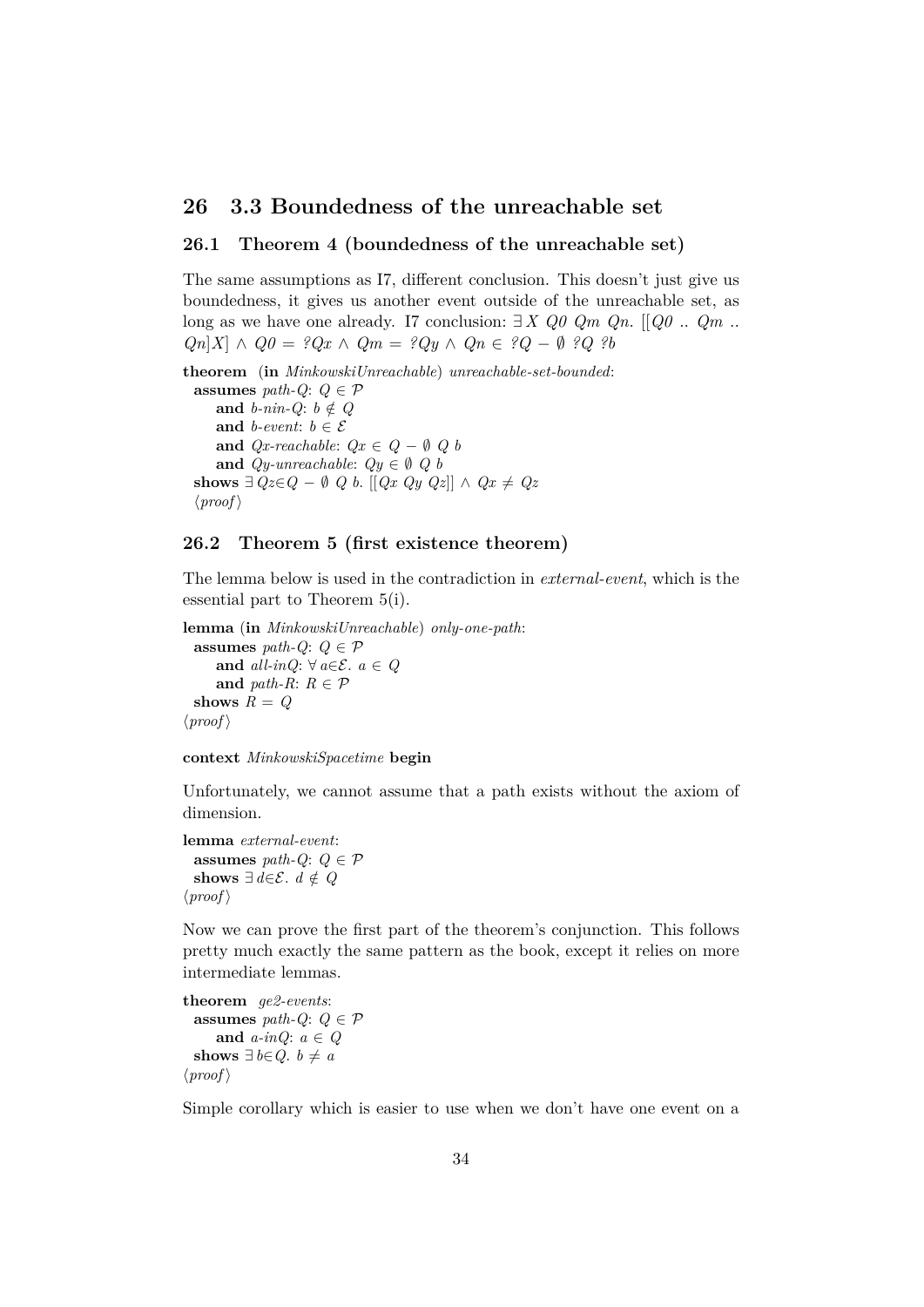path yet. Anything which uses this implicitly used *no-empty-paths* on top of *ge2-events*.

**lemma** *ge2-events-lax*: **assumes** *path-Q*:  $Q \in \mathcal{P}$ **shows** ∃ *a*∈*Q*. ∃ *b*∈*Q*. *a*  $\neq$  *b*  $\langle proof \rangle$ 

```
lemma ex-crossing-path:
  assumes path-Q: Q \in \mathcal{P}shows ∃ R \in \mathcal{P}. R \neq Q \land (\exists c. c \in R \land c \in Q)\langle proof \rangle
```
If we have two paths  $Q$  and  $R$  with  $a$  on  $Q$  and  $b$  at the intersection of Q and R, then by *two-in-unreach* (I5) and Theorem 4 (boundedness of the unreachable set), there is an unreachable set from  $a$  on one side of  $b$  on  $R$ , and on the other side of that there is an event which is reachable from a by some path, which is the path we want.

```
lemma path-past-unreach:
  assumes path-Q: Q \in \mathcal{P}and path-R: R \in \mathcal{P}and a-inQ: a ∈ Q
     and b-inQ: b \in Qand b-inR: b \in Rand Q-neq-R: Q \neq Rand a-neq-b: a \neq bshows ∃ S∈\mathcal{P}. S \neq Q \land a ∈ S \land (∃ c. c ∈ S \land c ∈ R)
\langle proof \rangle
```

```
theorem ex-crossing-at:
  assumes path-Q: Q \in \mathcal{P}and a-inQ: a \in Qshows ∃ ac∈P. ac \neq Q \land (\exists c. c \notin Q \land a \in ac \land c \in ac)\langle proof \rangle
```

```
lemma ex-crossing-at-alt:
  assumes path-Q: Q \in \mathcal{P}and a-inQ: a \in Qshows ∃ ac. ∃ c. path ac a c \land ac \neq Q \land c \notin Q
  \langle proof \rangle
```
**end**

## <span id="page-34-0"></span>**27 3.4 Prolongation**

**context** *MinkowskiSpacetime* **begin**

**lemma** (**in** *MinkowskiPrimitive*) *unreach-on-path*: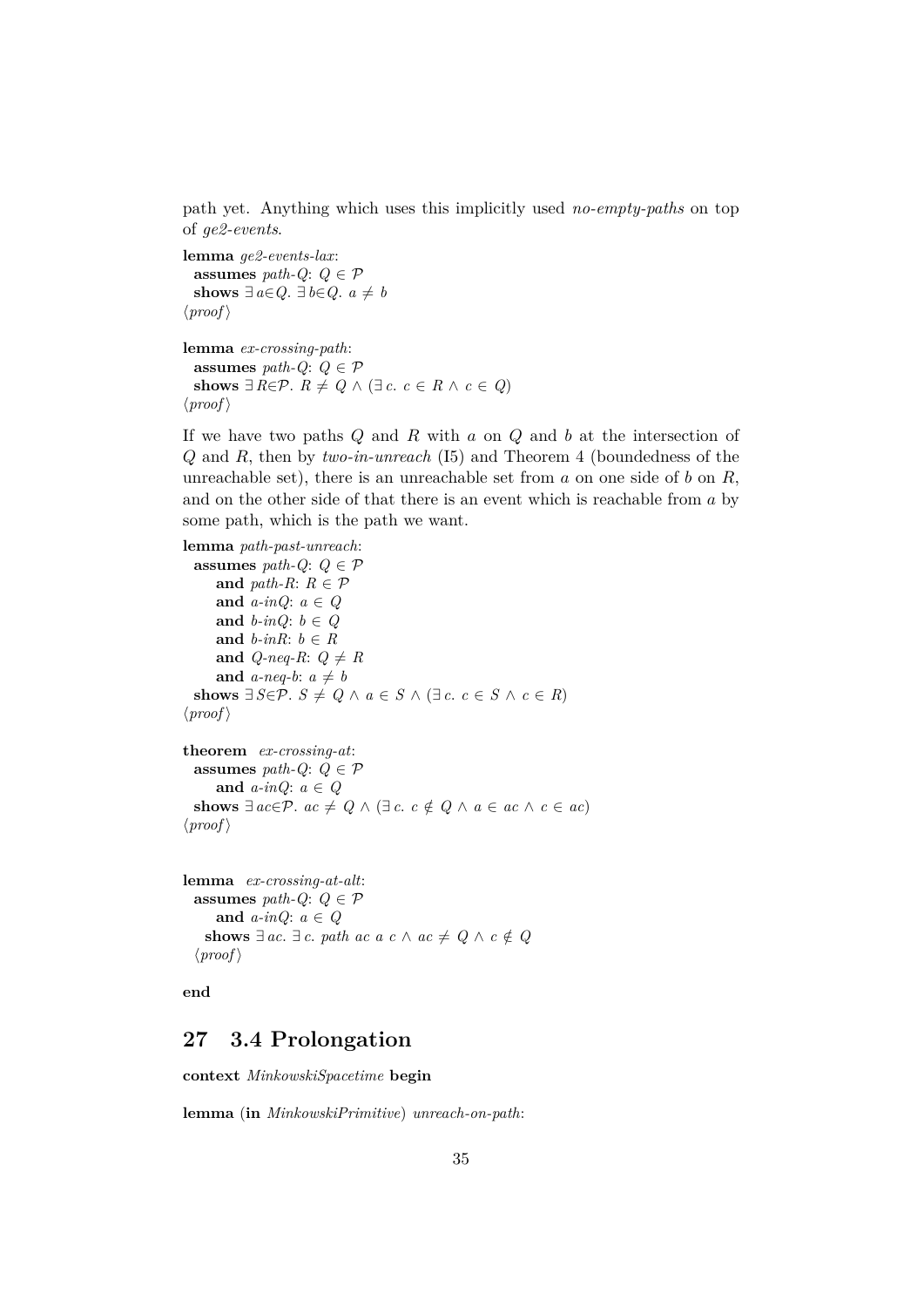```
a \in \emptyset Q b \implies a \in Q\langle proof \ranglelemma (in MinkowskiUnreachable) unreach-equiv:
  [Q \in \mathcal{P}; R \in \mathcal{P}; a \in Q; b \in R; a \in \emptyset \ Q \ b] \Longrightarrow b \in \emptyset \ R \ a\langle proof \rangletheorem prolong-betw:
  assumes path-Q: Q \in \mathcal{P}and a-inQ: a ∈ Q
     and b-inQ: b ∈ Q
     and ab-neq: a \neq bshows ∃ c \in \mathcal{E}. [[a b c]]
\langle proof \ranglelemma (in MinkowskiSpacetime) prolong-betw2:
  assumes path-Q: Q \in \mathcal{P}and a-inQ: a ∈ Q
     and b-inQ: b ∈ Q
     and ab-neq: a \neq bshows ∃ c \in Q. [[a b c]]
  \langle proof \ranglelemma (in MinkowskiSpacetime) prolong-betw3:
  assumes path-Q: Q \in \mathcal{P}and a-inQ: a ∈ Q
     and b-inQ: b \in Qand ab-neq: a \neq bshows ∃ c∈Q. ∃ d∈Q. [[a b c]] ∧ [[a b d]] ∧ c≠d
  \langle proof \ranglelemma finite-path-has-ends:
  assumes Q \in \mathcal{P}and X ⊆ Q
     and finite X
     and card X > 3shows ∃ a∈X. ∃ b∈X. a \neq b ∧ (∀ c∈X. a \neq c ∧ b \neq c → [[a c b]])
\langle proof \rangle
```

```
lemma obtain-fin-path-ends:
  assumes path-X: X \in \mathcal{P}and fin-Q: finite Q
      and card-Q: card Q \geq 3and events-Q: Q⊆X
  obtains a b where a \neq b and a \in Q and b \in Q and \forall c \in Q. (a \neq c \land b \neq c) \longrightarrow |[a \in Q]c b]]
\langle proof \rangle
```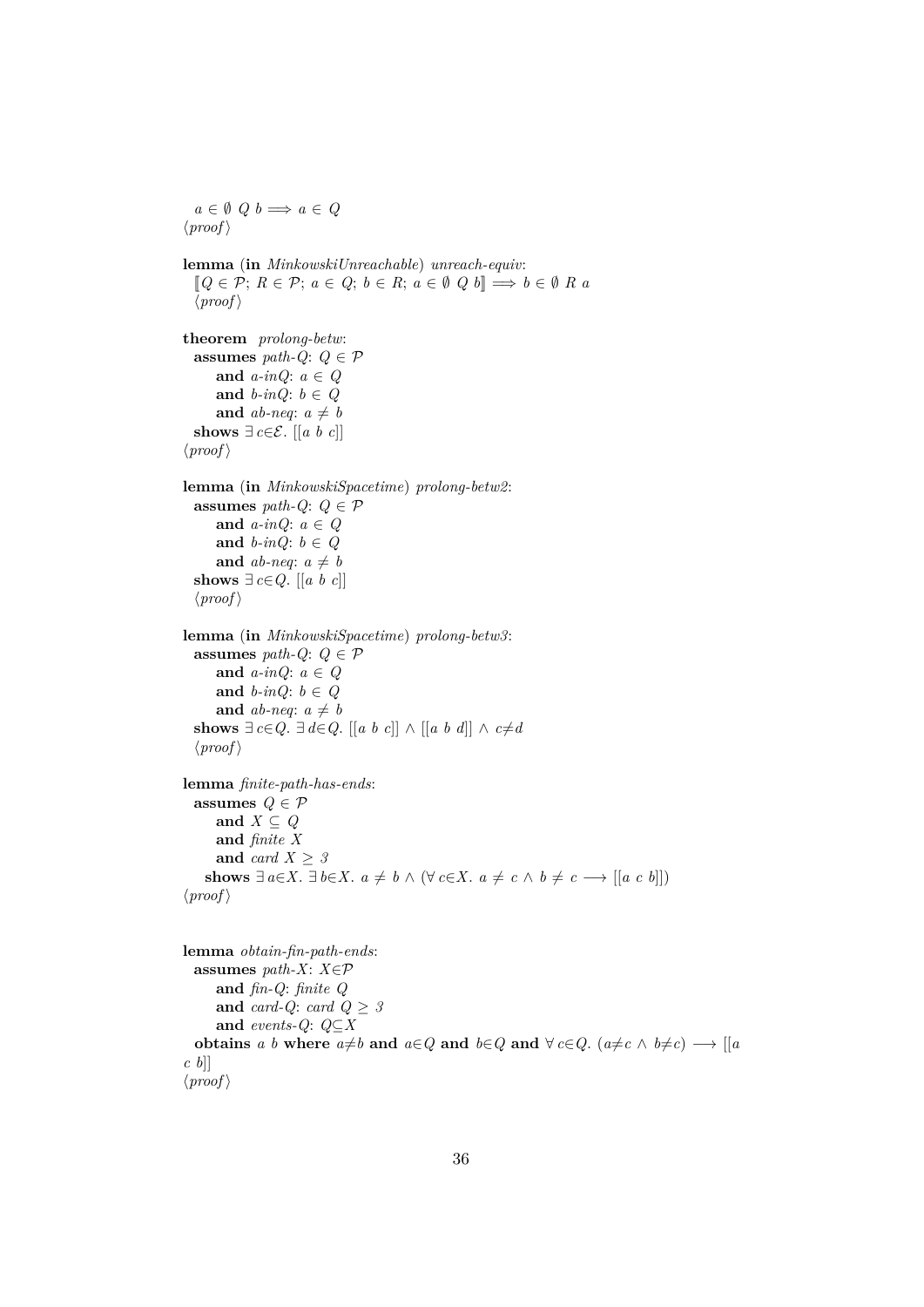```
lemma path-card-nil:
 assumes Q∈P
 shows card Q = 0\langle proof \rangle
```

```
theorem infinite-paths:
 assumes P∈P
 shows infinite P
\langle proof \rangle
```
**end**

# <span id="page-36-0"></span>**28 3.5 Second collinearity theorem**

We start with a useful betweenness lemma.

```
lemma (in MinkowskiBetweenness) some-betw2:
 assumes path-Q: Q \in \mathcal{P}and a-inQ: a ∈ Q
     and b-inQ: b \in Qand c-inQ: c \in Qshows a = b \vee a = c \vee b = c \vee [[a \ b \ c]] \vee [[b \ c \ a]] \vee [[c \ a \ b]]\langle proof \ranglelemma (in MinkowskiPrimitive) paths-tri:
 assumes path-ab: path ab a b
     and path-bc: path bc b c
     and path-ca: path ca c a
     and a-notin-bc: a \notin bcshows \triangle a b c
\langle proof \ranglelemma (in MinkowskiPrimitive) paths-tri2:
 assumes path-ab: path ab a b
     and path-bc: path bc b c
     and path-ca: path ca c a
     and ab-neq-bc: ab \neq bcshows \triangle a b c
\langle proof \rangleSchutz states it more like [tri-abc; bcd; cea] \implies (path \ de \ d \ e \longrightarrow \exists f \in de.[[a f b]]∧[[d e f ]]). Equivalent up to usage of impI.
```
**theorem** (**in** *MinkowskiChain*) *collinearity2*: **assumes** *tri-abc*:  $\triangle$  *a b c* **and** *bcd*: [[*b c d*]] **and** *cea*: [[*c e a*]]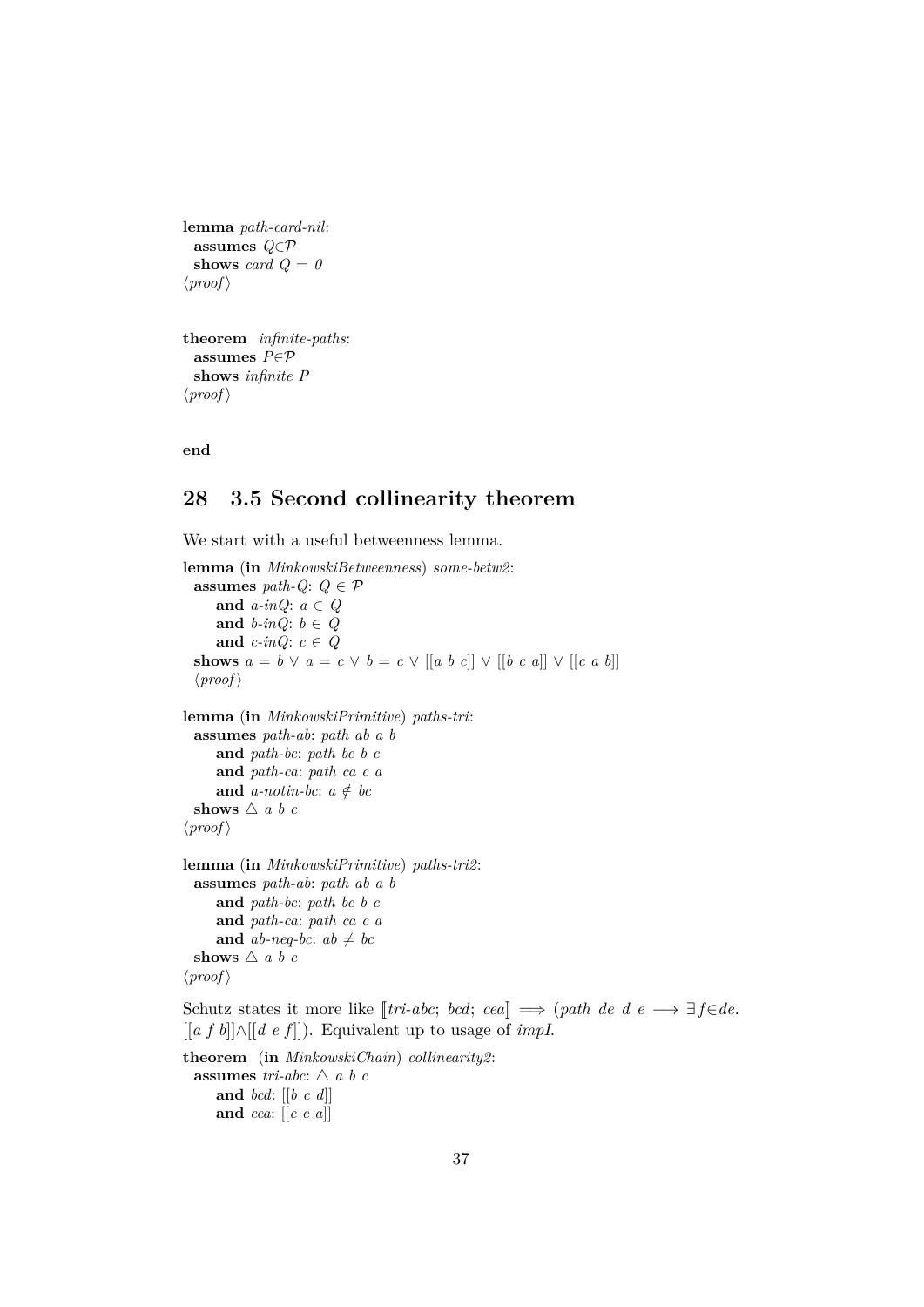**and** *path-de*: *path de d e* **shows**  $\exists f \in de$ . [[*a f b*]] ∧ [[*d e f*]]  $\langle proof \rangle$ 

## <span id="page-37-0"></span>**29 3.6 Order on a path - Theorems 8 and 9**

**context** *MinkowskiSpacetime* **begin**

## <span id="page-37-1"></span>**29.1 Theorem 8 (as in Veblen (1911) Theorem 6)**

Note  $a'b'c'$  don't necessarily form a triangle, as there still needs to be paths between them.

**theorem** (**in** *MinkowskiChain*) *tri-betw-no-path*: **assumes** *tri-abc*:  $\triangle$  *a b c* and  $ab'c: [[a \; b' \; c]]$ and  $bc'a$ :  $[[b \ c' \ a]]$ and  $ca'b$ :  $[[c \ a' \ b]]$ **shows**  $\neg$  (∃ *Q*∈ $\mathcal{P}$ *.*  $a' \in Q \land b' \in Q \land c' \in Q$ )  $\langle proof \rangle$ 

### <span id="page-37-2"></span>**29.2 Theorem 9**

We now begin working on the transitivity lemmas needed to prove Theorem 9. Multiple lemmas below obtain primed variables (e.g.  $d'$ ). These are starred in Schutz (e.g. *d*∗), but that notation is already reserved in Isabelle.

```
lemma unreachable-bounded-path-only:
  assumes d'-def: d' \notin \emptyset ab e d' \in ab d' \neq eand e-event: e \in \mathcal{E}and path-ab: ab \in \mathcal{P}and e-notin-S: e \notin abshows ∃ d'e. path d'e d' e
\langle proof \ranglelemma unreachable-bounded-path:
  assumes S-neq-ab: S \neq aband a-inS: a ∈ S
     and e-inS: e ∈ S
     and e-neq-a: e \neq aand path-S: S \in \mathcal{P}and path-ab: path ab a b
     and path-be: path be b e
     and no-de: ¬(∃ de. path de d e)
     and abd:[[a b d]]
    obtains d' d'e where d' \in ab \land path d'e d'e \land [[b d d']]\langle proof \rangle
```
This lemma collects the first three paragraphs of Schutz' proof of Theorem 9 - Lemma 1. Several case splits need to be considered, but have no further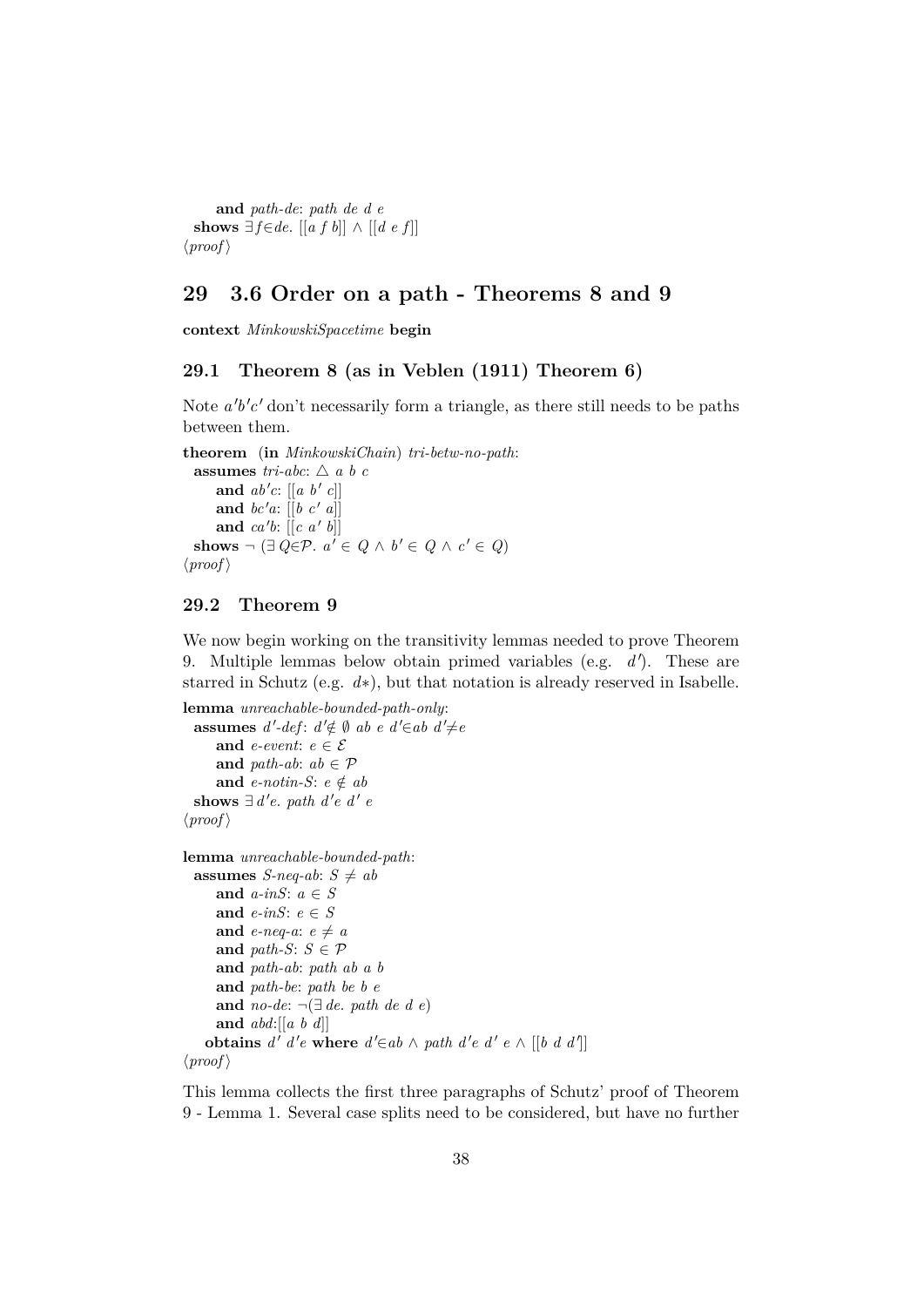importance outside of this lemma: thus we parcel them away from the main proof.

```
{\bf lemma} \ exist-c'd'-alt:assumes abc: [[a b c]]
     and abd: [[a b d]]
     and dbc: [[d b c]]
     and c-neq-d: c \neq dand path-ab: path ab a b
     and path-S: S \in \mathcal{P}and a-inS: a ∈ S
     and e-inS: e ∈ S
     and e-neq-a: e \neq aand S-neq-ab: S \neq aband path-be: path be b e
  shows \exists c' d'. \exists d'e \ c'e. \ c' \in ab \land d' \in ab\wedge [[a b d']] \wedge [[c' b a]] \wedge [[c' b d']]
                        \land path d'e d' e ∧ path c'e c' e
\langle proof \ranglelemma exist-c'd':
 assumes abc: [[a b c]]
     and abd: [[a b d]]
     and dbc: [[d b c]]
     and path-S: path S a e
     and path-be: path be b e
     and S-neq-ab: S \neq path\text{-}of a b
    shows \exists c' d'. \exists a b d'' \land \exists c' b a \land \exists c' b d'' \land \exists c' b d''path-ex\ d'\ e \wedge path-ex\ c'\ e\langle proof \rangle{\bf lemma} \ exist-f'-alt:assumes path-ab: path ab a b
     and path-S: S \in \mathcal{P}and a-inS: a ∈ S
     and e-inS: e ∈ S
     and e-neq-a: e \neq aand f-def: [[e \ c' \ f]] f \in c'e
     and S-neq-ab: S \neq ab
```

```
and c'd'-def: c' \in ab \land d' \in ab\wedge [[a b d']] \wedge [[c' b a]] \wedge [[c' b d']]
         \wedge path d'e d' e ∧ path c'e c' e
shows \exists f'. \exists f'b. [[e c'f']] ∧ path f'b f' b
```

```
\langle proof \rangle
```
lemma exist-f': **assumes** *path-ab*: *path ab a b* **and** *path-S*: *path S a e* and  $f$ -def:  $[[e \ c' f]]$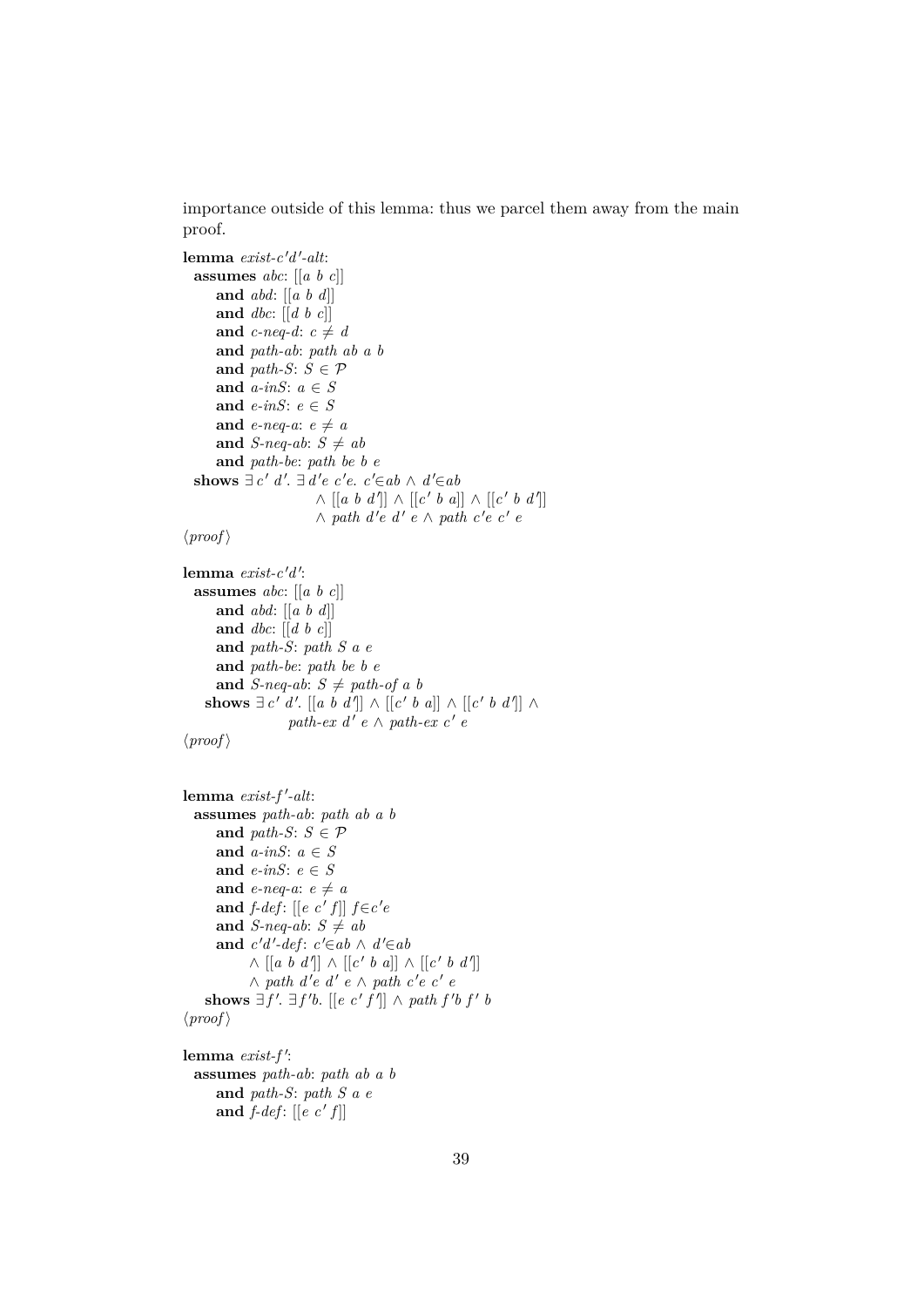```
and S-neq-ab: S \neq aband c'd'-def: [[a \ b \ d']] [[c' \ b \ a]] [[c' \ b \ d']]path d'e d' e path c'e c' e
    shows \exists f'. [[e \ c' f']] \land path-ex f' b\langle proof \rangle
```

```
lemma abc-abd-bcdbdc:
  assumes abc: [[a b c]]
     and abd: [[a b d]]
     and c-neq-d: c \neq dshows [[b \ c \ d]] \lor [[b \ d \ c]]\langle proof \rangle
```

```
lemma abc-abd-acdadc:
 assumes abc: [[a b c]]
     and abd: [[a b d]]
     and c-neq-d: c \neq dshows [[a c d]] ∨ [[a d c]]
\langle proof \rangle
```

```
lemma abc-acd-bcd:
 assumes abc: [[a b c]]
     and acd: [[a c d]]
 shows [[b c d]]
\langle proof \rangle
```
A few lemmas that don't seem to be proved by Schutz, but can be proven now, after Lemma 3. These sometimes avoid us having to construct a chain explicitly.

```
lemma abd-bcd-abc:
 assumes abd: [[a b d]]
     and bcd: [[b c d]]
 shows [[a b c]]
\langle proof \ranglelemma abc-acd-abd:
 assumes abc: [[a b c]]
     and acd: [[a c d]]
   shows [[a b d]]
  \langle proof \ranglelemma abd-acd-abcacb:
  assumes abd: [[a b d]]
     and acd: [[a c d]]
```

```
and bc: b \neq c
```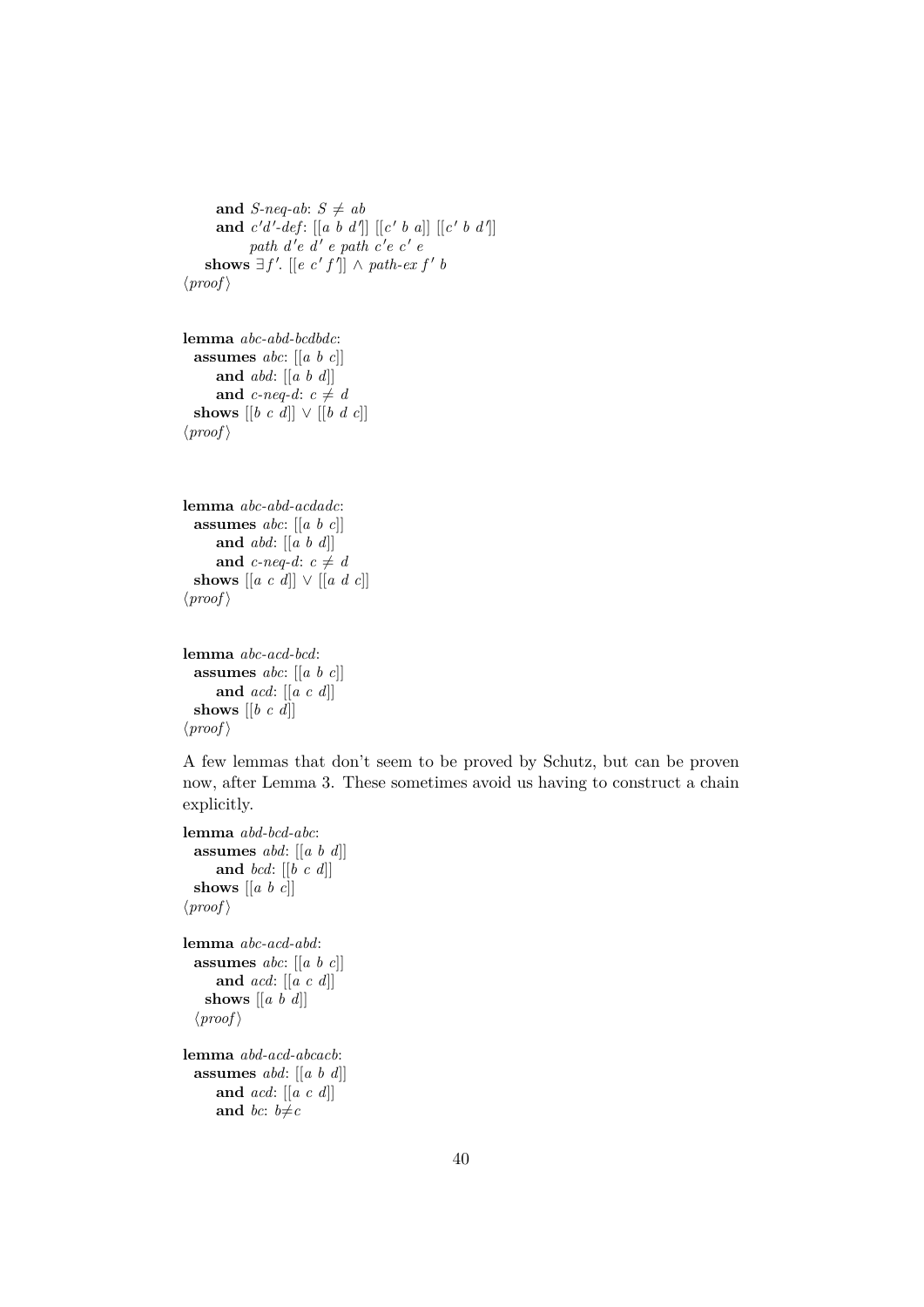```
shows [[a \; b \; c]] \lor [[a \; c \; b]]\langle proof \ranglelemma abe-ade-bcd-ace:
  assumes abe: [[a b e]]
      and ade: [[a d e]]
      and bcd: [[b c d]]
    shows [[a c e]]
\langle proof \rangle
```

```
Now we start on Theorem 9. Based on Veblen (1904) Lemma 2 p357.
```

```
lemma (in MinkowskiBetweenness) chain3:
 assumes path-Q: Q \in \mathcal{P}and a-inQ: a ∈ Q
     and b-inQ: b \in Qand c-inQ: c \in Qand abc-neq: a \neq b \land a \neq c \land b \neq cshows ch \{a,b,c\}\langle proof \rangle
```
The book introduces Theorem 9 before the above three lemmas but can only complete the proof once they are proven. This doesn't exactly say it the same way as the book, as the book gives the ordering (abcd) explicitly (for arbitrarly named events), but is equivalent.

**theorem** *chain4*: **assumes** *path-Q*:  $Q \in \mathcal{P}$ **and**  $inQ$ :  $a \in Q$   $b \in Q$   $c \in Q$   $d \in Q$ **and**  $abcd$ -neq:  $a \neq b \land a \neq c \land a \neq d \land b \neq c \land b \neq d \land c \neq d$ **shows** *ch*  $\{a,b,c,d\}$  $\langle proof \rangle$ 

```
end
```
## <span id="page-40-0"></span>**30 Interlude - Chains and Equivalences**

This section is meant for our alternative definitions of chains, and proofs of equivalence. If we want to regain full independence of our axioms, we probably need to shuffle a few things around. Some of this may be redundant, but is kept for compatibility with legacy proofs.

Three definitions are given (cf 'Betweenness: Chains' in Minkowski.thy): - one relying on explicit betweenness conditions - one relying on a total ordering and explicit indexing - one equivalent to the above except for use of the weaker, local-only ordering2

**context** *MinkowskiChain* **begin**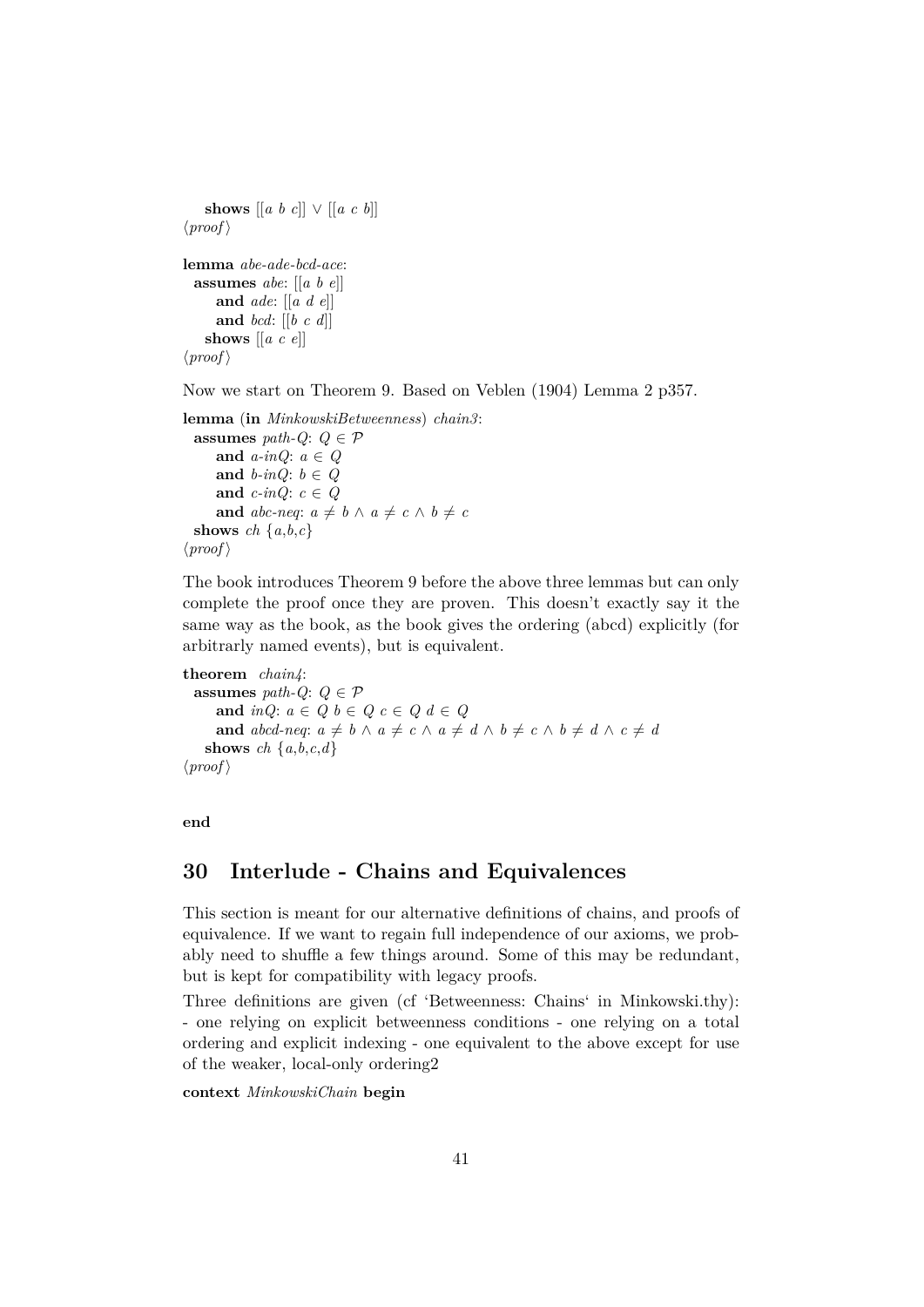#### <span id="page-41-0"></span>**30.1 Proofs for totally ordered index-chains**

#### <span id="page-41-1"></span>**30.1.1 General results**

**lemma** *inf-chain-is-long*: **assumes** *semifin-chain f x X* **shows** *long-ch-by-ord*  $f X \wedge f \theta = x \wedge \text{ infinite } X$  $\langle proof \rangle$ 

A reassurance that the starting point  $x$  is implied.

**lemma** *long-inf-chain-is-semifin*: **assumes** *long-ch-by-ord f X* ∧ *infinite X* **shows** ∃ *x*.  $[f[x..]X]$  $\langle proof \rangle$ 

**lemma** *endpoint-in-semifin*: **assumes** *semifin-chain f x X* **shows** *x*∈*X*  $\langle proof \rangle$ 

**lemma** *three-in-long-chain*: **assumes** *long-ch-by-ord f X* **and** *fin*: *finite X* **obtains**  $x \ y \ z$  where  $x \in X$  and  $y \in X$  and  $z \in X$  and  $x \neq y$  and  $x \neq z$  and  $y \neq z$  $\langle proof \rangle$ 

#### <span id="page-41-2"></span>**30.1.2 Index-chains lie on paths**

```
lemma all-aligned-on-semifin-chain:
 assumes [f[x..]X]and a: y∈X and b:z∈X and xy: x\neqy and xz: x\neqz and yz: y\neqz
 shows [[x \ y \ z]] \lor [[x \ z \ y]]\langle proof \rangle
```
**lemma** *semifin-chain-on-path*: assumes  $[f[x..]X]$ shows  $∃P∈P$ . *X*⊆*P*  $\langle proof \rangle$ 

```
lemma card2-either-elt1-or-elt2:
 assumes card X = 2 and x \in X and y \in X and x \neq yand z \in X and z \neq xshows z=y
\langle proof \rangle
```
**lemma** *short-chain-on-path*: **assumes** *short-ch X* shows  $∃P∈P$ . *X*⊂*P*  $\langle proof \rangle$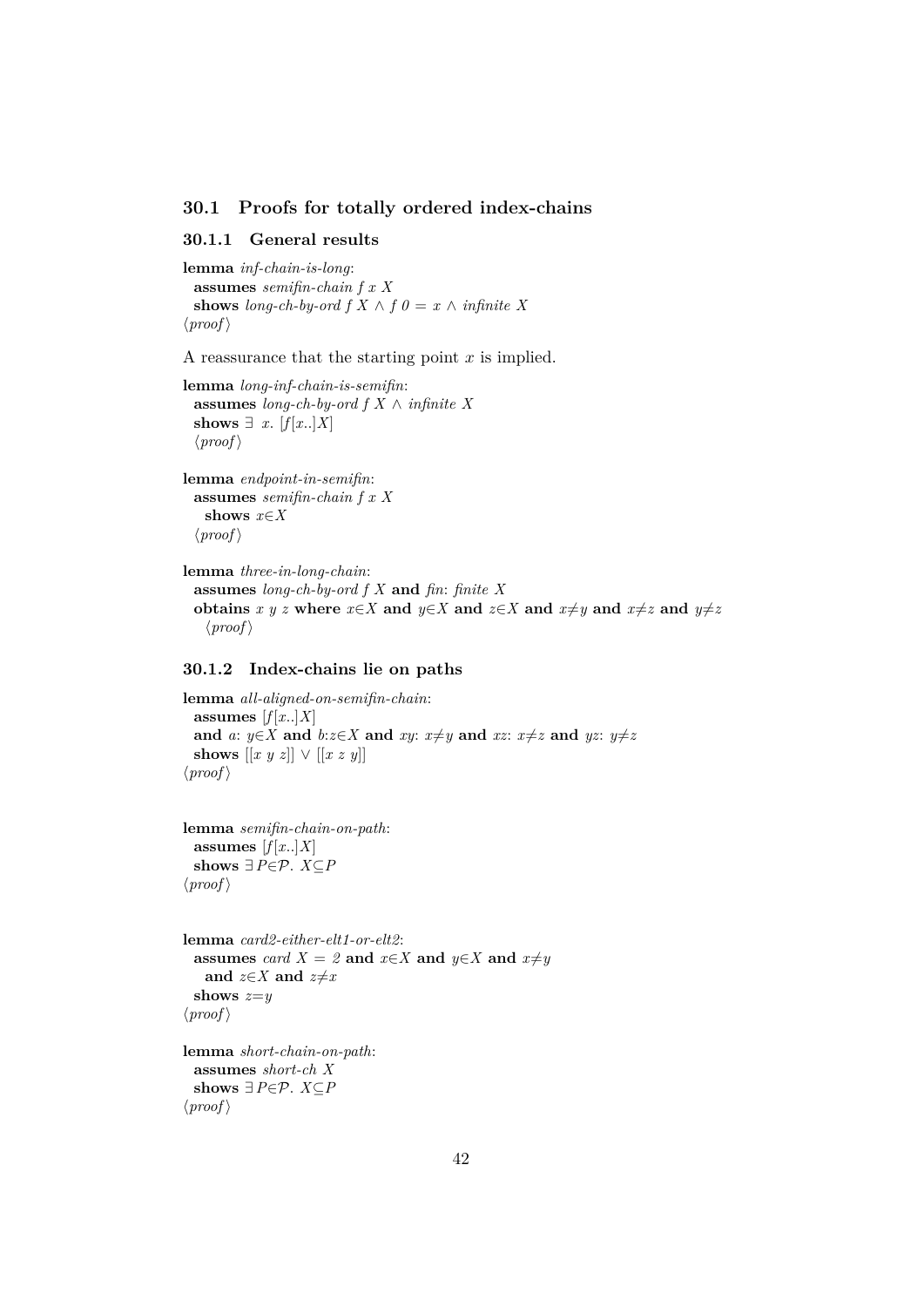**lemma** *all-aligned-on-long-chain*: **assumes** *long-ch-by-ord f X* **and** *finite X* and a:  $x \in X$  and b:  $y \in X$  and  $c:z \in X$  and  $xy$ :  $x \neq y$  and  $xz$ :  $x \neq z$  and  $yz$ :  $y \neq z$ **shows**  $[[x y z]] ∨ [[x z y]] ∨ [[z x y]]$  $\langle proof \rangle$ 

```
lemma long-chain-on-path:
  assumes long-ch-by-ord f X and finite X
  shows ∃ P \in \mathcal{P}. X \subseteq P\langle proof \rangle
```
Notice that this whole proof would be unnecessary if including path-belongingness in the definition, as Schutz does. This would also keep path-belongingness independent of axiom O1 and O4, thus enabling an independent statement of axiom O6, which perhaps we now lose. In exchange, our definition is slightly weaker (for *card X*  $\geq$  *3* and *infinite X*).

**lemma** *chain-on-path*: **assumes** *ch-by-ord f X* shows  $∃P∈P$ . *X*⊆*P*  $\langle proof \rangle$ 

#### <span id="page-42-0"></span>**30.1.3 More general results**

**lemma** *ch-some-betw:*  $[x \in X; y \in X; z \in X; x \neq y; x \neq z; y \neq z; ch X$  $\implies$   $[[x \ y \ z]] \ \vee \ [[y \ x \ z]] \ \vee \ [[y \ z \ x]]$  $\langle proof \rangle$ 

**lemma** *ch-all-betw-f* : **assumes**  $[f(x..yy..z]X]$  and  $y \in X$  and  $y \neq x$  and  $y \neq z$ shows  $\left[ \left[ x \ y \ z \right] \right]$  $\langle proof \rangle$ 

```
lemma get-fin-long-ch-bounds:
 assumes long-ch-by-ord f X
     and finite X
   shows ∃ x∈X. ∃ y∈X. ∃ z∈X. [f[x..y..z]X]
\langle proof \rangle
```

```
lemma get-fin-long-ch-bounds2:
  assumes long-ch-by-ord f X
     and finite X
    obtains x y z n_x n_y n_zwhere x \in X \land y \in X \land z \in X \land [f[x..y..z]X] \land f\ n_x = x \land f\ n_y = y \land f\ n_z = z\langle proof \rangle
```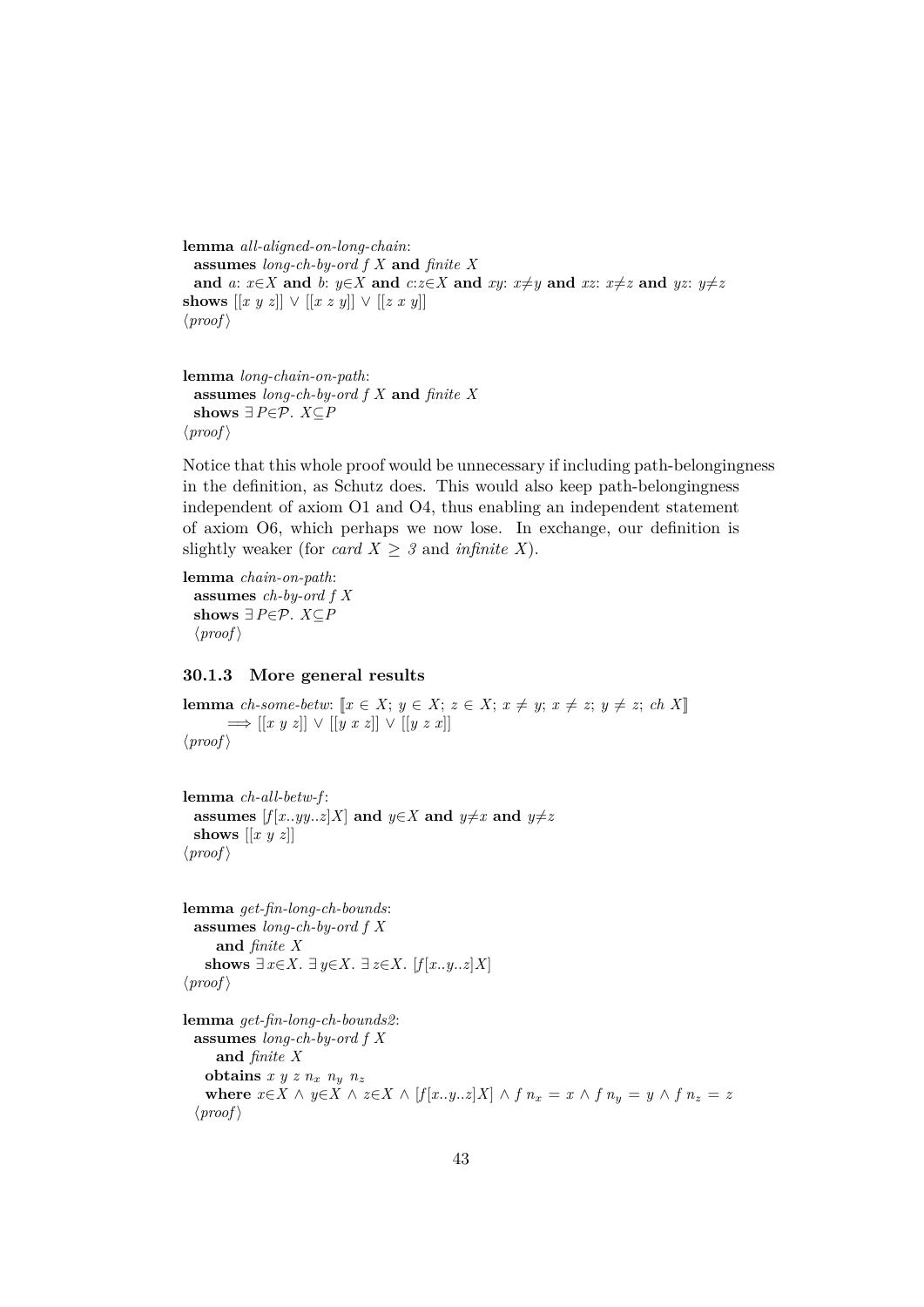**lemma** *long-ch-card-ge3*: **assumes** *ch-by-ord f X finite X* **shows** *long-ch-by-ord*  $f X \leftrightarrow \text{card } X > 3$  $\langle proof \rangle$ 

**lemma** *chain-bounds-unique*: **assumes**  $[f[a..b..c]X]$   $[q[x..y..z]X]$ **shows**  $(a=x \land c=z) \lor (a=z \land c=x)$  $\langle proof \rangle$ 

**lemma** *chain-bounds-unique2*: **assumes**  $[f[a..c]X]$   $[g[x..z]X]$  *card*  $X \geq 3$ **shows**  $(a=x \land c=z) \lor (a=z \land c=x)$  $\langle proof \rangle$ 

## <span id="page-43-0"></span>**30.2 Chain Equivalences**

### <span id="page-43-1"></span>**30.2.1 Betweenness-chains and strong index-chains**

**lemma** *equiv-chain-1a*: **assumes** [[..*a*..*b*..*c*..]*X*] **shows**  $\exists$  *f*. *ch-by-ord f*  $X \wedge a \in X \wedge b \in X \wedge c \in X \wedge a \neq b \wedge a \neq c \wedge b \neq c$  $\langle proof \rangle$ 

**lemma** *equiv-chain-1b*: **assumes** *ch-by-ord f X* ∧ *a*∈*X* ∧ *b*∈*X* ∧ *c*∈*X* ∧ *a*≠*b* ∧ *a*≠*c* ∧ *b*≠*c* ∧ [[*a b c*]] **shows** [[..*a*..*b*..*c*..]*X*]  $\langle proof \rangle$ 

**lemma** *equiv-chain-1*:  $[[..a..b..c..]X] \longleftrightarrow (\exists f.\ ch\text{-}by\text{-}ord\ f\ X\land a\in X\land b\in X\land c\in X\land a\neq b\land a\neq c\land b\neq c$ ∧ [[*a b c*]])  $\langle proof \rangle$ 

**lemma** *index-order*: **assumes** *chain-with x y z X* and *ch-by-ord*  $f X$  and  $f a = x$  and  $f b = y$  and  $f c = z$ **and** *finite*  $X \longrightarrow a < \text{card } X$  **and** *finite*  $X \longrightarrow b < \text{card } X$  **and** *finite*  $X \longrightarrow$ *c*<*card X* **shows**  $(a < b \land b < c) \lor (c < b \land b < a)$  $\langle proof \rangle$ 

**lemma** *old-fin-chain-finite*: **assumes** *finite-chain-with3 x y z X* **shows** *finite X*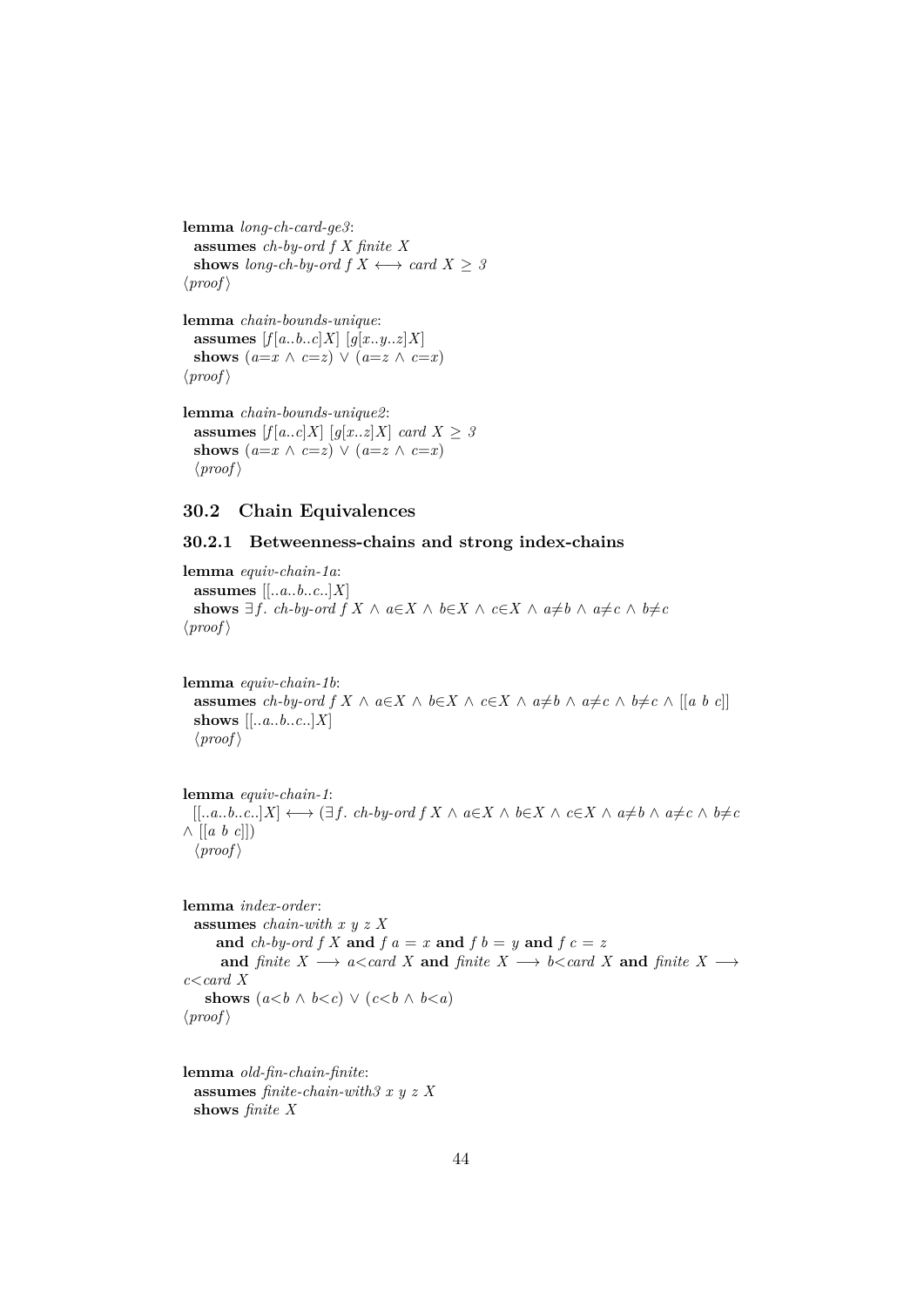$\langle proof \rangle$ 

**lemma** *index-from-with3*: **assumes** *finite-chain-with3 a b c X* **shows**  $\exists f$ . (*f*  $0 = a \lor f$   $0 = c$ ) ∧ *ch-by-ord f X*  $\langle proof \rangle$ 

**lemma** (**in** *MinkowskiSpacetime*) *with3-and-index-is-fin-chain*: **assumes**  $f \theta = a$  **and**  $ch$ -by-ord  $f X$  **and**  $finite$ -chain-with3 a b c X **shows**  $[f[a..b..c]X]$  $\langle proof \rangle$ 

**lemma** (**in** *MinkowskiSpacetime*) *g-from-with3*: **assumes** *finite-chain-with3 a b c X* **obtains** *g* **where**  $[g[a..b..c]X] \vee [g[c..b..a]X]$  $\langle proof \rangle$ 

```
lemma (in MinkowskiSpacetime) equiv-chain-2a:
 assumes finite-chain-with3 a b c X
 obtains f where [f[a..b..c]X]\langle proof \rangle
```
**lemma** *equiv-chain-2b*: **assumes**  $[f[a..b..c]X]$ **shows** *finite-chain-with3 a b c X*  $\langle proof \rangle$ 

```
lemma (in MinkowskiSpacetime) equiv-chain-2:
  \exists f. [f[a..b..c]X] \longleftrightarrow [[a..b..c]X]\langle proof \rangle
```
**end**

# <span id="page-44-0"></span>**31 Results for segments, rays and chains**

**context** *MinkowskiChain* **begin**

**lemma** *inside-not-bound*: **assumes**  $[f[a..b..c]X]$ **and** *j*<*card X* **shows**  $j>0 \implies f \, j \neq a \, j < \text{card } X - 1 \implies f \, j \neq c$  $\langle proof \rangle$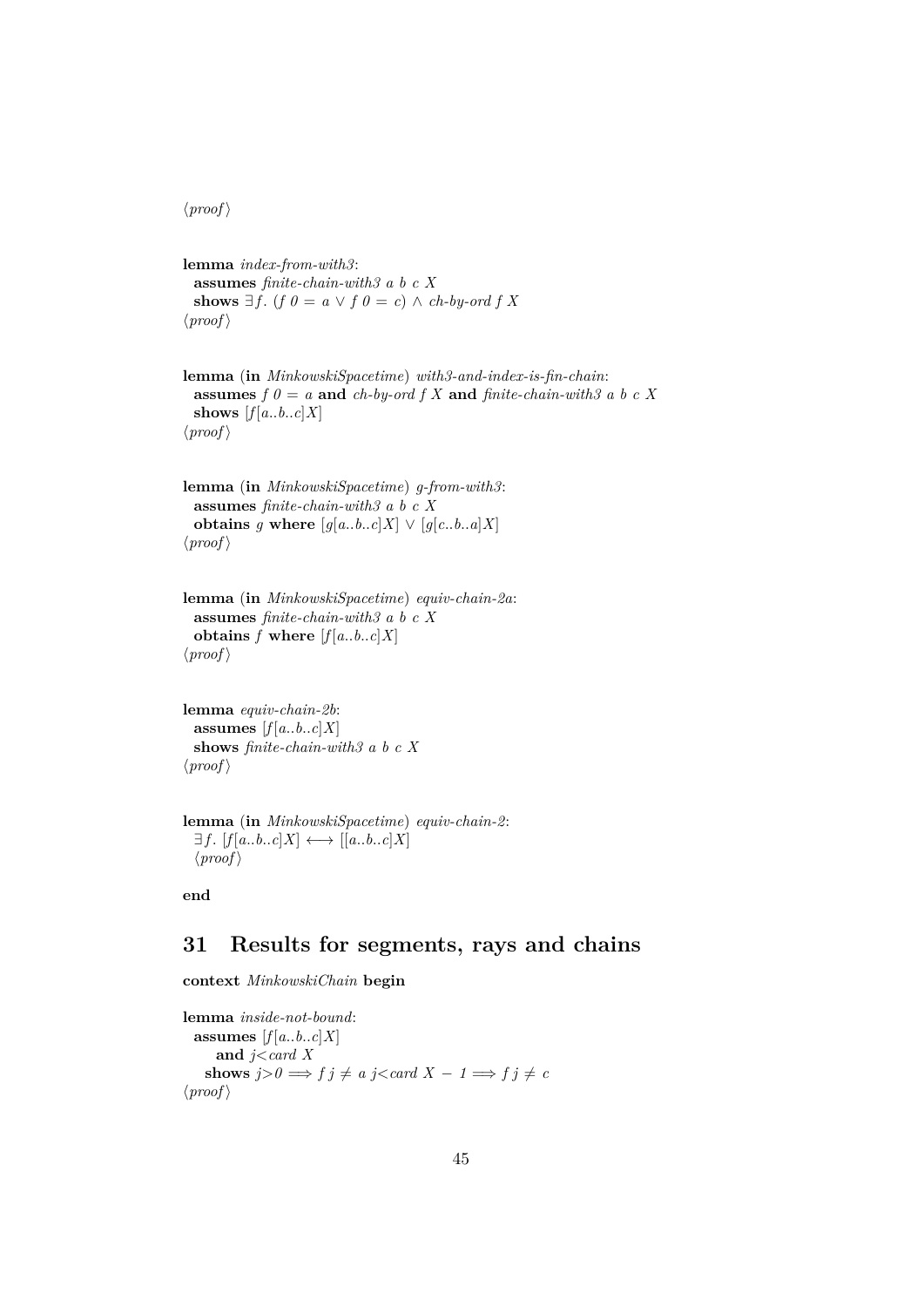```
lemma some-betw2:
  assumes [f[a..b..c]X]and j <card X j > 0 f j \neq bshows [[a \; b \; (f \; j)]] \vee [[a \; (f \; j) \; b]]\langle proof \ranglelemma i-le-j-events-neq1:
  assumes [f[a..b..c]X]and i < j j<card X f j \neq bshows f \, i \neq f \, j\langle proof \ranglelemma i-le-j-events-neq:
  assumes [f[a..b..c]X]and i<j j<card X
    shows f \, i \neq f \, j\langle proof \ranglelemma indices-neq-imp-events-neq:
  assumes [f[a..b..c]X]and i \neq j j<card X i<card Xshows f \, i \neq f \, j\langle proof \ranglelemma index-order2:
  assumes [f[x..y..z]X] and f a = x and f b = y and f c = zand finite X \longrightarrow a < \text{card } X and finite X \longrightarrow b < \text{card } X and finite X \longrightarrowc < \operatorname{card} Xshows (a < b \land b < c) \lor (c < b \land b < a)\langle proof \ranglelemma index-order3:
  assumes [[x \ y \ z]] and f \ a = x and f \ b = y and f \ c = z and long-ch-by-ord f Xand finite X \longrightarrow a \leq card X and finite X \longrightarrow b \leq card X and finite X \longrightarrowc < \text{card } Xshows (a < b \land b < c) \lor (c < b \land b < a)\langle proof \rangle
```
#### **end**

**context** *MinkowskiSpacetime* **begin**

**lemma** *bound-on-path*: **assumes**  $Q \in \mathcal{P}$  [ $f$ [ $(f \theta)$ ..]*X*]  $X \subseteq Q$  *is-bound-f b X f* **shows** *b*∈*Q*  $\langle proof \rangle$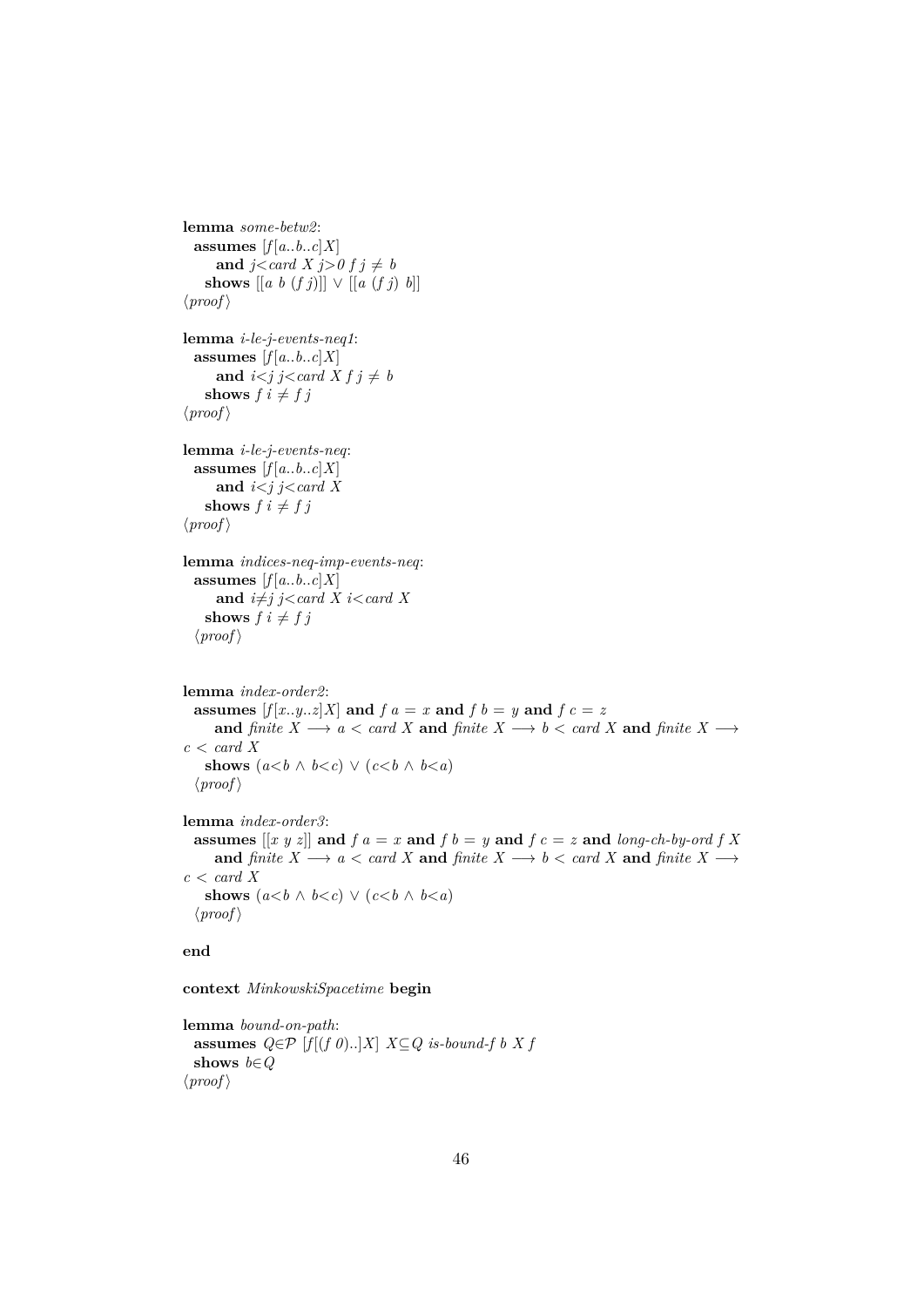```
lemma pro-basis-change:
  assumes [[a b c]]
  shows prolongation a c = prolongation b c (is {}^{\circ}ac = {}^{\circ}bc)
\langle proof \ranglelemma adjoining-segs-exclusive:
  assumes [[a b c]]
  shows seqment \overline{a} \overline{b} \cap seqment \overline{b} \overline{c} = {}
\langle proof \rangle
```
**end**

# <span id="page-46-0"></span>**32 3.6 Order on a path - Theorems 10 and 11**

**context** *MinkowskiSpacetime* **begin**

## <span id="page-46-1"></span>**32.1 Theorem 10 (based on Veblen (1904) theorem 10).**

**lemma** (**in** *MinkowskiBetweenness*) *two-event-chain*: **assumes** *finiteX*: *finite X* **and** *path-Q*:  $Q \in \mathcal{P}$ **and** *events-X*:  $X \subseteq Q$ **and** *card-X*: *card X* = *2* **shows** *ch X*  $\langle proof \rangle$ **lemma** (**in** *MinkowskiBetweenness*) *three-event-chain*: **assumes** *finiteX*: *finite X* **and** *path-Q*:  $Q \in \mathcal{P}$ **and** *events-X*:  $X \subseteq Q$ and *card-X*: *card*  $X = 3$ **shows** *ch X*  $\langle proof \rangle$ 

This is case (i) of the induction in Theorem 10.

**lemma** *chain-append-at-left-edge*: **assumes**  $long-ch-Y$ :  $[f[a_1..a..a_n]Y]$ **and**  $bY$ :  $[[b \ a_1 \ a_n]]$ **fixes** *g* **defines**  $g$ -def:  $g \equiv (\lambda j::nat. \textit{if } j \geq 1 \textit{ then } f(j-1) \textit{ else } b)$ **shows**  $[g[b \dots a_1 \dots a_n](insert \ b \ Y)]$  $\langle proof \rangle$ 

This is case (iii) of the induction in Theorem 10. Schutz says merely "The proof for this case is similar to that for Case (i)." Thus I feel free to use a result on symmetry, rather than going through the pain of Case (i) (*chain-append-at-left-edge*) again.

**lemma** *chain-append-at-right-edge*: **assumes**  $long-ch-Y$ :  $[f[a_1..a..a_n]Y]$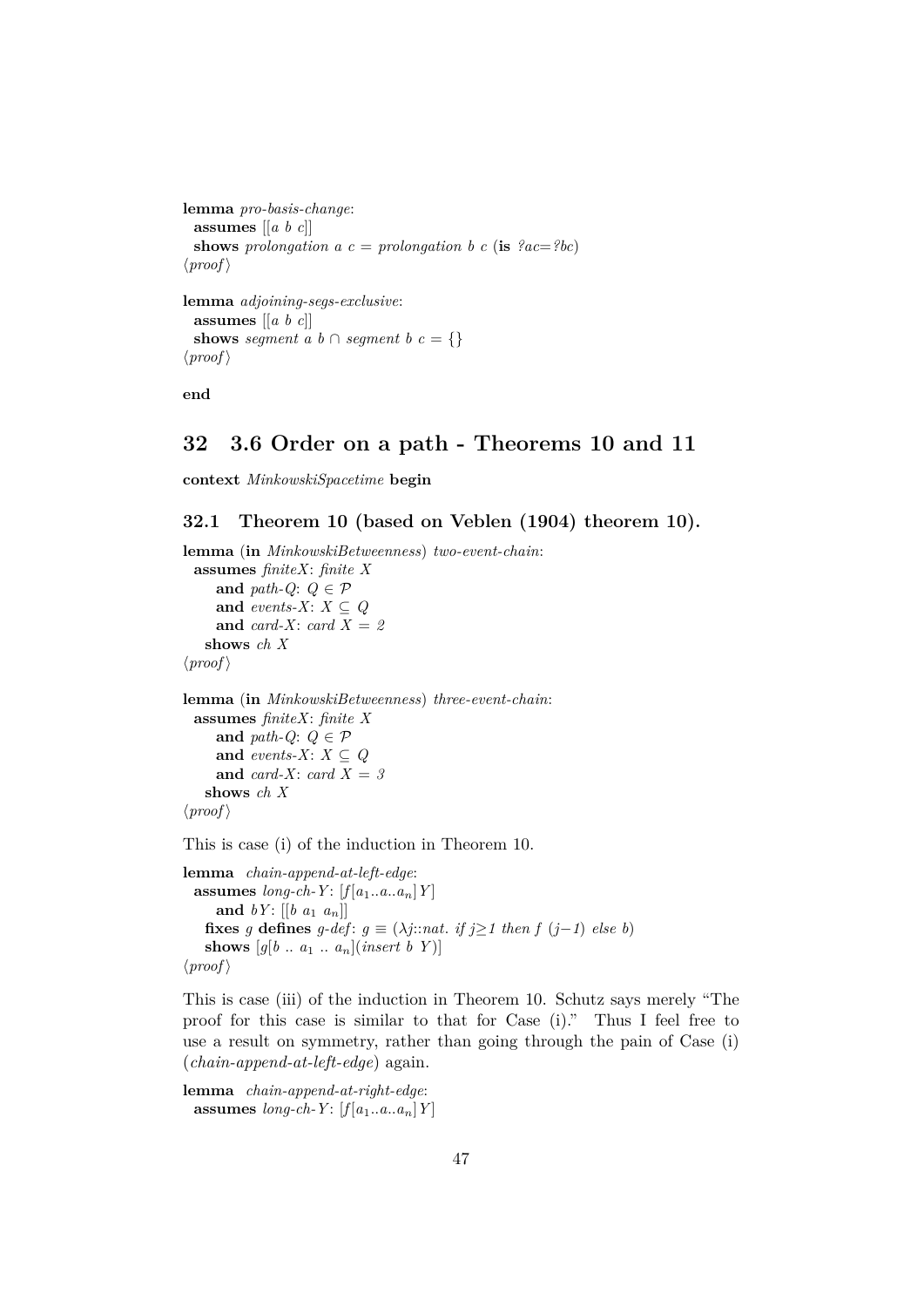```
and Yb: [ [a_1 \ a_n \ b] ]fixes g defines g-def: g \equiv (\lambda j::nat. if j \leq (card Y - 1) then f j else b)
   shows [g[a_1 \dots a_n \dots b](insert b Y)]\langle proof \rangle
```

```
lemma S-is-dense:
 assumes \text{long-ch-}Y: [f[a_1..a..a_n]Y]and S-def: S = \{k::nat. [[a_1 (f k) b]] \wedge k < card Y\}and k-def: S \neq \{\}\ k = Max Sand k'-def: k'>0 k' < kshows k' \in S\langle proof \rangle
```

```
lemma smallest-k-ex:
  assumes long-ch-Y: [f[a_1..a..a_n]Y]and Y-def: b \notin Yand Yb: \left[ \left[ a_1 \; b \; a_n \right] \right]shows \exists k > 0. [[a<sub>1</sub> b (f k)]] ∧ k < card Y ∧ ¬(\exists k' < k. [[a<sub>1</sub> b (f k')]])
\langle proof \rangle
```

```
lemma greatest-k-ex:
  assumes long-ch-Y: [f[a_1..a..a_n]Y]and Y-def: b \notin Yand Yb: [ [a_1 \, b \, a_n] ]shows ∃ k. [[(f k) b a_n]] ∧ k < card Y - 1 \wedge \neg (\exists k' < card Y. k' > k \wedge [[(f k') b
a_n]])
\langle proof \rangle
```

```
lemma get-closest-chain-events:
  assumes long-ch-Y: [f[a_0..a..a_n]Y]and x-def: x \notin Y [[a_0 \ x \ a_n]]
   obtains n_b n_c b c
     where b=f n_b c=f n_c [[b x c]] b \in Y c \in Y n_b = n_c - 1 n_c < \text{card } Y n_c > 0¬(∃ k < card Y . [[(f k) x an]] ∧ k>nb) ¬(∃ k<nc. [[a0 x (f k)]])
\langle proof \rangle
```
This is case (ii) of the induction in Theorem 10.

**lemma** *chain-append-inside*: **assumes**  $long-ch-Y$ :  $[f[a_1..a..a_n]Y]$ and *Y-def*:  $b \notin Y$ **and** *Yb*: [[*a*<sup>1</sup> *b a*n]] **and**  $k$ -def:  $[[a_1 \ b \ (f \ k)]] \ k < card \ Y \ \neg (\exists k'. \ (0::nat) < k' \land \ k' < k \ \wedge \ [[a_1 \ b \ (f \ k))] \$  $k^{\prime}$ ]]) **fixes** *g*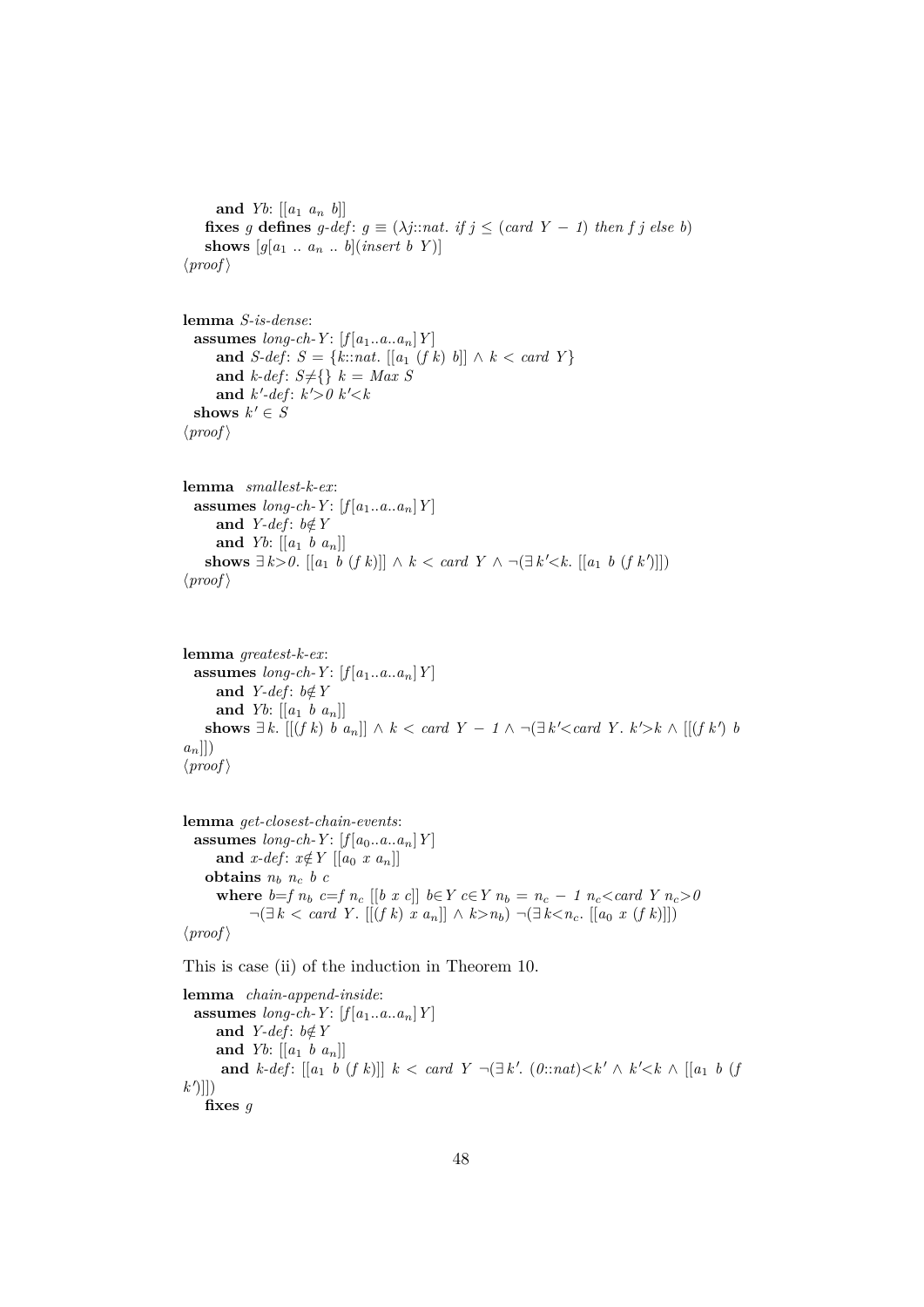**defines**  $g$ -def:  $g$  ≡ ( $\lambda j$ ::nat. *if* ( $j \leq k-1$ ) *then f j else* (*if* ( $j=k$ ) *then b else*  $f(j-1)$ )) **shows**  $[g[a_1 \ldots b \ldots a_n]$ *insert b Y*  $\langle proof \rangle$ 

**lemma** *card4-eq*: **assumes** *card*  $X = 4$ **shows**  $\exists a \ b \ c \ d. \ a \neq b \ \land \ a \neq c \ \land \ a \neq d \ \land \ b \neq c \ \land \ b \neq d \ \land \ c \neq d \ \land \ X = \{a,$ *b*, *c*, *d*}  $\langle proof \rangle$ 

```
theorem path-finsubset-chain:
  assumes Q \in \mathcal{P}and X \subseteq Qand card X > 2shows ch X
\langle proof \rangle
```

```
lemma path-finsubset-chain2:
 assumes Q \in \mathcal{P} and X \subseteq Q and card X \geq 2obtains f a b where [f[a..b]X]\langle proof \rangle
```
## <span id="page-48-0"></span>**32.2 Theorem 11**

Notice this case is so simple, it doesn't even require the path density larger sets of segments rely on for fixing their cardinality.

```
lemma segmentation-ex-N2:
 assumes path-P: P∈P
     and Q-def: finite (Q::'a set) card Q = N Q \subseteq P N=2and f-def : [f [a..b]Q]
     and S-def : S = {segment a b}
     and P1-def: P1 = prolongation b aand P2-def : P2 = prolongation a b
   shows P = ((\bigcup S) \cup P1 \cup P2 \cup Q) \wedgecard S = (N-1) \wedge (\forall x \in S. is-seqment x) ∧
       P1∩P2={} ∧ (∀ x∈S. (x∩P1={} ∧ x∩P2={} ∧ (∀ y∈S. x≠y → x∩y={})))
\langle proof \rangle
```

```
lemma int-split-to-segs:
  assumes f\text{-}def: [f[a..b..c]Q]fixes S defines S-def: S \equiv \{segment(fi) (f(i+1)) | i. \} i. i<card Q-1}
  shows interval a \ c = (\bigcup S) \cup Q\langle proof \rangle
```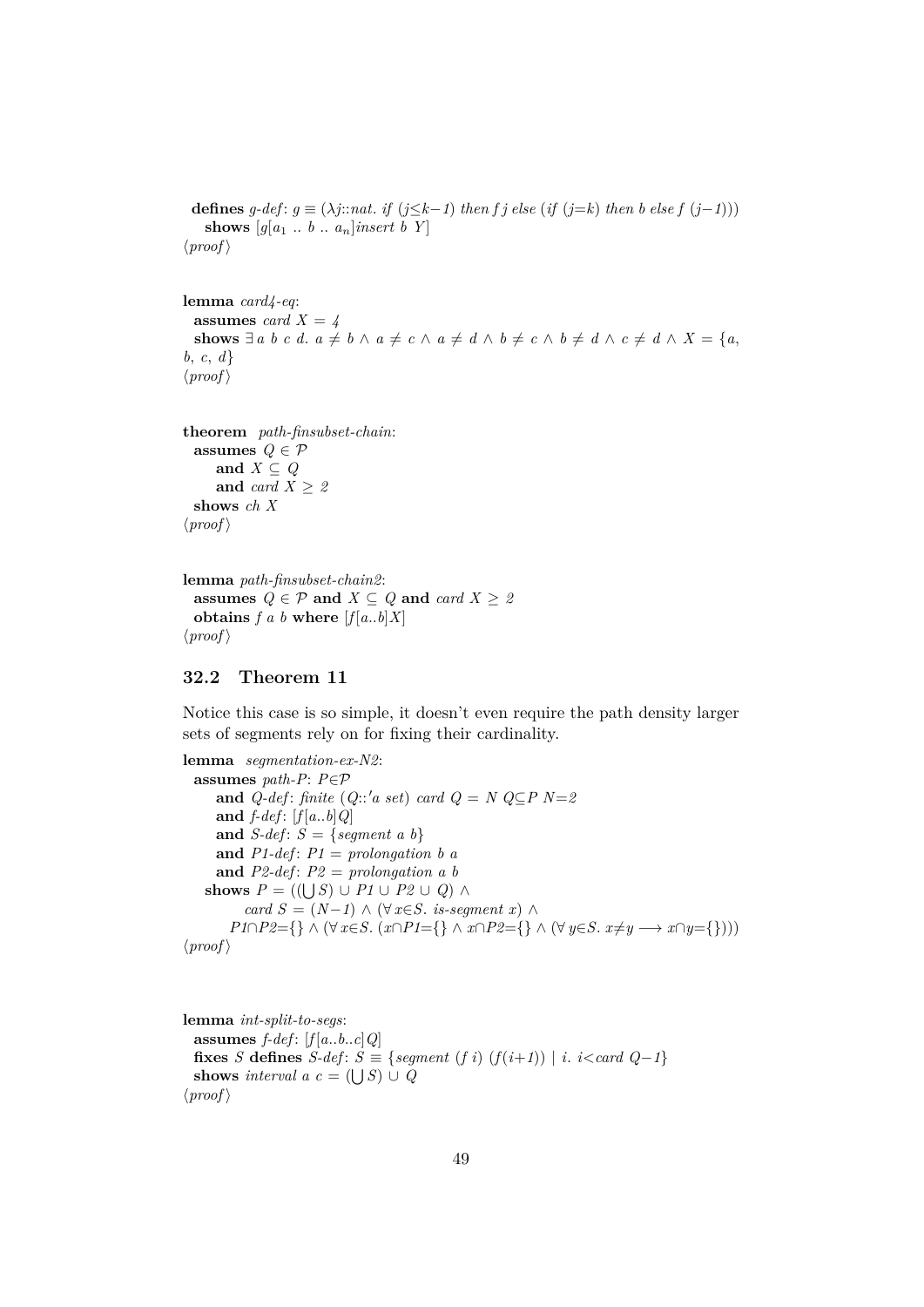```
lemma path-is-union:
  assumes path-P: P∈P
     and Q-def: finite (Q::'a set) card Q = N Q \subseteq P N > 3and f\text{-}def: a \in Q \land b \in Q \land c \in Q [f[a..b..c]Q]
     and S-def: S = \{s \in \exists i < (N-1) \mid s = segment (f i) (f (i+1))\}and P1-def: P1 = prolongation b aand P2-def: P2 = prolongation b cshows P = ((\bigcup S) \cup P1 \cup P2 \cup Q)\langle proof \rangle
```

```
lemma inseg-axc:
 assumes path-P: P∈P
     and Q-def: finite (Q::'a set) card Q = N Q⊆P N≥3
     and f\text{-}def: a \in Q \land b \in Q \land c \in Q [f[a..b..c]Q]
     and S-def: S = \{s, \exists i < (N-1), s = segment (f i) (f (i+1))\}and x-def : x∈s s∈S
   shows [[a x c]]
\langle proof \rangle
```

```
lemma disjoint-segmentation:
  assumes path-P: P∈P
      and Q-def: finite (Q::'a set) card Q = N Q \subseteq P N \geq 3and f\text{-}def: a \in Q \land b \in Q \land c \in Q [f[a..b..c]Q]
      and S-def: S = {s. \exists i < (N-1). s = seqment (f i) (f (i+1))}
      and P1-def: P1 =</math> <i>prolonuation</i> <math>b</math> <math>a</math>and P2-def: P2 = prolongation b cshows P1 \cap P2 = \{\} \wedge (\forall x \in S. \ (x \cap P1 = \{\} \wedge x \cap P2 = \{\} \wedge (\forall y \in S. \ x \neq y \rightarrow \{ \}x∩y={})))
\langle proof \rangle
```

```
lemma segmentation-ex-Nge3:
 assumes path-P: P∈P
     and Q-def: finite (Q::'a set) card Q = N Q⊆P N≥3
     and f\text{-}def: a \in Q \land b \in Q \land c \in Q [f[a..b..c]Q]
     and S-def: S = \{s, \exists i < (N-1), s = segment (f i) (f (i+1))\}and P1-def: P1 = prolongation b aand P2-def : P2 = prolongation b c
   shows P = ((\bigcup S) \cup P1 \cup P2 \cup Q) \wedge(∀ x∈S. is-segment x) ∧
       P1∩P2={} ∧ (∀ x∈S. (x∩P1={} ∧ x∩P2={} ∧ (∀ y∈S. x≠y → x∩y={})))
\langle proof \rangle
```
We define *disjoint* to be the same as in HOL-Library.DisjointSets. This saves importing a lot of baggage we don't need. The two lemmas below are just for safety.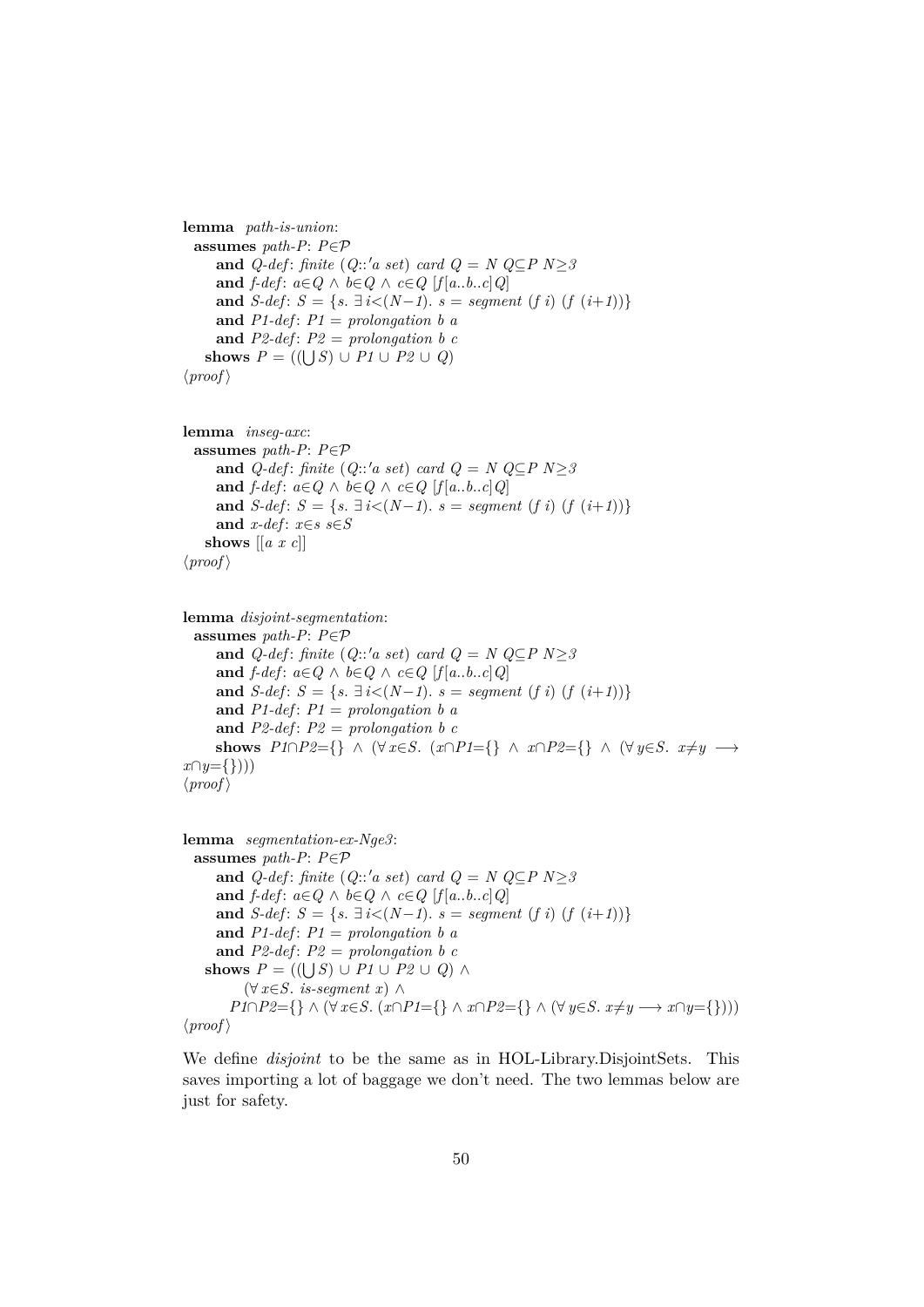**abbreviation** *disjoint* **where** *disjoint*  $A \equiv (\forall a \in A \land \forall b \in A \land a \neq b \rightarrow a \cap b = \{\})$ **lemma fixes** *S*:: ( $'a$  set) set and *P1*::  $'a$  set and *P2*::  $'a$  set **assumes**  $\forall x \in S$ . ( $x \cap P1 = \{\} \land x \cap P2 = \{\} \land (\forall y \in S$ .  $x \neq y \longrightarrow x \cap y = \{\})$ )  $P1 \cap P2 = \{\}$ **shows** *disjoint* (*S*∪{*P1*,*P2*})  $\langle proof \rangle$ **lemma fixes** *S*:: ( $'a$  set) set and P1::  $'a$  set and P2::  $'a$  set **assumes** *disjoint* (*S*∪{*P1*,*P2*}) *P1*∉*S P2*∉*S P1*≠*P2* **shows**  $\forall x \in S$ . ( $x \cap P1 = \{\} \land x \cap P2 = \{\} \land (\forall y \in S$ .  $x \neq y \rightarrow x \cap y = \{\})$ )  $P1 \cap P2 = \{\}$  $\langle proof \rangle$ 

Schutz says "As in the proof of the previous theorem [...]" - does he mean to imply that this should really be proved as induction? I can see that quite easily, induct on  $N$ , and add a segment by either splitting up a segment or taking a piece out of a prolongation. But I think that might be too much trouble.

**theorem** *show-segmentation*: **assumes** *path-P*: *P*∈P **and** *Q-def* : *Q*⊆*P* and  $f\text{-}def$ :  $[f[a..b]Q]$ **fixes** *P1* **defines**  $P1$ -def:  $P1 \equiv$  *prolongation b a* **fixes**  $P2$  **defines**  $P2$ -def:  $P2 \equiv$  *prolongation a b* **fixes** *S* **defines**  $S$ -def:  $S \equiv \text{if card } Q = 2 \text{ then } \{ \text{segment } a \text{ } b \}$ *else* {*segment* (*f i*) (*f* ( $i+1$ )) | *i*.  $i$  < *card*  $Q-1$ } **shows**  $P = ((\bigcup S) \cup P1 \cup P2 \cup Q)$  (∀ *x*∈*S*. *is-segment x*)  $disjoint(S\cup\{P1,P2\})$   $P1\neq P2$   $P1\notin S$   $P2\notin S$  $\langle proof \rangle$ 

```
theorem segmentation:
  assumes path-P: P∈P
     and Q-def : card Q≥2 Q⊆P
    shows \exists S \; P1 \; P2. P = ((\bigcup S) \cup P1 \cup P2 \cup Q) \land P2disjoint (S \cup \{P1, P2\}) ∧ P1 \neq P2 ∧ P1 \notin S ∧ P2 \notin S ∧
                    (∀ x∈S. is-segment x) ∧ is-prolongation P1 ∧ is-prolongation P2
\langle proof \rangle
```
**end**

# <span id="page-50-0"></span>**33 Chains are unique up to reversal**

**lemma** (**in** *MinkowskiSpacetime*) *chain-remove-at-right-edge*: **assumes**  $[f(a..c]X]$  *f*  $(\text{card } X - \mathcal{Z}) = p \mathcal{Z} \leq \text{card } X X = \text{insert } c \ Y \ c \notin Y$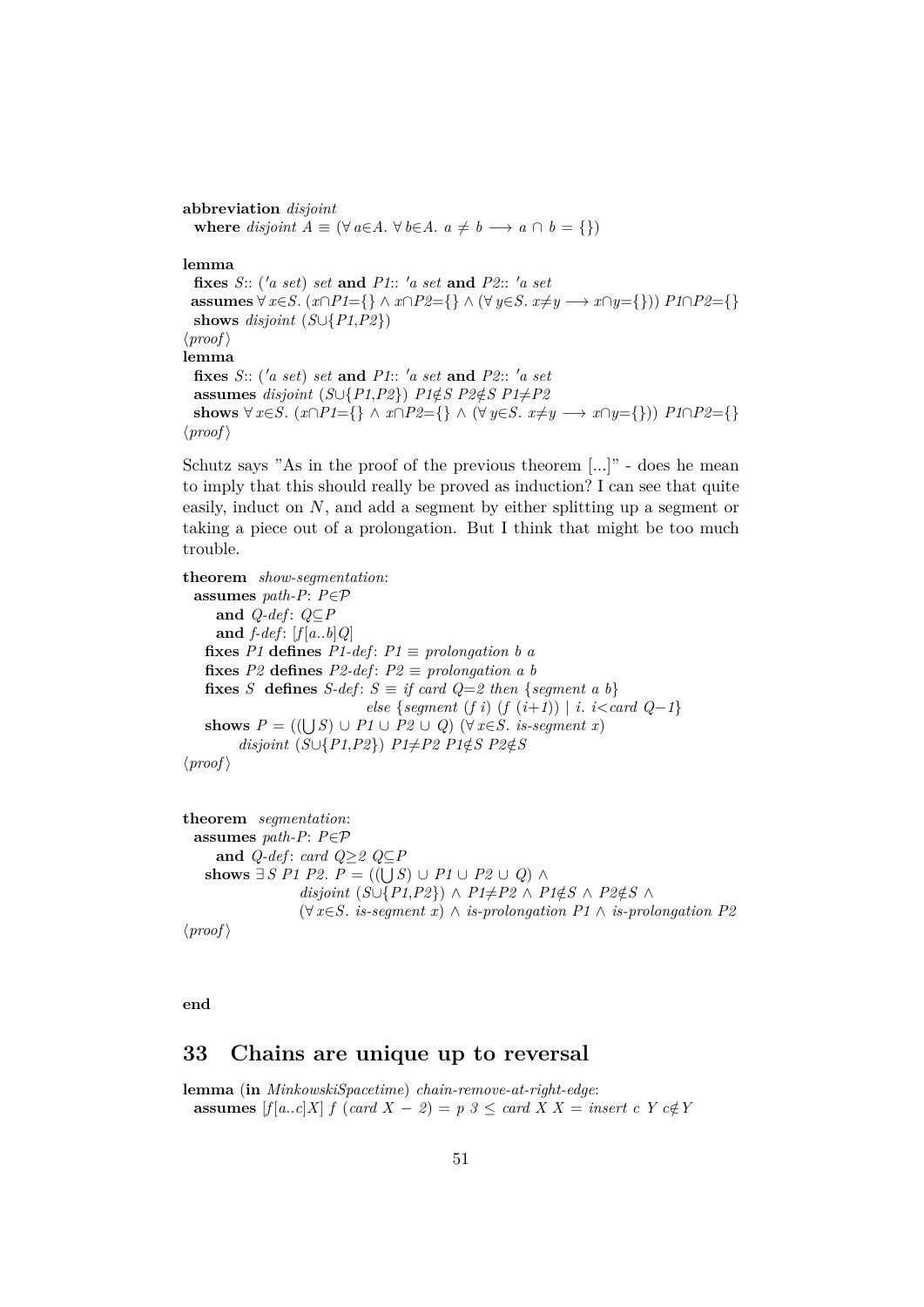**shows**  $[f[a..p]Y]$  $\langle proof \rangle$ 

```
lemma (in MinkowskiChain) fin-long-ch-imp-fin-ch:
 assumes [f[a..b..c]X]shows [f[a..c]X]\langle proof \rangle
```
If we ever want to have chains less strongly identified by endpoints, this result should generalise -  $a, c, x, z$  are only used to identify reversal/no-reversal cases.

**lemma** (**in** *MinkowskiSpacetime*) *chain-unique-induction-ax*:

```
assumes card X \geq 3and i < card X
     and [f[a..c]X]and [g[x..z]X]and a = x \vee c = zshows f \, i = g \, i\langle proof \rangle
```
I'm really impressed *sledgehammer*/*smt* can solve this if I just tell them "Use symmetry!".

**lemma** (**in** *MinkowskiSpacetime*) *chain-unique-induction-cx*:

**assumes** *card*  $X \geq 3$ **and** *i* < *card X* and  $[f[a..c]X]$ and  $[q[x..z]X]$ and  $c = x \vee a = z$ **shows**  $f \mathbf{i} = g \ (card \ X - \mathbf{i} - 1)$  $\langle proof \rangle$ 

This lemma has to exclude two-element chains again, because no order exists within them. Alternatively, the result is trivial: any function that assigns one element to index 0 and the other to 1 can be replaced with the (unique) other assignment, without destroying any (trivial, since ternary) "ordering" of the chain. This could be made generic over the ordering similar to *chain-sym* relying on *ordering-sym*.

```
lemma (in MinkowskiSpacetime) chain-unique-upto-rev-cases:
  assumes ch-f: [f[a..c]X]and ch-g: [g[x..z]X]
      and card-X: card X > 3and valid-index: i < card X
 shows ((a=x \vee c=z) \rightarrow (f \, i = g \, i)) ((a=z \vee c=x) \rightarrow (f \, i = g \, (c \, a \, d \, X - i - g \, t))1)))
\langle proof \rangle
```
**lemma** (**in** *MinkowskiSpacetime*) *chain-unique-upto-rev*: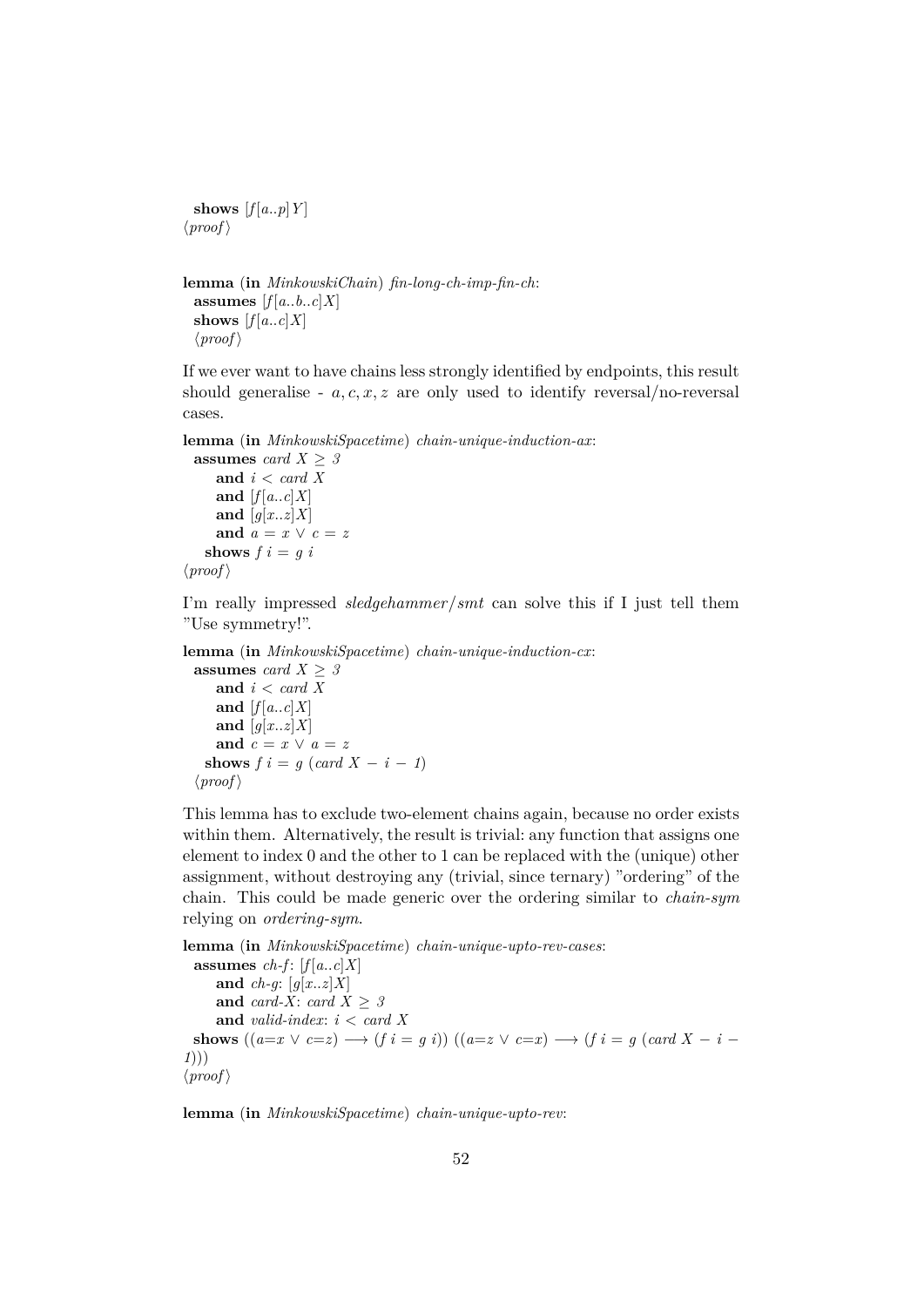**assumes**  $[f[a..c]X]$   $[g[x..z]X]$  *card*  $X \geq 3$  *i* < *card* X **shows**  $f \mathbf{i} = g \mathbf{i} \lor f \mathbf{i} = g (\text{card } X - \mathbf{i} - 1) a = x \land c = z \lor c = x \land a = z$  $\langle proof \rangle$ 

# <span id="page-52-0"></span>**34 Subchains**

**context** *MinkowskiSpacetime* **begin**

**lemma** *f-img-is-subset*: **assumes**  $[f[(f \ 0) \ ...]X]$   $i \geq 0$   $j > i$   $Y = f' \{i..j\}$ **shows** *Y*⊆*X*  $\langle proof \rangle$ 

**lemma** *f-inj-on-index-subset*: **assumes**  $[f|(f \theta) \dots | X| \leq \theta j > i \ Y = f' \{i..j\}$ **shows** *inj-on*  $f \{i..j\}$  $\langle proof \rangle$ 

**lemma** *f-bij-on-index-subset*: **assumes**  $[f[(f \ 0) \ ...]X]$   $i \geq 0$   $j > i$   $Y = f' \{i..j\}$ **shows** *bij-betw f* {*i*..*j*} *Y*  $\langle proof \rangle$ 

**lemma** *only-one-index*: **assumes**  $[f|(f \theta) \dots | X| \leq \theta j > i \ \ Y = f' \{i..j\} \ f \ n \in Y$ **shows**  $n \in \{i..j\}$  $\langle proof \rangle$ 

**lemma** *f-one-to-one-on-index-subset*: **assumes**  $[f[(f 0) \dots]X]$  *i*≥*0 j*>*i Y*=*f'*{*i*..*j*} *y*∈*Y* **shows**  $\exists$ ! $k \in \{i..j\}$ .  $f k = y f k = y \longrightarrow k \in \{i..j\}$  $\langle proof \rangle$ 

**lemma** *card-of-subchain*: **assumes**  $[f|(f \theta) \dots | X| \leq \theta j > i \ Y = f' \{i..j\}$ **shows** *card*  $Y = card \{i..j\}$  *card*  $Y = j-i+1$  $\langle proof \rangle$ 

**lemma** *fin-long-subchain-of-semifin*: **assumes**  $[f[(f \ 0) \ ..]X]$   $i \geq 0$   $j > i+1$   $Y = f' {i..j}$  $g = (\lambda n \cdot f(n+i))$ **shows**  $[g[(f\ i) \dots (f\ j)]\ Y]$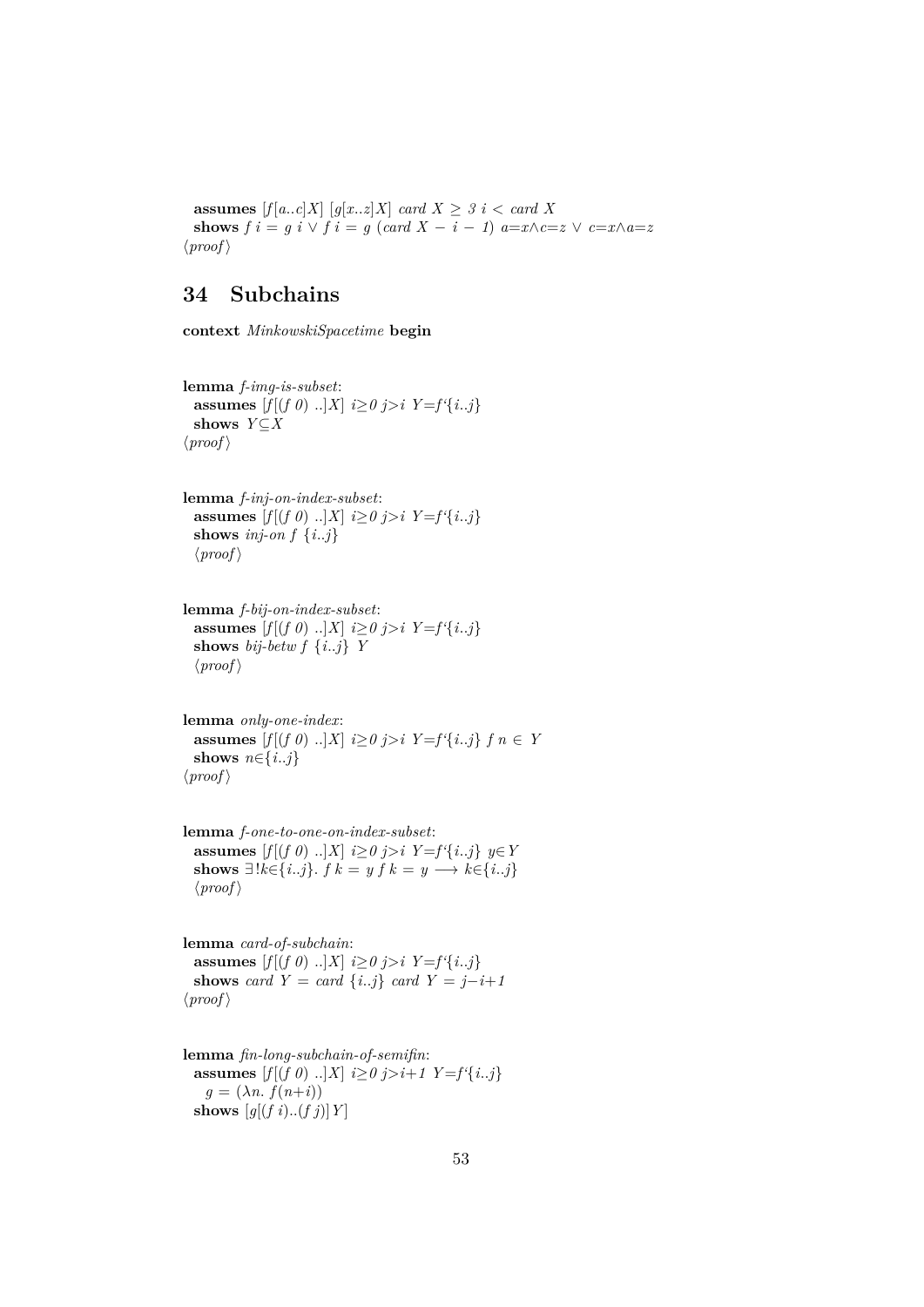$\langle proof \rangle$ 

**end**

# <span id="page-53-0"></span>**35 Extensions of results to infinite chains**

**context** *MinkowskiSpacetime* **begin**

```
lemma i-neq-j-imp-events-neq-inf :
  assumes [f[(f \theta) \dots]X] i \neq jshows f \, i \neq f \, j\langle proof \ranglelemma i-neq-j-imp-events-neq:
  assumes long-ch-by-ord f X i\neqj finite X \longrightarrow (i<card X \land j<card X)
  shows f \, i \neq f \, j\langle proof \ranglelemma inf-chain-origin-unique:
  assumes [f|f \theta..|X] [g[g \theta..|X]]
  shows f \theta = g \theta\langle proof \ranglelemma inf-chain-unique:
  assumes [f[f \theta..]X] [g[g \theta..]X]
  shows \forall i::nat. f i = g i
\langle proof \rangle
```
**end**

# <span id="page-53-1"></span>**36 Interlude: betw4 and WLOG**

#### <span id="page-53-2"></span>**36.1 betw4 - strict and non-strict, basic lemmas**

**context** *MinkowskiBetweenness* **begin**

Define additional notation for non-strict ordering - cf Schutz' monograph [\[1,](#page-64-0) p. 27].

**abbreviation** *nonstrict-betw-right* ::  $'a \Rightarrow 'a \Rightarrow 'a \Rightarrow bool$  ([[- - -]]) where *nonstrict-betw-right a b c*  $\equiv$   $\left[ \begin{bmatrix} a & b & c \end{bmatrix} \right] \vee b = c$ 

**abbreviation** *nonstrict-betw-left* ::  $'a \Rightarrow 'a \Rightarrow 'a \Rightarrow bool$  ([[---]]) where *nonstrict-betw-left a b c*  $\equiv$   $[[a \ b \ c]] \lor b = a$ 

**abbreviation** *nonstrict-betw-both* ::  $'a \Rightarrow 'a \Rightarrow 'a \Rightarrow bool$  where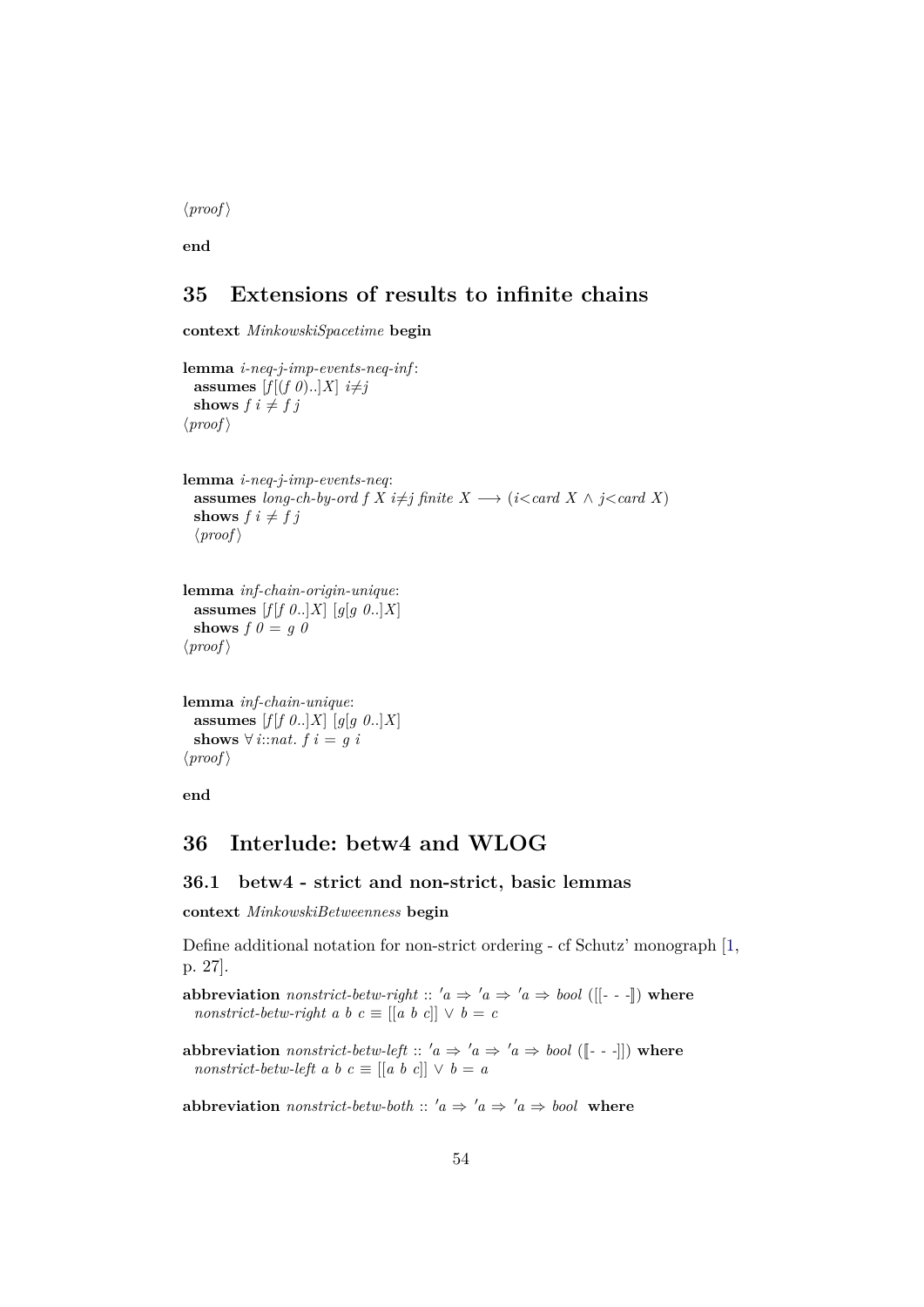$nonstrict-betw-both \, a \, b \, c \equiv nonstrict-betw-left \, a \, b \, c \vee nonstrict-betw-right \, a \, b \, c$ 

- **abbreviation** *betw4* ::  $'a \Rightarrow 'a \Rightarrow 'a \Rightarrow 'a \Rightarrow bool$  ([[- - -]]) where *betw4 a b c d*  $\equiv$  [[*a b c*]]  $\wedge$  [[*b c d*]]
- **abbreviation** *nonstrict-betw-right4* ::  $'a \Rightarrow 'a \Rightarrow 'a \Rightarrow 'a \Rightarrow bool$  ([[----]]) where *nonstrict-betw-right4 a b c d*  $\equiv$  *betw4 a b c d*  $\vee$  *c* = *d*
- **abbreviation** *nonstrict-betw-left4* ::  $'a \Rightarrow 'a \Rightarrow 'a \Rightarrow 'a \Rightarrow bool$  ([[- - -]]) where *nonstrict-betw-left4 a b c d*  $\equiv$  *betw4 a b c d*  $\vee$  *a* = *b*

**abbreviation** *nonstrict-betw-both4* ::  $'a \Rightarrow 'a \Rightarrow 'a \Rightarrow 'a \Rightarrow bool$  where  $nonstrict\text{-}betw\text{-}both\text{/}~a~b~c~d \equiv nonstrict\text{-}betw\text{-}left\text{/}a~b~c~d~\vee~nonstrict\text{-}betw\text{-}right\text{/}$ *a b c d*

```
lemma betw4-strong:
  assumes betw4 a b c d
  shows [[a \; b \; d]] \wedge [[a \; c \; d]]\langle proof \rangle
```

```
lemma betw4-imp-neq:
  assumes betw4 a b c d
  shows a \neq b \land a \neq c \land a \neq d \land b \neq c \land b \neq d \land c \neq d\langle proof \rangle
```
**end context** *MinkowskiSpacetime* **begin**

```
lemma betw4-weak:
 fixes a \, b \, c \, d :: 'aassumes [[a b c]] ∧ [[a c d]]
         ∨ [[a b c]] ∧ [[b c d]]
         ∨ [[a b d]] ∧ [[b c d]]
         ∨ [[a b d]] ∧ [[b c d]]
 shows betw4 a b c d
  \langle proof \ranglelemma betw4-sym:
 fixes a::0a and b::0a and c::0a and d::0a
 shows betw4 a b c d \leftrightarrow betw4 d c b a
  \langle proof \ranglelemma abcd-dcba-only:
 fixes a::'a and b::'a and c::'a and d::'aassumes betw4 a b c d
 shows \neg\thetabetw4 a b d c \neg\thetabetw4 a c b d \neg\thetabetw4 a d b d \neg\thetabetw4 a d
c b
```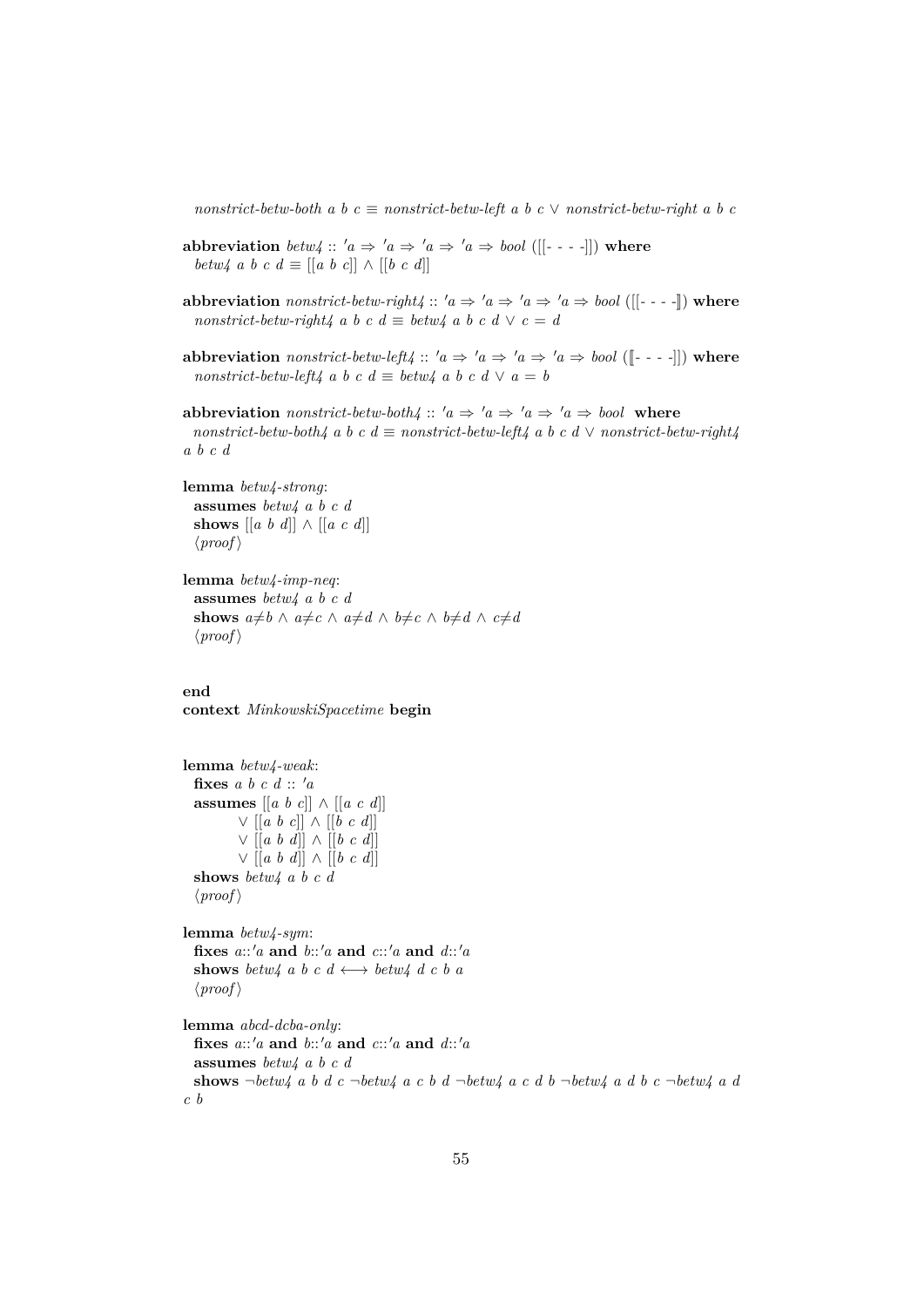¬*betw4 b a c d* ¬*betw4 b a d c* ¬*betw4 b c a d* ¬*betw4 b c d a* ¬*betw4 b d c a* ¬*betw4 b d a c*

¬*betw4 c a b d* ¬*betw4 c a d b* ¬*betw4 c b a d* ¬*betw4 c b d a* ¬*betw4 c d a b* ¬*betw4 c d b a*

¬*betw4 d a b c* ¬*betw4 d a c b* ¬*betw4 d b a c* ¬*betw4 d b c a* ¬*betw4 d c a b*  $\langle proof \rangle$ 

**lemma** *some-betw4a*:

**fixes** a:: 'a **and** b:: 'a **and** c:: 'a **and** d:: 'a **and** P **assumes**  $P \in \mathcal{P}$   $a \in P$   $b \in P$   $c \in P$   $d \in P$   $a \neq b \wedge a \neq c \wedge a \neq d \wedge b \neq c \wedge b \neq d \wedge c \neq d$ **and** ¬(*betw4 a b c d* ∨ *betw4 a b d c* ∨ *betw4 a c b d* ∨ *betw4 a c d b* ∨ *betw4 a d b c* ∨ *betw4 a d c b*) shows *betw4 b a c d*  $\vee$  *betw4 b a d c*  $\vee$  *betw4 b c a d*  $\vee$  *betw4 b d a c*  $\vee$  *betw4 c a b d* ∨ *betw4 c b a d*  $\langle proof \rangle$ 

**lemma** *some-betw4b*:

```
fixes a::'a and b::'a and c::'a and d::'a and P
```
**assumes**  $P \in \mathcal{P}$   $a \in P$   $b \in P$   $c \in P$   $d \in P$   $a \neq b \wedge a \neq c \wedge a \neq d \wedge b \neq c \wedge b \neq d \wedge c \neq d$ **and**  $\neg$ (*betw4 b a c d*  $\vee$  *betw4 b a d*  $\vee$  *c kw4 b c a d*  $\vee$  *betw4 b d a c*  $\vee$  *betw4 c a b d* ∨ *betw4 c b a d*)

shows *betw4* a b c d  $\vee$  *betw4* a b d c  $\vee$  *betw4* a c b d  $\vee$  *betw4* a c d b  $\vee$  *betw4 a d b c* ∨ *betw4 a d c b*

```
\langle proof \rangle
```
**lemma** *abd-acd-abcdacbd*: **fixes**  $a::'a$  **and**  $b::'a$  **and**  $c::'a$  **and**  $d::'a$ **assumes** abd:  $[[a \ b \ d]]$  **and**  $acd$ :  $[[a \ c \ d]]$  **and**  $b \neq c$ **shows** *betw4 a b c d*  $\vee$  *betw4 a c b d*  $\langle proof \rangle$ 

**end**

## <span id="page-55-0"></span>**36.2 WLOG for two general symmetric relations of two elements on a single path**

**context** *MinkowskiBetweenness* **begin**

This first one is really just trying to get a hang of how to write these things. If you have a relation that does not care which way round the "endpoints" (if Q is the interval-relation) go, then anything you want to prove about both undistinguished endpoints, follows from a proof involving a single endpoint.

```
lemma wlog-sym-element:
   assumes symmetric-rel: \bigwedge a \ b \ I. \ Q \ I \ a \ b \Longrightarrow Q \ I \ b \ aand one-endpoint: \bigwedge a \ b \ x \ I. \ [Q \ I \ a \ b; \ x=a] \Longrightarrow P \ x \ Ishows other-endpoint: \bigwedge a \ b \ x \ I. \ [Q \ I \ a \ b; x = b] \Longrightarrow P \ x \ I\langle proof \rangle
```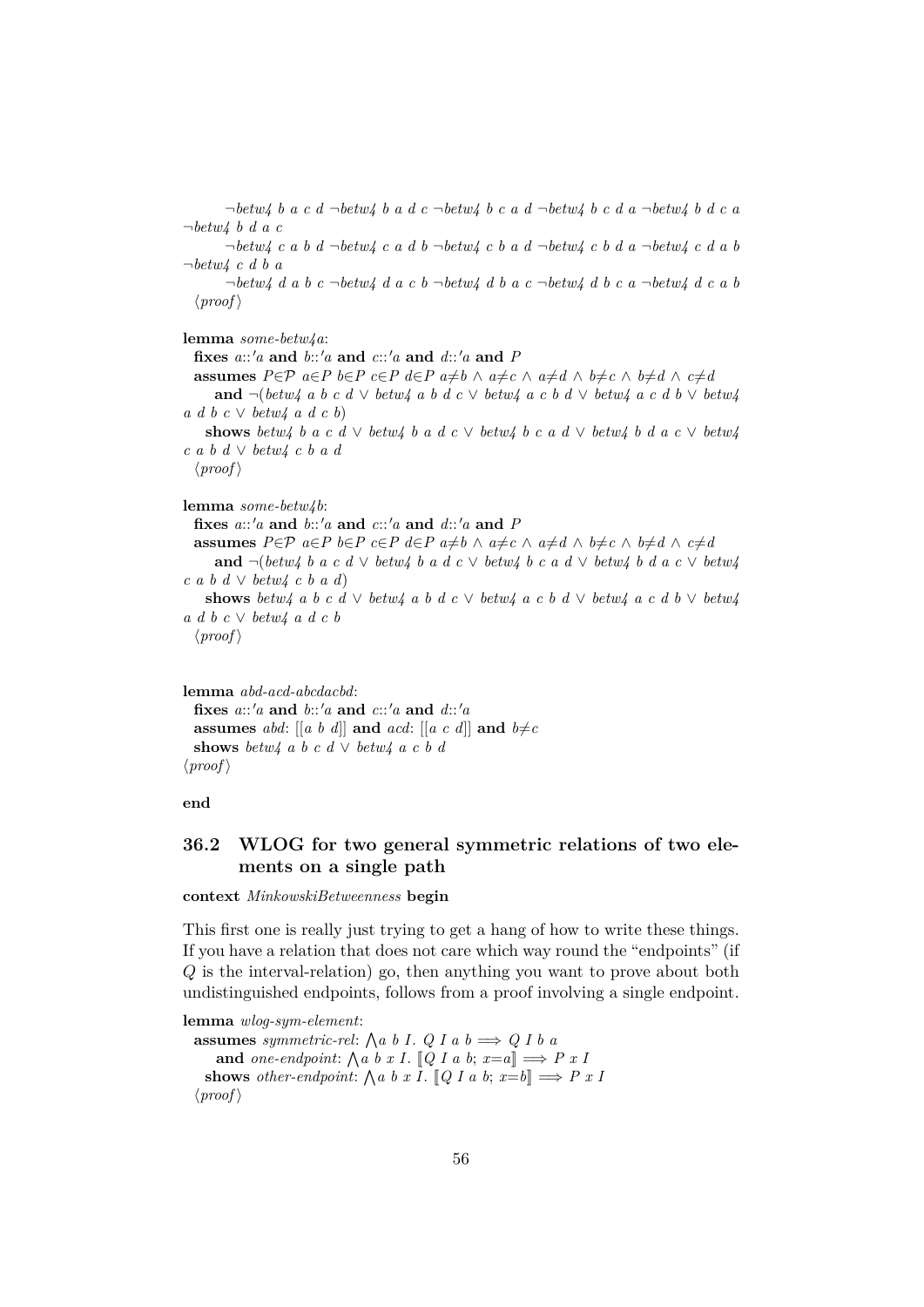This one gives the most pertinent case split: a proof involving e.g. an element of an interval must consider the edge case and the inside case.

**lemma** *wlog-element*:

**assumes** *symmetric-rel*:  $\bigwedge a \ b \ I. \ Q \ I \ a \ b \Longrightarrow Q \ I \ b \ a$ and *one-endpoint*:  $\bigwedge a \ b \ x \ I. \ [Q \ I \ a \ b; \ x=a] \Longrightarrow P \ x \ I$ **and** *neither-endpoint:*  $\bigwedge a \ b \ x \ I$ . [*Q I a b*;  $x \in I$ ;  $(x \neq a \land x \neq b)$ ]  $\implies P \ x \ I$ **shows** any-element:  $\bigwedge x \ I$ . [ $x \in I$ ;  $(\exists a \ b \ldotp Q \ I \ a \ b)$ ]  $\implies P \ x \ I$  $\langle proof \rangle$ 

Summary of the two above. Use for early case splitting in proofs. Doesn't need  $P$  to be symmetric - the context in the conclusion is explicitly symmetric.

```
lemma wlog-two-sets-element:
   assumes symmetric-Q: \bigwedge a \ b \ I. \ Q \ I \ a \ b \Longrightarrow Q \ I \ b \ aand case-split: \bigwedge a \ b \ c \ d \ x \ I \ J. \ [Q \ I \ a \ b; \ Q \ J \ c \ d] \Longrightarrow(x=a \lor x=c \longrightarrow P x I J) \land (\neg(x=a \lor x=b \lor x=c \lor x=d) \longrightarrow P x I J)shows \bigwedge x \mid J. [\exists a \ b. \ Q \ I \ a \ b; \exists a \ b. \ Q \ J \ a \ b] \Longrightarrow P \ x \mid J\langle proof \rangle
```
Now we start on the actual result of interest. First we assume the events are all distinct, and we deal with the degenerate possibilities after.

**lemma** *wlog-endpoints-distinct1*: **assumes** symmetric-Q:  $\bigwedge a \ b \ I. \ Q \ I \ a \ b \Longrightarrow Q \ I \ b \ a$ and  $\bigwedge I J a b c d. [Q I a b; Q J c d; betw4 a b c d] \Rightarrow P I J$ shows  $\bigwedge I J a b c d. \big[ Q I a b; Q J c d; \big]$ *betw4 b a c d*  $\vee$  *betw4 a b d c*  $\vee$  *betw4 b a d c*  $\vee$  *betw4 d c b a* $\parallel \Rightarrow$  *P I J*  $\langle proof \rangle$ 

**lemma** *wlog-endpoints-distinct2*:

**assumes** symmetric-Q:  $\bigwedge a \ b \ I. \ Q \ I \ a \ b \Longrightarrow Q \ I \ b \ a$ and  $\bigwedge I J a b c d. [Q I a b; Q J c d; betw4 a c b d] \Rightarrow P I J$ shows  $\bigwedge I J a b c d. \big[ Q I a b; Q J c d; \big]$ *betw4 b c a d*  $\vee$  *betw4 a d b c*  $\vee$  *betw4 b d a c*  $\vee$  *betw4 d b c a* $\parallel \Rightarrow$  *P I J*  $\langle proof \rangle$ 

**lemma** *wlog-endpoints-distinct3*: **assumes** symmetric-Q:  $\bigwedge a \ b \ I. \ Q \ I \ a \ b \Longrightarrow Q \ I \ b \ a$ and *symmetric-P*:  $\bigwedge I J$ .  $\Box a b$ . *Q I a b*;  $\Box a b$ . *Q J a b*;  $P I J \Box \Rightarrow P J I$ and  $\bigwedge I J a b c d. [Q I a b; Q J c d; betw4 a c d b] \Rightarrow P I J$ shows  $\bigwedge I J a b c d. \big[ Q I a b; Q J c d; \big]$ *betw4 a d c b* ∨ *betw4 b c d a* ∨ *betw4 b d c a* ∨ *betw4 c a b d*]] =⇒ *P I J*  $\langle proof \rangle$ 

**lemma** (**in** *MinkowskiSpacetime*) *wlog-endpoints-distinct4*: **fixes**  $Q$ :: ('a set)  $\Rightarrow$  'a  $\Rightarrow$  'a  $\Rightarrow$  bool and  $P: (\text{a set}) \Rightarrow (\text{a set}) \Rightarrow \text{bool}$ and  $A$ :: ( $'a$  set) **assumes** *path-A*: *A*∈P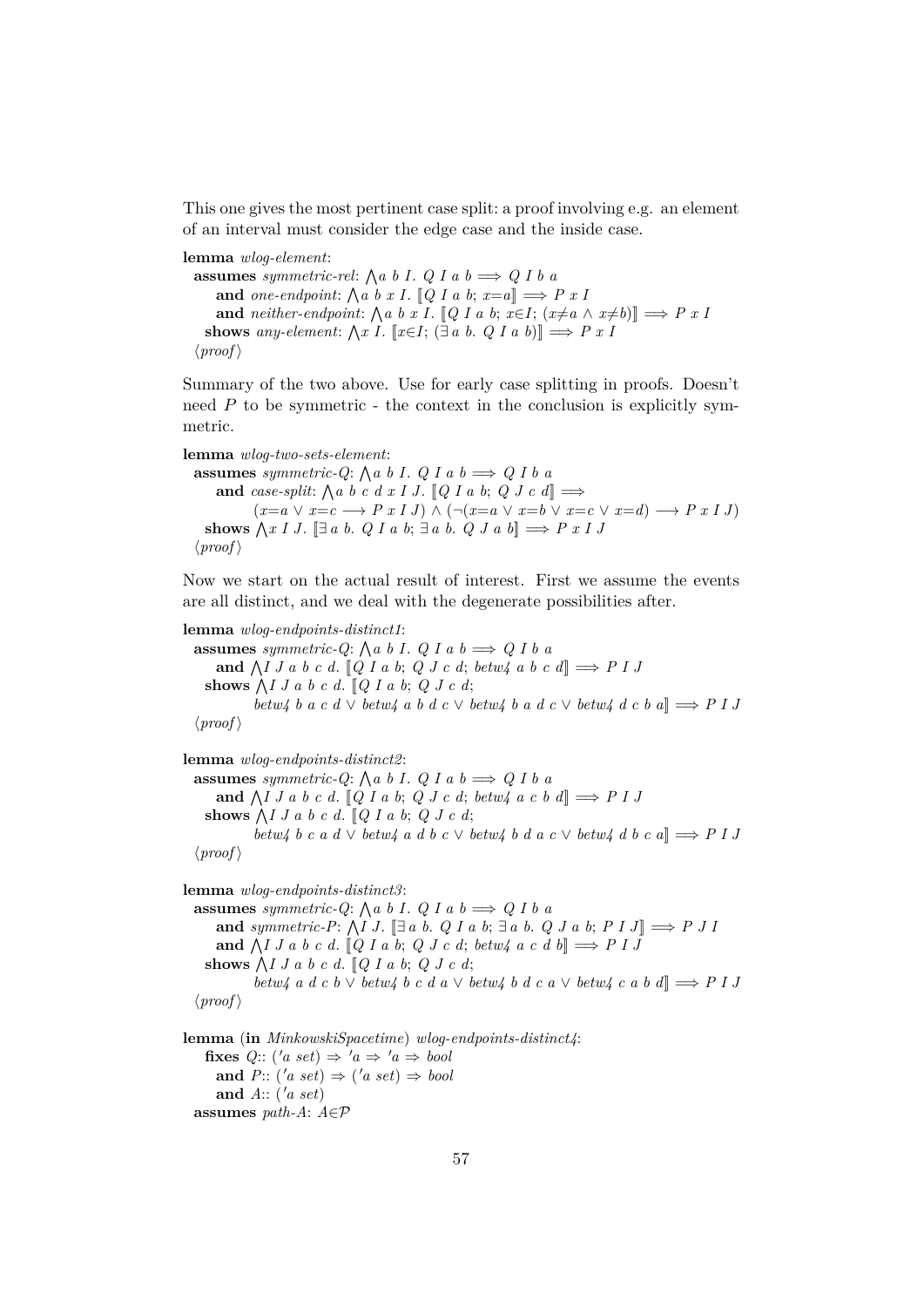and *symmetric-Q*:  $\bigwedge a \ b \ I. \ Q \ I \ a \ b \Longrightarrow Q \ I \ b \ a$ **and**  $Q$ -implies-path:  $\bigwedge a \ b \ I$ .  $\big[ I \subseteq A; \ Q \ I \ a \ b \big] \Longrightarrow b \in A \ \wedge \ a \in A$ **and** symmetric-P:  $\bigwedge I J$ . [ $\exists a \ b$ . *Q I a b*;  $\exists a \ b$ . *Q J a b*;  $P I J$ ]  $\Longrightarrow P J I$ and  $\bigwedge I J a b c d$ . [[*Q I a b*; *Q J c d*; *I*⊆*A*; *J*⊆*A*; *betw4 a b c d* ∨ *betw4 a c b d* ∨ *betw4 a c d*  $b \rceil \implies P I J$ shows  $\bigwedge I J a b c d$ .  $[Q I a b; Q J c d; I \subseteq A; J \subseteq A;$  $a \neq b \land a \neq c \land a \neq d \land b \neq c \land b \neq d \land c \neq d$ ]  $\implies$  *P I J*  $\langle proof \rangle$ 

lemma (in *MinkowskiSpacetime*) wlog-endpoints-distinct': **assumes**  $A \in \mathcal{P}$ and  $\bigwedge a \ b \ I. \ Q \ I \ a \ b \Longrightarrow Q \ I \ b \ a$ and  $\bigwedge a \ b \ I. \ [I \subseteq A; \ Q \ I \ a \ b] \Longrightarrow a \in A$ **and**  $\bigwedge I J$ .  $[\exists a \ b. \ Q I a \ b; \exists a \ b. \ Q J a \ b; P I J] \Longrightarrow P J I$ and  $\bigwedge I J a b c d$ . [[*Q I a b*; *Q J c d*; *I*⊆*A*; *J*⊆*A*; *betw4 a b c d* ∨ *betw4 a c b d* ∨ *betw4 a c d*  $b \rVert \Rightarrow P I J$ **and** *Q I a b* **and** *Q J c d* and  $I \subseteq A$ **and**  $J \subseteq A$ and  $a \neq b$   $a \neq c$   $a \neq d$   $b \neq c$   $b \neq d$   $c \neq d$ **shows** *P I J*  $\langle proof \rangle$ 

**lemma** (**in** *MinkowskiSpacetime*) *wlog-endpoints-distinct*: **assumes** *path-A*: *A*∈P and *symmetric-Q*:  $\bigwedge a \ b \ I. \ Q \ I \ a \ b \Longrightarrow Q \ I \ b \ a$ **and**  $Q$ -implies-path:  $\bigwedge a \ b \ I$ .  $\big[ I \subseteq A; \ Q \ I \ a \ b \big] \Longrightarrow b \in A \ \wedge \ a \in A$ **and** symmetric-P:  $\bigwedge I J$ . [ $\exists a \ b$ . *Q I a b*;  $\exists a \ b$ . *Q J a b*;  $P I J$ ]  $\Longrightarrow P J I$ and  $\bigwedge I J a b c d$ . [[*Q I a b*; *Q J c d*; *I*⊆*A*; *J*⊆*A*; *betw4 a b c d* ∨ *betw4 a c b d* ∨ *betw4 a c d*  $b \implies P I J$ shows  $\bigwedge I J a b c d$ .  $[Q I a b; Q J c d; I \subseteq A; J \subseteq A;$  $a \neq b \land a \neq c \land a \neq d \land b \neq c \land b \neq d \land c \neq d$ ]  $\implies$  *P I J*  $\langle proof \rangle$ 

**lemma** *wlog-endpoints-degenerate1*:

**assumes** symmetric-Q:  $\bigwedge a \ b \ I. \ Q \ I \ a \ b \Longrightarrow Q \ I \ b \ a$ and *symmetric-P*:  $\bigwedge I J$ .  $\Box a b$ . *Q I a b*;  $\Box a b$ . *Q I a b*;  $P I J \Box \Rightarrow P J I$ and *two*:  $\bigwedge I J a b c d$ .  $\lbrack Q I a b; Q J c d;$  $(a=b \land b=c \land c=d) \lor (a=b \land b \neq c \land c=d)$ ]  $\implies$  *P I J* 

and *one*:  $\bigwedge I J a b c d$ .  $\mathbb{Q} I a b$ ;  $Q J c d$ ;  $(a=b \land b=c \land c \neq d) \lor (a=b \land b \neq c \land c \neq d \land a \neq d)$ ]  $\implies$  *P I J*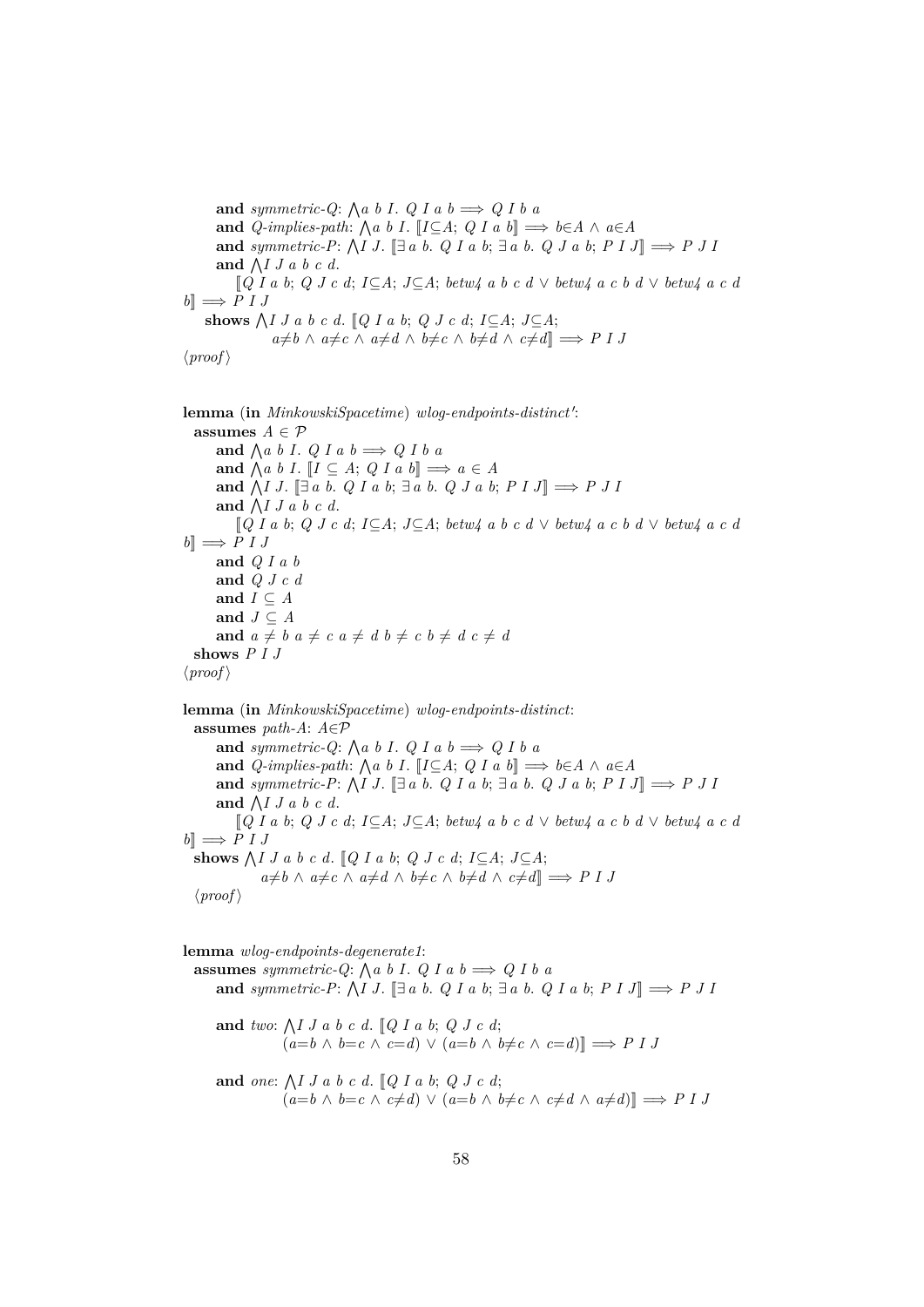**and** *no*:  $\bigwedge I J a b c d$ .  $[Q I a b; Q J c d;$  $(a \neq b \land b \neq c \land c \neq d \land a = d) \lor (a \neq b \land b = c \land c \neq d \land a = d)$ **shows**  $\bigwedge I J a b c d$ .  $[Q I a b; Q J c d; \neg(a \neq b \land b \neq c \land c \neq d \land a \neq d \land a \neq c \land c \neq d)$  $b \neq d$ <sup> $\parallel \Rightarrow$ </sup> *P I J*  $\langle proof \rangle$ 

**lemma** *wlog-endpoints-degenerate2*: **assumes** symmetric-Q:  $\bigwedge a \ b \ I. \ Q \ I \ a \ b \Longrightarrow Q \ I \ b \ a$ **and**  $Q$ -implies-path:  $\bigwedge a \ b \ I \ A$ .  $\[ I \subseteq A; A \in \mathcal{P}; Q \ I \ a \ b \] \Longrightarrow b \in A \ \wedge \ a \in A$ **and** symmetric-P:  $\bigwedge I J$ . [ $\exists a \ b$ . *Q I a b*;  $\exists a \ b$ . *Q J a b*;  $P I J$ ]  $\Longrightarrow P J I$ and  $\bigwedge I J a b c d A$ . [Q I a b; Q J c d; I ⊆A; J ⊆A;  $A \in \mathcal{P}$ ; [[*a b c*]] ∧ *a*=*d*]] =⇒ *P I J* and  $\bigwedge I J a b c d A$ . [Q I a b; Q J c d; I ⊆A; J ⊆A;  $A \in \mathcal{P}$ ;  $[[b \ a \ c]] \wedge a=d] \implies P I J$ shows  $\bigwedge I J a b c d A$ .  $[Q I a b; Q J c d; I \subseteq A; J \subseteq A; A \in \mathcal{P};$  $a \neq b$  ∧  $b \neq c$  ∧  $c \neq d$  ∧  $a = d$ ]  $\implies$  *P I J* 

 $\langle proof \rangle$ 

**lemma** *wlog-endpoints-degenerate*: **assumes** *path-A*: *A*∈P and *symmetric-Q*:  $\bigwedge a \ b \ I. \ Q \ I \ a \ b \Longrightarrow Q \ I \ b \ a$ **and**  $Q$ -implies-path:  $\bigwedge a \ b \ I$ .  $\big[ I \subseteq A; \ Q \ I \ a \ b \big] \Longrightarrow b \in A \ \wedge \ a \in A$ and *symmetric-P*:  $\bigwedge I J$ .  $\Box a b$ . *Q I a b*;  $\Box a b$ . *Q J a b*;  $P I J \Box \Rightarrow P J I$ and  $\bigwedge I J a b c d$ .  $\lbrack Q I a b; Q J c d; I \subseteq A; J \subseteq A \rbrack$  $\implies$   $((a=b \land b=c \land c=d) \longrightarrow P \cup I \cup \land ((a=b \land b \neq c \land c=d) \longrightarrow P \cup I$  $\wedge$  (( $a=b \wedge b=c \wedge c \neq d$ )  $\longrightarrow$  *P I J*)  $\wedge$  (( $a=b \wedge b \neq c \wedge c \neq d \wedge a \neq d$ )  $\longrightarrow$ *P I J*)  $∧ ((a \neq b ∧ b = c ∧ c \neq d ∧ a = d) → P I J)$ ∧ (([[*a b c*]] ∧ *a*=*d*) −→ *P I J*) ∧ (([[*b a c*]] ∧ *a*=*d*) −→ *P I J*) shows  $\bigwedge I J a b c d$ . [*Q I a b*; *Q J c d*; *I*⊆*A*; *J*⊆*A*;  $\neg(a \neq b \land b \neq c \land c \neq d \land a \neq d \land a \neq c \land b \neq d)$ ]  $\implies P \cup J$  $\langle proof \rangle$ 

**end**

#### <span id="page-58-0"></span>**36.3 WLOG for two intervals**

**context** *MinkowskiBetweenness* **begin**

This section just specifies the results for a generic relation Q in the previous section to the interval relation.

```
lemma wlog-two-interval-element:
  assumes \bigwedge x \mid J. [is-interval I; is-interval J; P x \mid J] \implies P x \mid Jand \bigwedge a \ b \ c \ d \ x \ I \ J. \ [I = interval \ a \ b; \ J = interval \ c \ d] \Longrightarrow(x=a \lor x=c \longrightarrow P x I J) \land (\neg(x=a \lor x=b \lor x=c \lor x=d) \longrightarrow P x I J)shows \bigwedge x \mid J. [is-interval I; is-interval J] \implies P x I J
```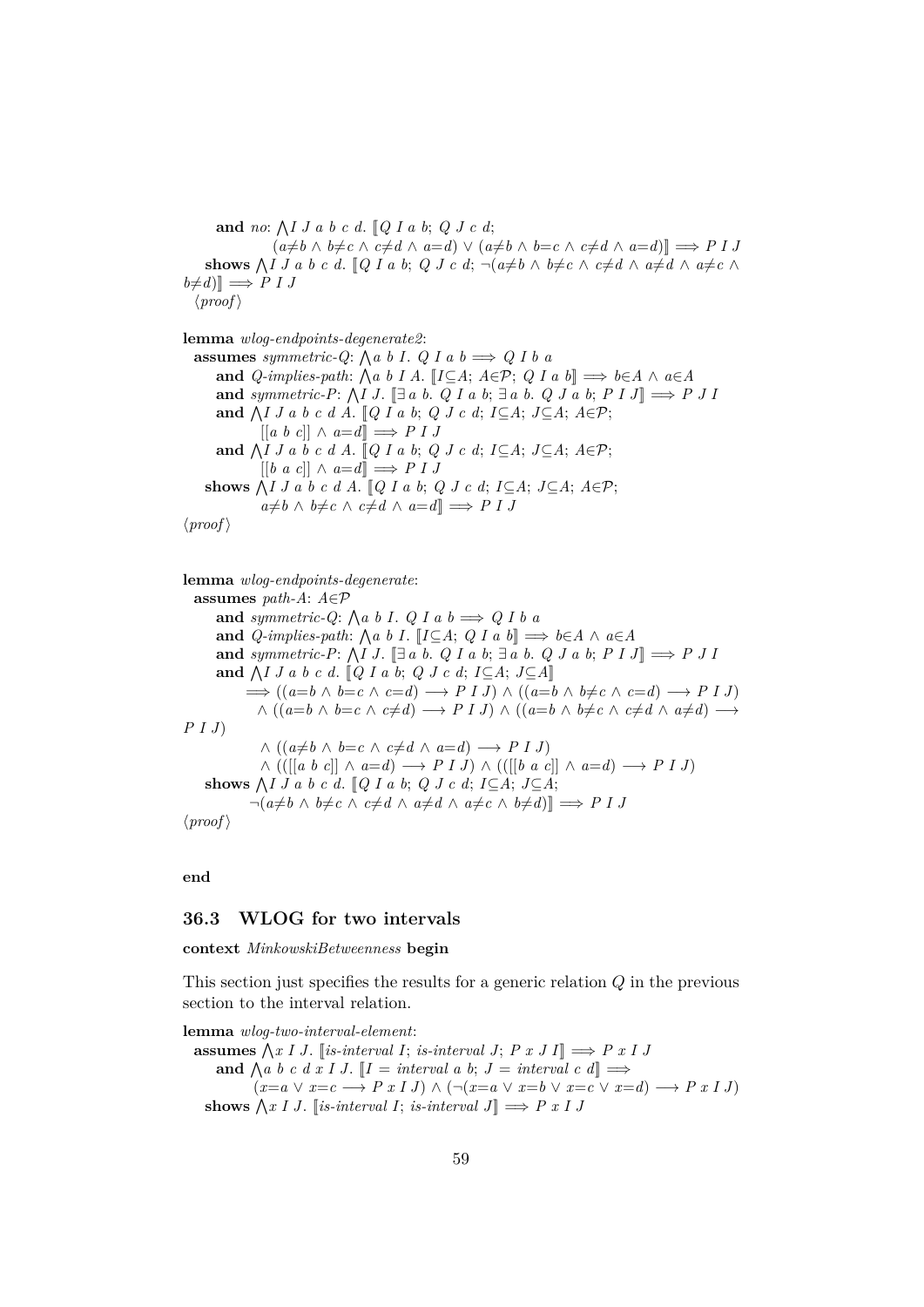$\langle proof \rangle$ 

**lemma** (**in** *MinkowskiSpacetime*) *wlog-interval-endpoints-distinct*: **assumes**  $\bigwedge I J$ . [*is-interval I*; *is-interval J*;  $P I J$ ]  $\implies$   $P J I$  $\bigwedge I$  *J a b c d*.  $\llbracket I = interval \ a \ b; \ J = interval \ c \ d\rrbracket$ =⇒ (*betw4 a b c d* −→ *P I J*) ∧ (*betw4 a c b d* −→ *P I J*) ∧ (*betw4 a c d*  $b \rightarrow P I J$ **shows**  $\bigwedge I \cup Q$  a b c d.  $\llbracket I = interval \ a \ b; J = interval \ c \ d; I \subseteq Q; J \subseteq Q; Q \in \mathcal{P};$  $a \neq b \land a \neq c \land a \neq d \land b \neq c \land b \neq d \land c \neq d$ ]  $\implies$  *P I J*  $\langle proof \rangle$ 

**lemma** *wlog-interval-endpoints-degenerate*: **assumes** symmetry:  $\bigwedge I J$ . [is-interval *I*; *is-interval J*; *P I J*]  $\implies$  *P J I* **and**  $\bigwedge I$  *J a b c d Q*. [*I* = *interval a b*; *J* = *interval c d*; *I*⊆*Q*; *J*⊆*Q*; *Q*∈P[]  $\implies ((a=b \land b=c \land c=d) \longrightarrow P I J) \land ((a=b \land b \neq c \land c=d) \longrightarrow P I J)$  $\wedge$  (( $a=b \wedge b=c \wedge c\neq d$ )  $\longrightarrow$  *P I J*)  $\wedge$  (( $a=b \wedge b\neq c \wedge c\neq d \wedge a\neq d$ )  $\longrightarrow$ *P I J*)  $\land$  (( $a \neq b \land b = c \land c \neq d \land a = d$ ) → *P I J*) ∧ (([[*a b c*]] ∧ *a*=*d*) −→ *P I J*) ∧ (([[*b a c*]] ∧ *a*=*d*) −→ *P I J*) **shows**  $\bigwedge I \cup I$  a b c d Q. [ $I =$  *interval a b*;  $J =$  *interval c d*;  $I \subseteq Q$ ;  $J \subseteq Q$ ;  $Q \in \mathcal{P}$ ;  $\neg(a \neq b \land b \neq c \land c \neq d \land a \neq d \land a \neq c \land b \neq d)$ ]  $\implies$  *P I J*  $\langle proof \rangle$ 

**end**

## <span id="page-59-0"></span>**37 Interlude: Intervals, Segments, Connectedness**

**context** *MinkowskiSpacetime* **begin**

In this secion, we apply the WLOG lemmas from the previous section in order to reduce the number of cases we need to consider when thinking about two arbitrary intervals on a path. This is used to prove that the (countable) intersection of intervals is an interval. These results cannot be found in Schutz, but he does use them (without justification) in his proof of Theorem 12 (even for uncountable intersections).

```
lemma int-of-ints-is-interval-neq:
  assumes I1 = interval a b I2 = interval c d I1 \subseteq P I2 \subseteq P P \in \mathcal{P} I1 \cap I2 \neq \{\}and events-neq: a \neq b a \neq c a \neq d b \neq c b \neq d c \neq dshows is-interval (11 \cap I2)\langle proof \rangle
```
**lemma** *int-of-ints-is-interval-deg*:

```
assumes I = interval \ a \ b \ J = interval \ c \ d \ I \cap J \neq \ {\} \ I \subseteq P \ J \subseteq P \ P \in \mathcal{P}and events-deg: \neg(a \neq b \land b \neq c \land c \neq d \land a \neq d \land a \neq c \land b \neq d)shows is-interval (I \cap J)
```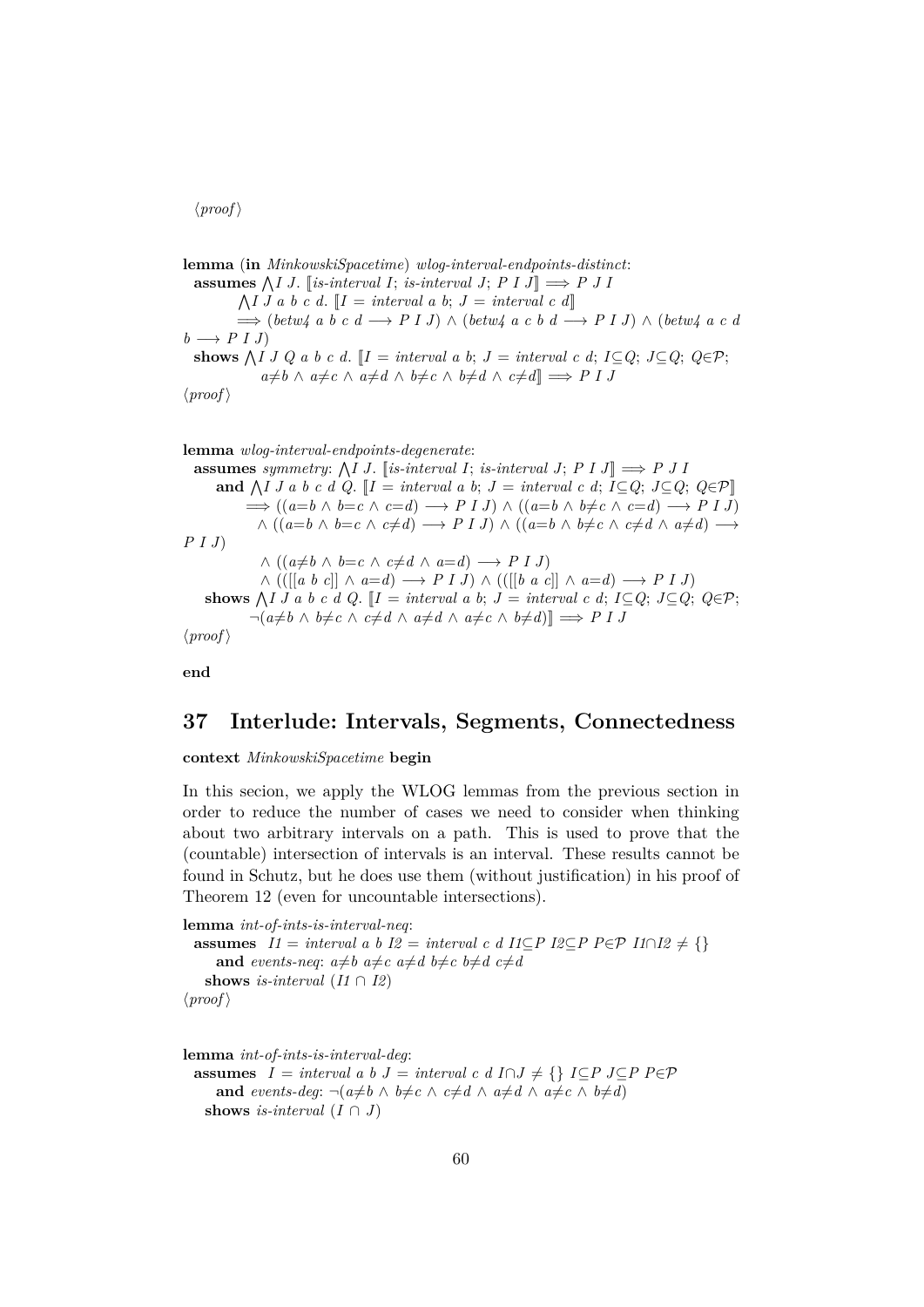$\langle proof \rangle$ 

```
lemma int-of-ints-is-interval:
 assumes is-interval I is-interval J I⊆P J⊆P P∈P I \cap J \neq \{\}shows is-interval (I \cap J)\langle proof \rangle
```

```
lemma int-of-ints-is-interval2:
  assumes ∀ x∈S. (is-interval x ∧ x⊆P) P ∈ P ∩ S ≠ {} finite S S≠{}
  shows is-interval (\bigcap S)\langle proof \rangle
```
**end**

# <span id="page-60-0"></span>**38 3.7 Continuity and the monotonic sequence property**

**context** *MinkowskiSpacetime* **begin**

This section only includes a proof of the first part of Theorem 12, as well as some results that would be useful in proving part (ii).

```
theorem two-rays:
  assumes path-Q: Q∈P
      and event-a: a∈Q
    shows ∃R L. (is-ray-on R Q ∧ <i>is-ray-on L Q
                ∧ Q−{a} ⊆ (R ∪ L) ////////events///of///Q///////excl.///a////////belong////to/////two//////rays
                 ∧ (∀ r∈R. ∀ l∈L. [[l a r]]) //a///is//////betw//////any///0a///of//////one/////ray/////and//////any///0a
//of/////the///////other
                 ∧ (\forall x \in R. \forall y \in R. \neg [[x a y]]) but/a/is/not/betw/any/any/two/events/////
                 ∧ (∀ x∈L. ∀ y∈L. ¬ [[x a y]])) //// . . .///of/////the///////same/////ray
\langle proof \rangle
```
The definition *closest-to* in prose: Pick any  $r \in R$ . The closest event c is such that there is no closer event in  $L$ , i.e. all other events of  $L$  are further away from  $r$ . Thus in  $L$ ,  $c$  is the element closest to  $R$ .

**definition**  $closest\text{-}to :: ('a \text{ set}) \Rightarrow 'a \Rightarrow ('a \text{ set}) \Rightarrow bool$ **where** *closest-to L c R*  $\equiv$  *c*∈*L*  $\wedge$  ( $\forall$  *r*∈*R*.  $\forall$  *l*∈*L*−{*c*}. [[*l c r*]])

```
lemma int-on-path:
  assumes l∈L r∈R Q∈P
      and partition: L \subseteq Q L \neq \{\} R \subseteq Q R \neq \{\} L \cup R = Qshows interval l r \subseteq Q\langle proof \rangle
```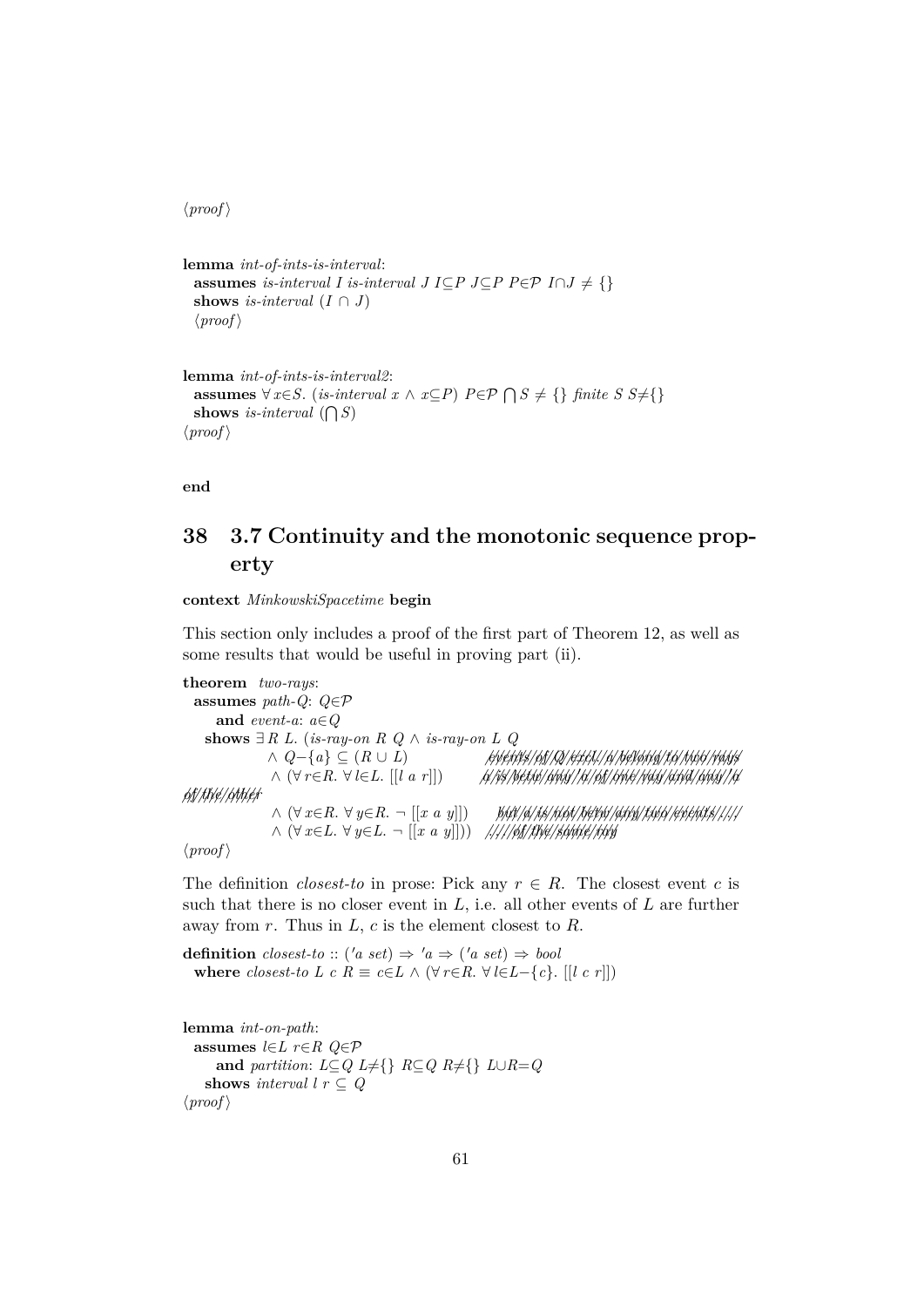```
lemma ray-of-bounds1:
 assumes Q ∈ P [f [(f 0)..]X] X⊆Q closest-bound c X is-bound-f b X f b≠c
 assumes is-bound-f x X f
 shows x=b \vee x=c \vee [[c x b]] \vee [[c b x]]\langle proof \rangle
```

```
lemma ray-of-bounds2:
 assumes Q ∈ P [f](f 0)..]X] X⊆Q closest-bound-f c X f is-bound-f b X f b≠c
 assumes x=b \vee x=c \vee [(c \ x \ b)] \vee [(c \ b \ x)]shows is-bound-f x X f
\langle proof \rangle
```

```
lemma ray-of-bounds3:
 assumes Q ∈ P [f|(f 0)..|X| X ⊆ Q closest-bound-f c X f is-bound-f b X f b≠c
 shows all-bounds X = insert c (ray c b)
\langle proof \rangle
```

```
lemma ray-of-bounds:
 assumes [f[(f\ 0).]X] closest-bound-f c X f is-bound-f b X f b\neqc
 shows all-bounds X = insert c (ray c b)
 \langle proof \rangle
```

```
lemma int-in-closed-ray:
 assumes path ab a b
 shows interval a \, b \subset insert a \, (ray \, a \, b)\langle proof \rangle
```

```
lemma bound-any-f :
 assumes Q ∈ \mathcal{P} [f[(f 0)..]X] X ⊆ Q is-bound c X
 shows is-bound-f c X f
\langle proof \rangle
```

```
lemma closest-bound-any-f :
 assumes Q ∈ P [f[(f 0)..]X] X ⊆ Q closest-bound c X
 shows closest-bound-f c X f
\langle proof \rangle
```

```
end
```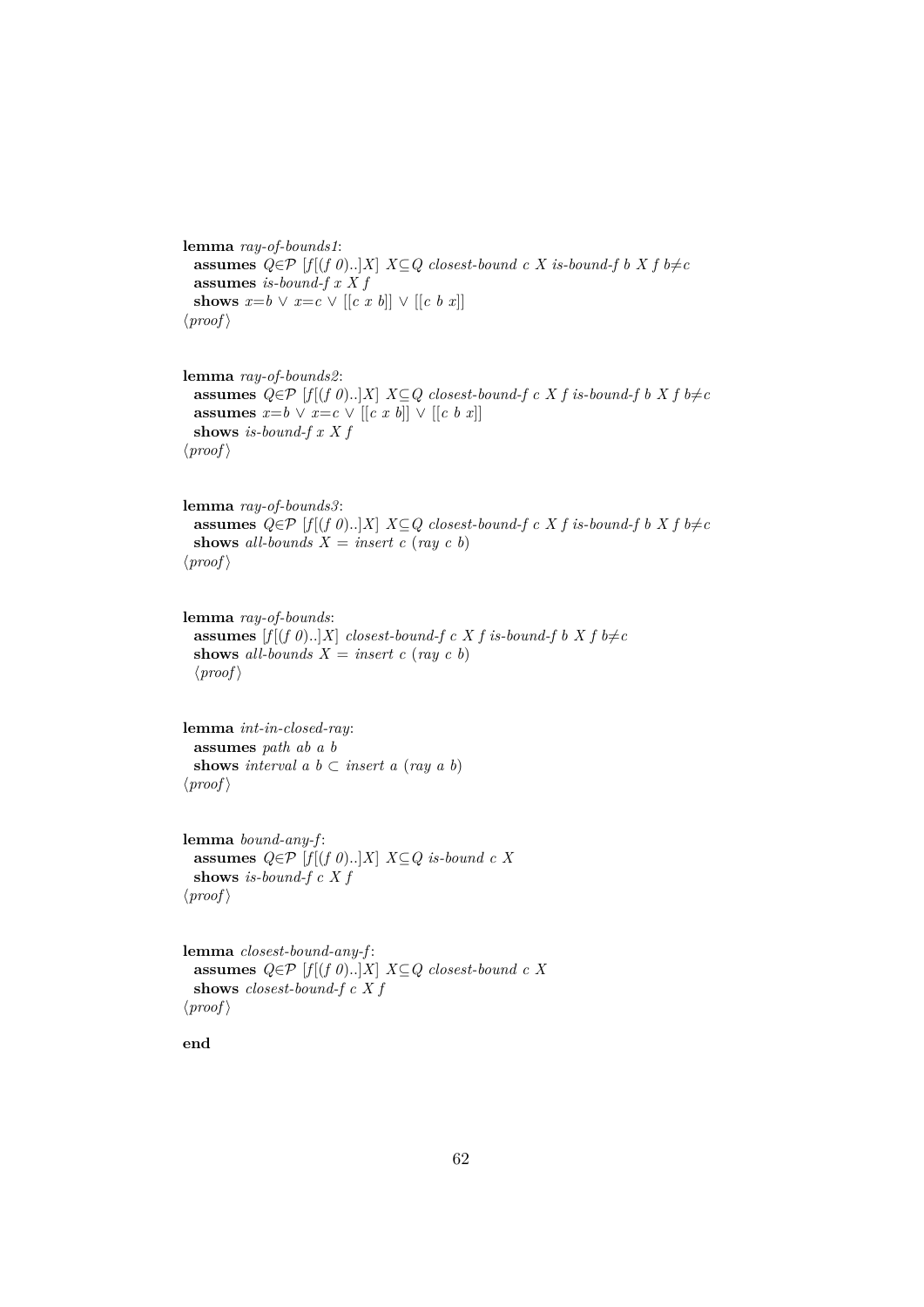## <span id="page-62-0"></span>**39 3.8 Connectedness of the unreachable set**

**context** *MinkowskiSpacetime* **begin**

#### <span id="page-62-1"></span>**39.1 Theorem 13 (Connectedness of the Unreachable Set)**

**theorem** *unreach-connected*: **assumes** *path-Q*: *Q*∈P **and** *event-b*:  $b \notin Q$   $b \in \mathcal{E}$ **and** *unreach*:  $Q_x \in \emptyset$   $Q_b$   $Q_z \in \emptyset$   $Q_b$   $Q_x \neq Q_z$ and  $xyz: [[Q_x \ Q_y \ Q_z]]$ **shows**  $Q_y \in \emptyset$  *Q b*  $\langle proof \rangle$ 

#### <span id="page-62-2"></span>**39.2 Theorem 14 (Second Existence Theorem)**

**lemma** *union-of-bounded-sets-is-bounded*: **assumes** ∀ *x*∈*A*. [[*a x b*]] ∀ *x*∈*B*. [[*c x d*]] *A*⊆*Q B*⊆*Q Q*∈P *card*  $A > 1 \vee$  *infinite*  $A$  *card*  $B > 1 \vee$  *infinite*  $B$ shows  $∃l ∈ Q$ .  $∃u ∈ Q$ . ∀  $x ∈ A ∪ B$ . [[*l x u*]]  $\langle proof \rangle$ 

```
lemma union-of-bounded-sets-is-bounded2:
 assumes ∀ x∈A. [[a x b]] ∀ x∈B. [[c x d]] A⊆Q B⊆Q Q∈P
     1<card A ∨ infinite A 1<card B ∨ infinite B
   shows ∃ l ∈ Q-(A∪B). ∃ u ∈ Q-(A∪B). ∀ x ∈ A∪B. [[l x u]]
 \langle proof \rangle
```
Schutz proves a mildly stronger version of this theorem than he states. Namely, he gives an additional condition that has to be fulfilled by the bounds y, z in the proof  $(y, z \notin \emptyset \ Q \ ab)$ . This condition is trivial given *abc-abc-neq*. His stating it in the proof makes me wonder whether his (strictly speaking) undefined notion of bounded set is somehow weaker than the version using strict betweenness in his theorem statement and used here in Isabelle. This would make sense, given the obvious analogy with sets on the real line.

```
theorem second-existence-thm-1:
 assumes path-Q: Q∈P
     and events: a \notin Q b\notin Qand reachable: path-ex a q1 path-ex b q2 q1∈Q q2∈Q
   shows ∃ y∈Q. ∃ z∈Q. (∀ x∈Ø Q a. [[y x z]]) ∧ (∀ x∈Ø Q b. [[y x z]])\langle proof \rangle
```

```
theorem second-existence-thm-2:
 assumes path-Q: Q∈P
    and events: a \notin Q b \notin Q c \in Q d \in Q c \neq dand reachable: ∃P∈P. ∃ q∈Q. path P a q ∃P∈P. ∃ q∈Q. path P b q
```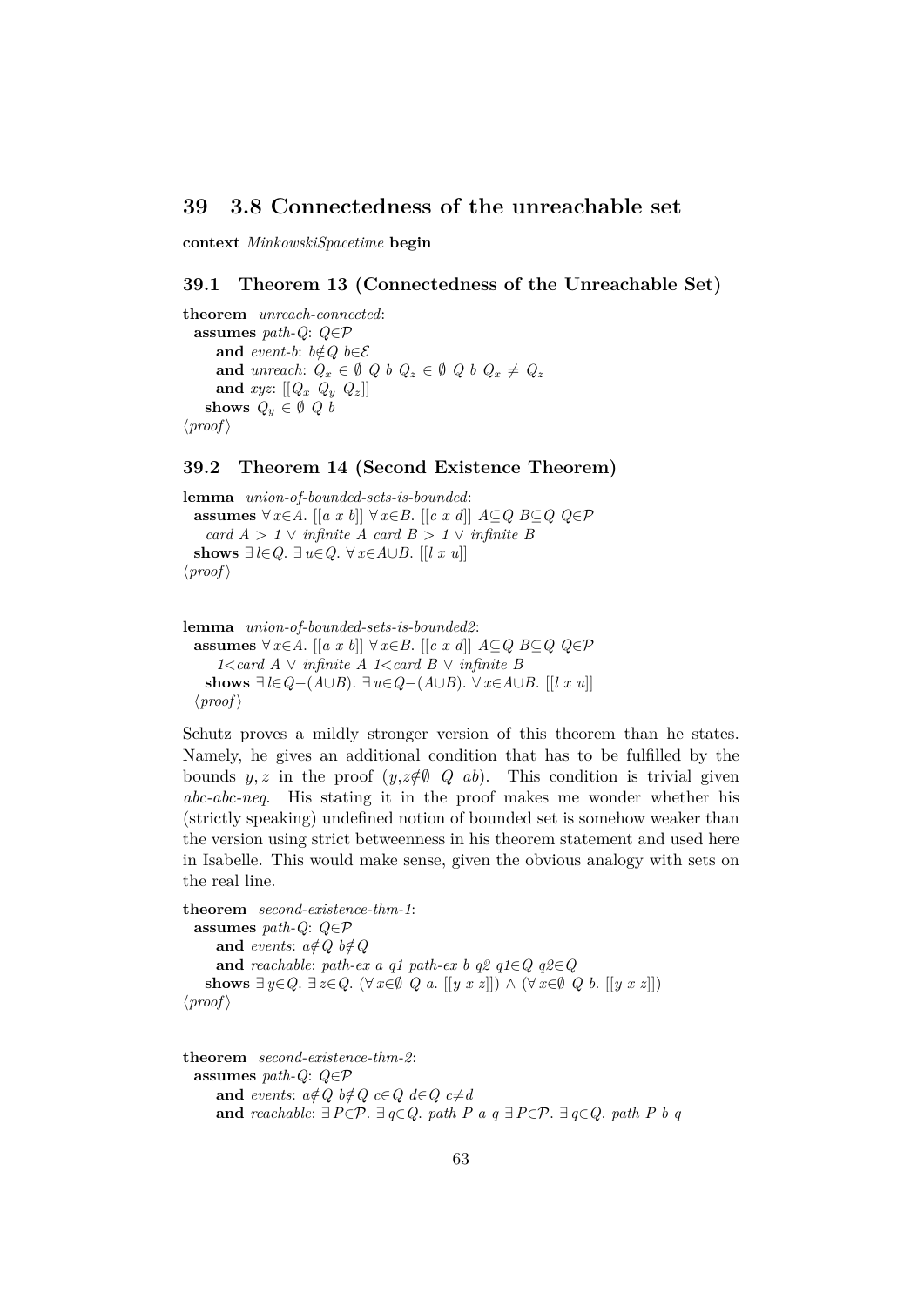**shows**  $∃ e∈Q. ∃ ae∈P. ∃ be∈P. path ae a e ∧ path be b e ∧ [[c d e]]$  $\langle proof \rangle$ 

The assumption  $Q \neq R$  in Theorem 14(iii) is somewhat implicit in Schutz. If  $Q=R$ ,  $\emptyset$  *Q a* is empty, so the third conjunct of the conclusion is meaningless.

```
theorem second-existence-thm-3:
  assumes paths: Q \in \mathcal{P} R∈\mathcal{P} Q≠R
      and events: x \in Q x \in R a \in R a \neq x b \notin Qand reachable: ∃P∈P. ∃ q∈Q. path P b q
    shows ∃ e∈\mathcal{E}. ∃ ae∈\mathcal{P}. ∃ be∈\mathcal{P}. path ae a e ∧ path be b e ∧ (∀ y∈\emptyset Q a. [[x y e]])
\langle proof \rangle
```
**end**

# <span id="page-63-0"></span>**40 Theorem 11 - with path density assumed**

**locale** *MinkowskiDense* = *MinkowskiSpacetime* + **assumes** *path-dense*: *path ab a b*  $\implies \exists x$ . [[*a x b*]] **begin**

Path density: if a and b are connected by a path, then the segment between them is nonempty. Since Schutz insists on the number of segments in his segmentation (Theorem 11), we prove it here, showcasing where his missing assumption of path density fits in (it is used three times in *number-of-segments*, once in each separate meaningful ordering case).

```
lemma segment-nonempty:
 assumes path ab a b
 obtains x where x \in segment \ a \ b\langle proof \ranglelemma number-of-segments:
 assumes path-P: P∈P
    and Q-def : Q⊆P
    and f-def: [f[a..b..c]Q]shows card {segment (f i) (f (i+1)) | i. i<(card Q-1)} = card Q-1\langle proof \rangletheorem segmentation-card:
 assumes path-P: P∈P
    and Q-def : Q⊆P
    and f-def: [f[a..b]Q]fixes P1 defines P1-def: P1 \equiv prolongation b a
```

```
fixes P2 defines P2-def: P2 \equiv prolongation a b
        fixes S defines S-def: S \equiv (if \; card \; Q = 2 \; then \; \{segment \; a \; b\} \; else \; \{segment \; (f \; d \; c \; is \; a \; is \; a \; is \; a \; is \; a \; is \; a \; is \; a \; is \; a \; is \; a \; is \; a \; is \; a \; is \; a \; is \; a \; is \; a \; is \; a \; is \; a \; is \; a \; is \; a \; is \; a \; is \; a \; is \; a \; is \; a \; is \; a \; is \; a \; isi) (f (i+1)) | i. i<card Q−1})
        shows P = ((\bigcup S) \cup P1 \cup P2 \cup Q)
```